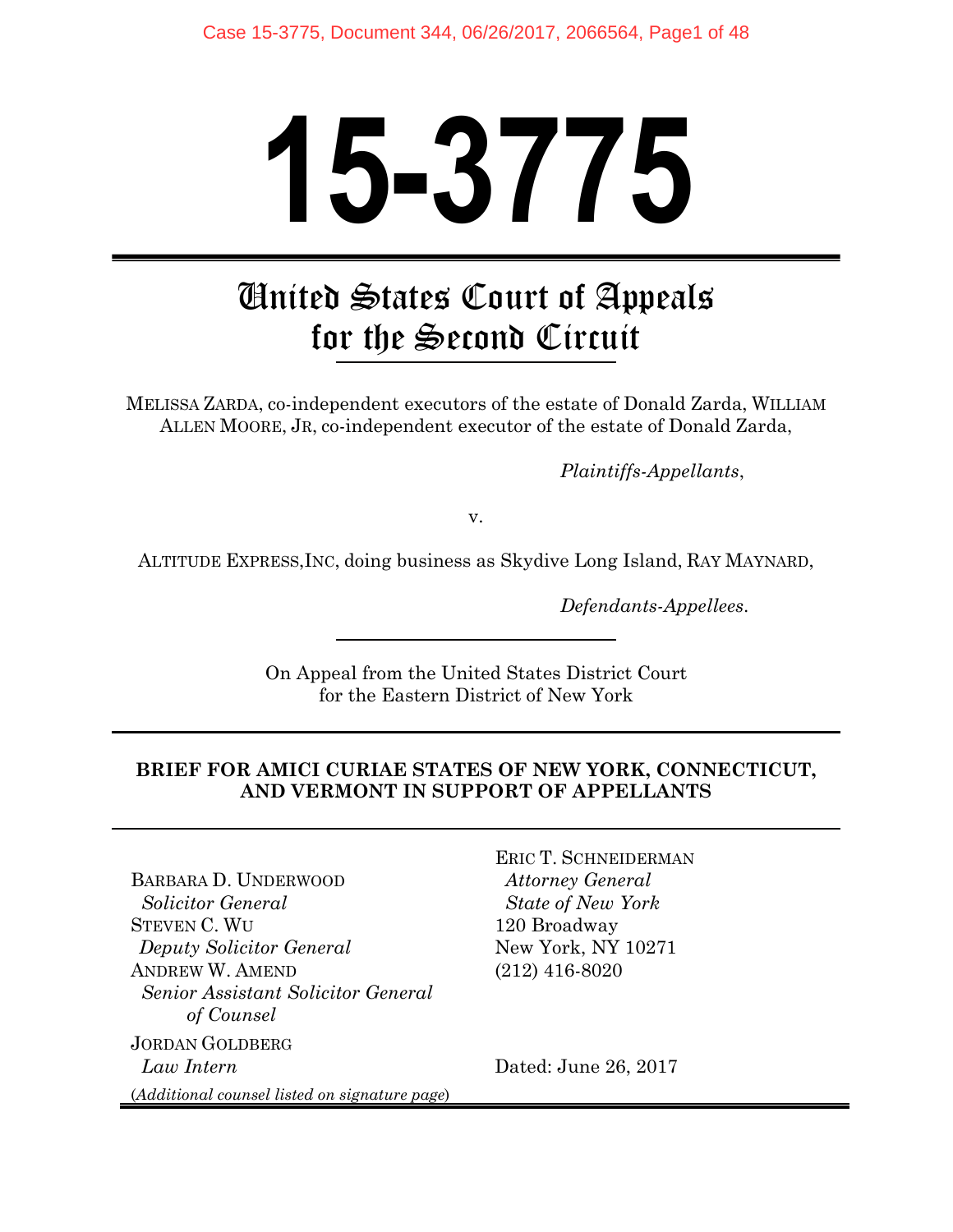# **TABLE OF CONTENTS**

| POINT I         |                                                                                                                                                                     |
|-----------------|---------------------------------------------------------------------------------------------------------------------------------------------------------------------|
|                 | TITLE VII'S BAR ON SEX DISCRIMINATION PROHIBITS                                                                                                                     |
| $A_{\cdot}$     | Discrimination on the Basis of Sexual Orientation Is a<br>Form of Sex Discrimination Because It Amounts to<br>Discrimination for Failure to Conform to Conventional |
| <b>B.</b>       | Discrimination on the Basis of Sexual Orientation Is a<br>Form of Sex Discrimination Because It Treats Similarly                                                    |
| $\mathcal{C}$ . | Sexual-Orientation Discrimination Is Ordinarily<br>Indistinguishable from Other Forms of Sex                                                                        |
| D.              | Congressional Inaction Does Not Compel a Different                                                                                                                  |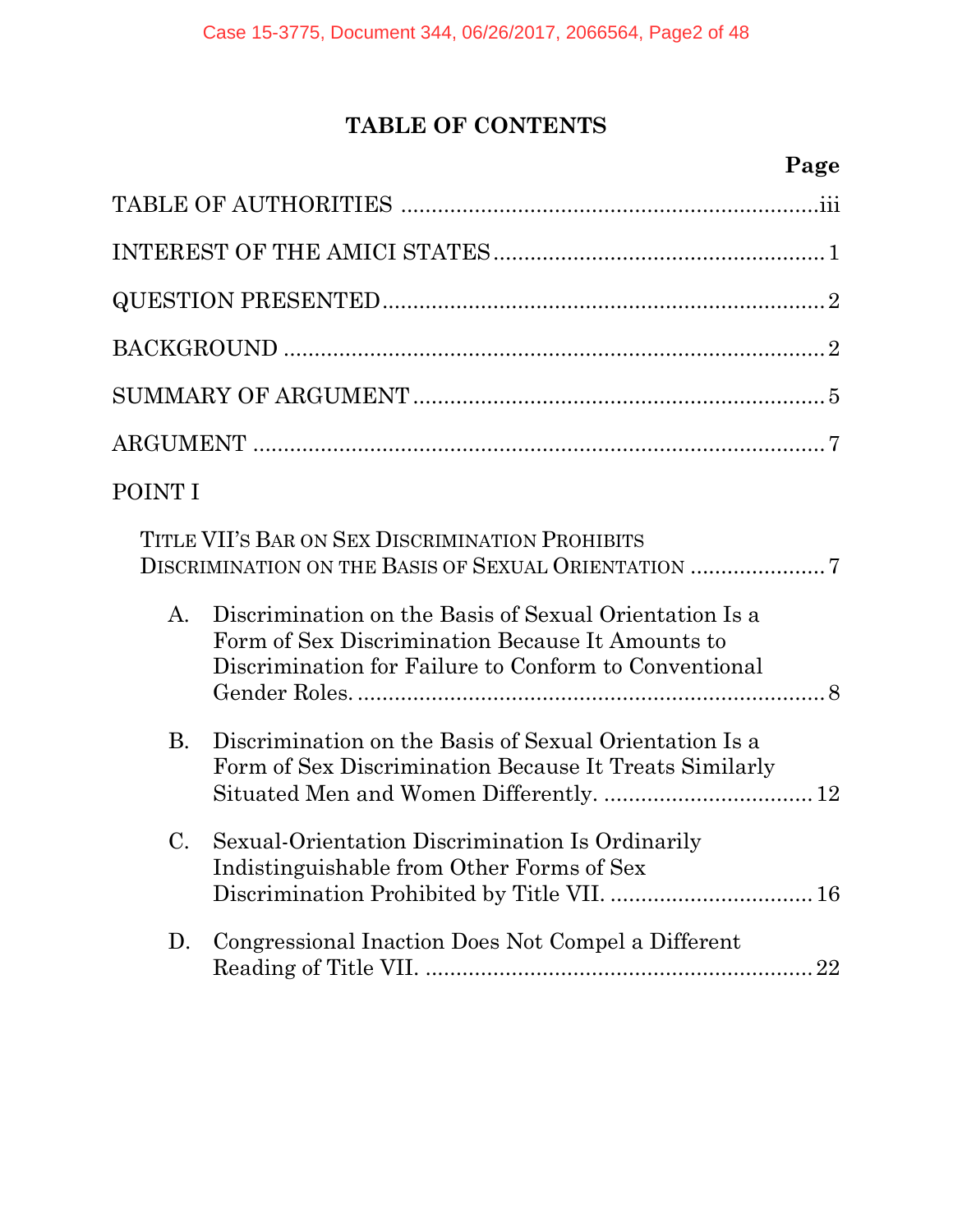# **Page**

# [POINT II](#page-35-0)

|              | READING TITLE VII TO EXCLUDE SEXUAL-ORIENTATION          |     |
|--------------|----------------------------------------------------------|-----|
|              | DISCRIMINATION WOULD PREJUDICE IMPORTANT STATE INTERESTS |     |
|              | AND LIMIT ENFORCEMENT ACTIVITIES AGAINST HARMFUL ACTS OF |     |
|              |                                                          |     |
|              |                                                          |     |
| $\mathbf{A}$ | Sexual-Orientation Discrimination Harms the Amici        |     |
|              |                                                          |     |
| В.           | Reading Title VII to Prohibit Sexual Orientation         |     |
|              | Discrimination Will Provide a Valuable Supplement to     |     |
|              | the Amici States' Efforts to Combat Invidious            |     |
|              |                                                          | -34 |
|              |                                                          |     |
|              |                                                          |     |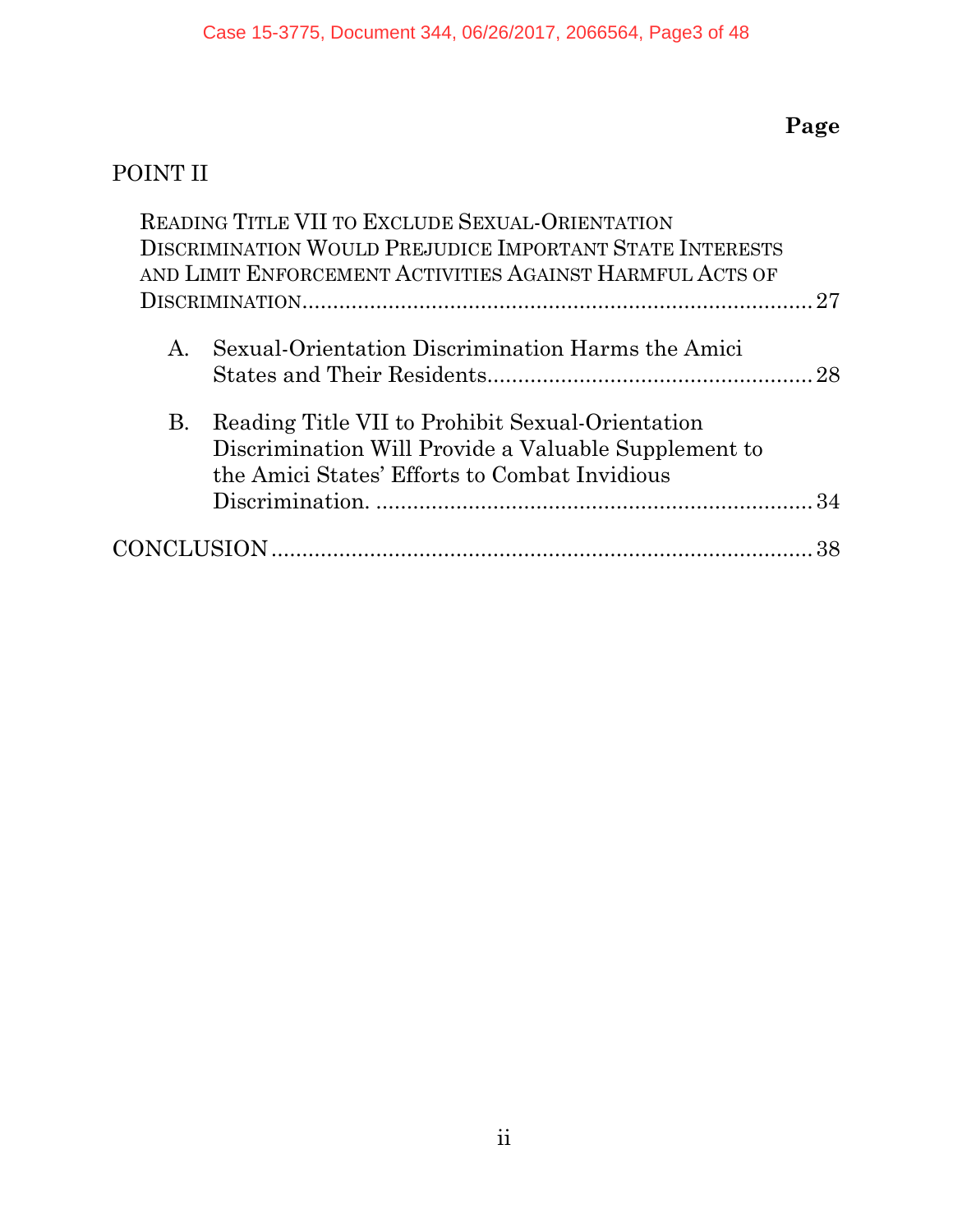# **TABLE OF AUTHORITIES**

| Cases                                                          | Page(s) |
|----------------------------------------------------------------|---------|
| Alfred L. Snapp & Son, Inc. v. Puerto Rico ex rel. Barez,      |         |
| Baldwin v. Foxx<br>EEOC Appeal No. 0120133080, 2015 WL 4397641 |         |
| Bolling v. Sharpe,                                             |         |
| Boutillier v. Hartford Pub. Sch.,                              |         |
| Bowers v. Hardwick,                                            |         |
| Centola v. Potter,                                             |         |
| Christiansen v. Omnicom Group, Inc.,                           |         |
| City of Los Angeles Dep't of Water & Power v. Manhart,         |         |
| Dawson v. Bumble & Bumble,                                     |         |
| Dezaio v. Port Auth. of N.Y. & N.J.,                           |         |
| Hamm v. Weyauwega Milk Prods., Inc.,                           |         |
| <i>Hively v. Ivy Tech Community College of Indiana,</i>        |         |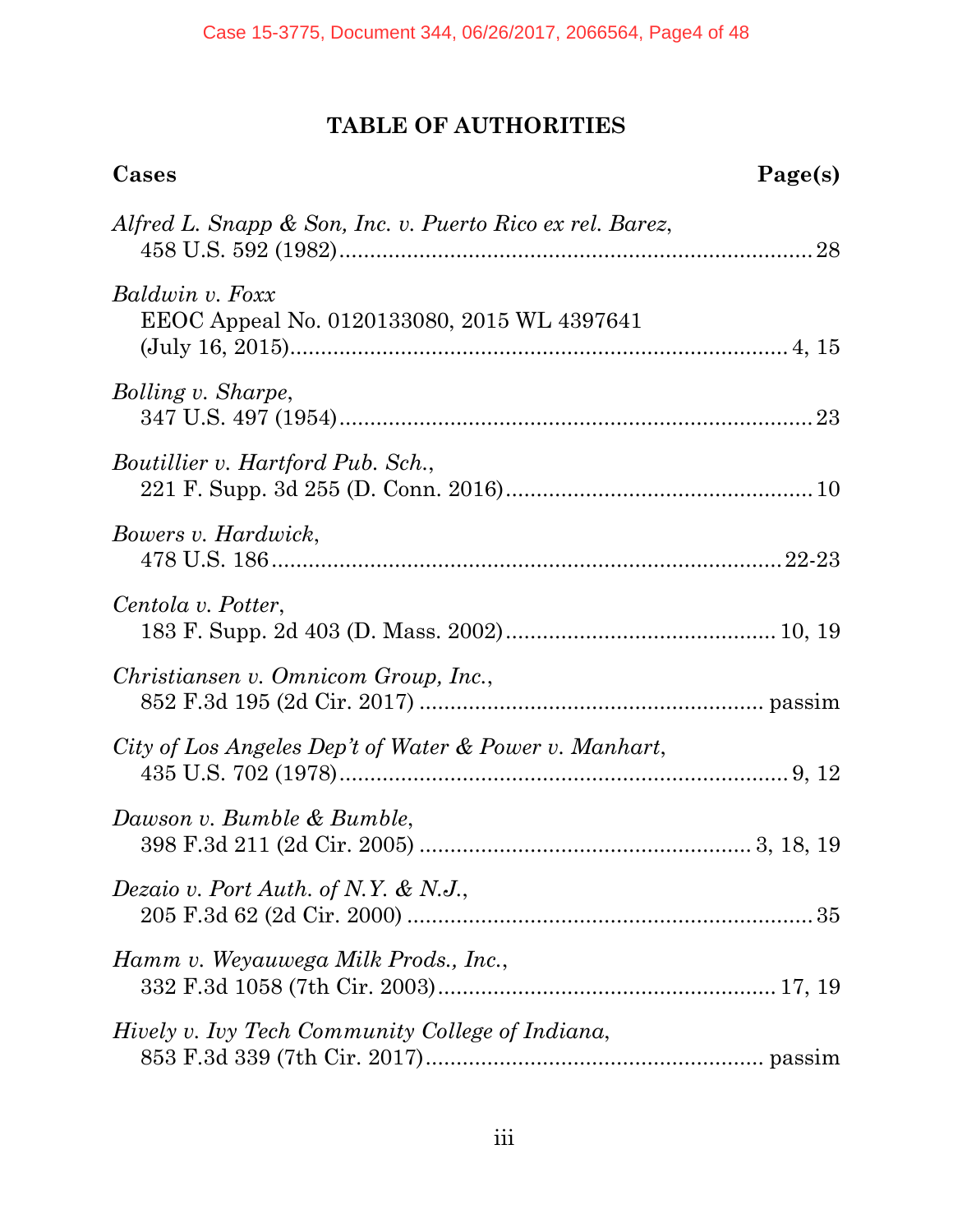| Holcomb v. Iona College,                           |
|----------------------------------------------------|
| Howell v. North Central Coll.,                     |
| Lawrence v. Texas,                                 |
| Loving v. Virginia,                                |
| Montgomery v. Independent School District No. 709, |
| Obergefell v. Hodges,                              |
| Oncale v. Sundowner Offshore Services, Inc.,       |
| Parr v. Woodmen of the World Life Ins. Co.,        |
| Pension Ben. Guar. Corp. v. LTV Corp.,             |
| Price Waterhouse v. Hopkins,                       |
| <i>Prowel v. Wise Business Forms, Inc.,</i>        |
| Rivera v. Heyman,                                  |
| Simonton v. Runyon,                                |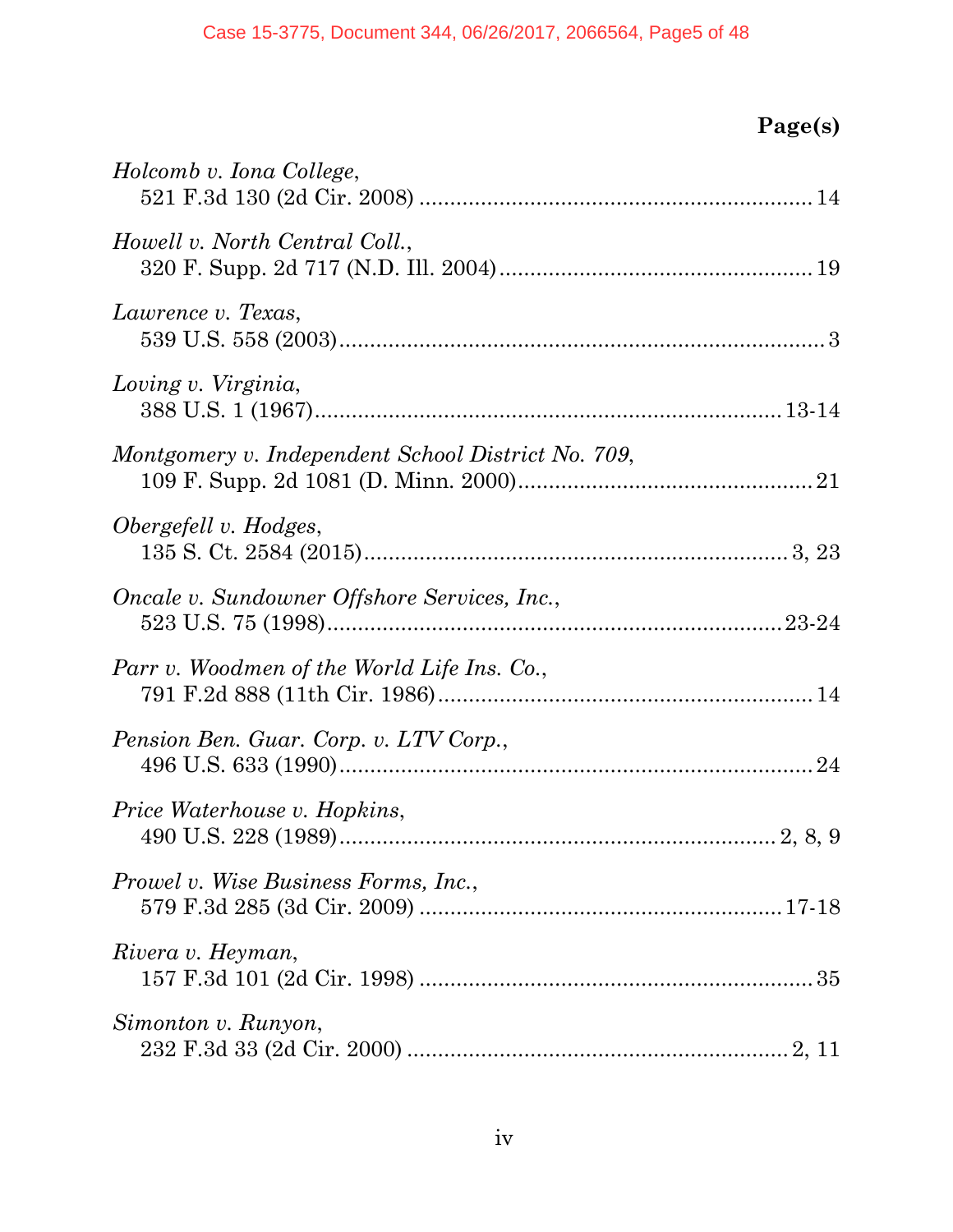| Spearman v. Ford Motor Co.,                                                                                                                                                               |
|-------------------------------------------------------------------------------------------------------------------------------------------------------------------------------------------|
| United States v. Price,                                                                                                                                                                   |
| United States v. Windsor,                                                                                                                                                                 |
| Zarda v. Altitude Express,                                                                                                                                                                |
| Zuber v. Allen,                                                                                                                                                                           |
| LAWS                                                                                                                                                                                      |
|                                                                                                                                                                                           |
| 42 U.S.C.                                                                                                                                                                                 |
|                                                                                                                                                                                           |
|                                                                                                                                                                                           |
|                                                                                                                                                                                           |
| <b>MISCELLANEOUS AUTHORITIES</b>                                                                                                                                                          |
|                                                                                                                                                                                           |
| Andrew Koppelman, Why Discrimination Against Lesbians and<br>Gay Men Is Sex Discrimination, 69 N.Y.U. L. Rev. 197 (1994)  10, 19, 20                                                      |
| Anthony E. Varona and Jeffrey M. Monks, <i>En/Gendering</i><br>Equality: Seeking Relief Under Title VII Against Employment<br>Discrimination Based on Sexual Orientation, 7 Wm. & Mary J. |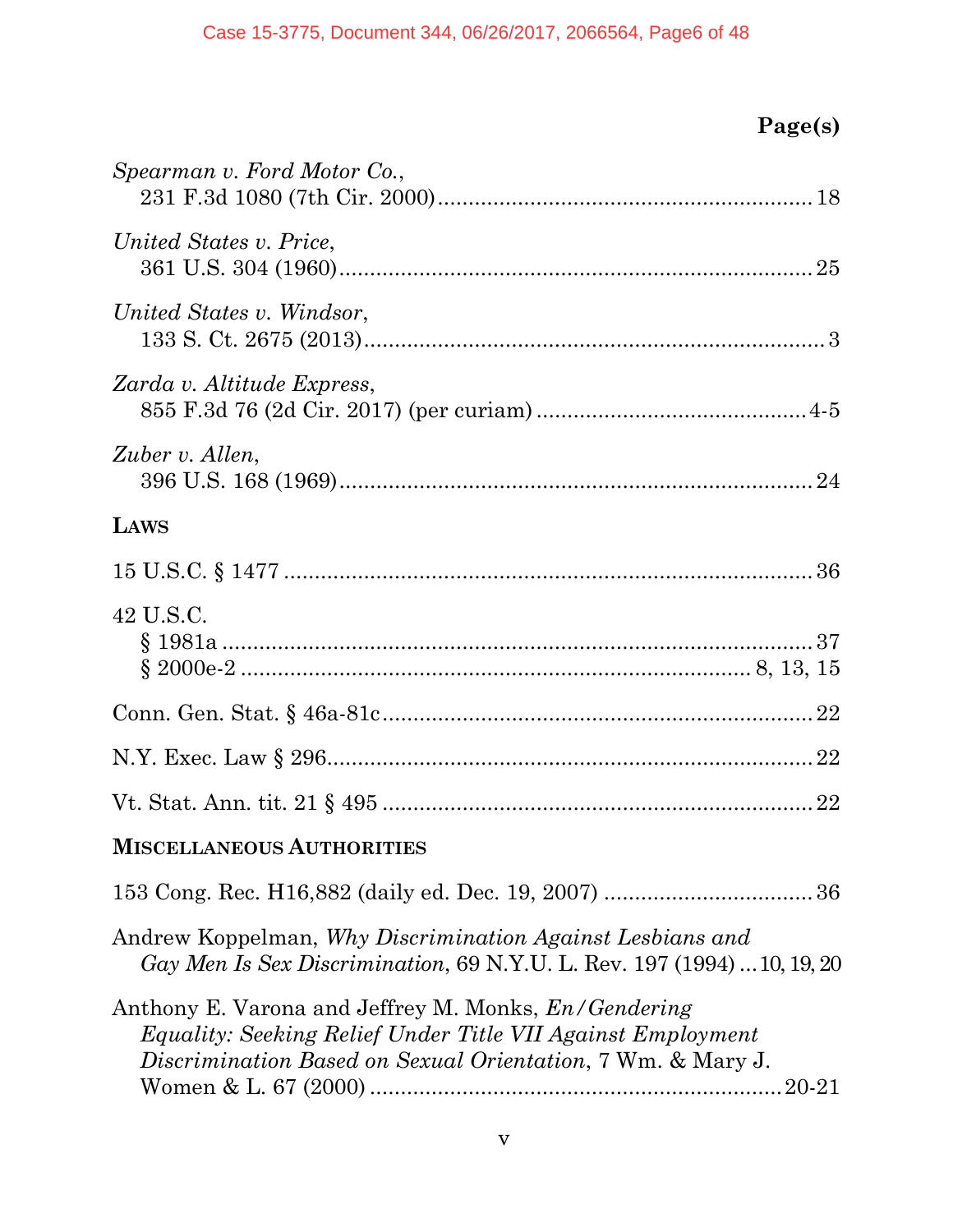| Brad Sears and Christy Mallory, <i>Documented Evidence of</i><br><i>Employment Discrimination and its effects on LGBT People</i><br>(Williams Inst. 2011), http://williamsinstitute.law.ucla.edu/wp-<br>content/uploads/Sears-Mallory-Discrimination-July-20111.pdf 29, 30                                          |
|---------------------------------------------------------------------------------------------------------------------------------------------------------------------------------------------------------------------------------------------------------------------------------------------------------------------|
| Carol M. Doyle et al., Perceptions of Same-Sex Relationships and<br>Marriage as Gender Role Violations: An Examination of<br>Gendered Expectations (Sexism), 62 J. of Homosexuality 1576                                                                                                                            |
| Catalyst Information Ctr., Why Diversity Matters (2013),<br>http://www.catalyst.org/system/files/why_diversity_matters_cat<br>32                                                                                                                                                                                    |
| Con Edison Settles Sexual Harassment Lawsuit for \$3.8 Million,<br>ABC Eyewitness News (New York, NY) (Sept. 9, 2015),<br>http://abc7ny.com/business/con-edison-settles-sexual-<br>36                                                                                                                               |
| Crosby Burns, The Costly Business of Discrimination: The<br>Economic Costs of Discrimination and the Financial Benefits of<br>Gay and Transgender Equality in the Workplace (Ctr. for Am.<br>Progress 2012), https://www.americanprogress.org/issues/<br>lgbt/reports/2012/03/22/11234/thecostly-business-of-<br>32 |
| Crosby Burns et al., Gay and Transgender Discrimination in the<br><i>Public Sector: Why It's a Problem for State and Local</i><br>Governments, Employees, and Taxpayers (Ctr. for Am. Progress<br>& AFSCME 2012), https://www.americanprogress.org/<br>issues/lgbt/reports/2012/08/30/35114/gayand-transgender-     |
| David Leonhardt, New York Still Has More Gay Residents Than<br><i>Anywhere Else in U.S.</i> , N.Y. Times, Mar. 23, 2015,<br>https://www.nytimes.com/2015/03/24/upshot/new-york-still-has-<br>more-gayresidents-than-anywhere-else-in-us.html<br>28                                                                  |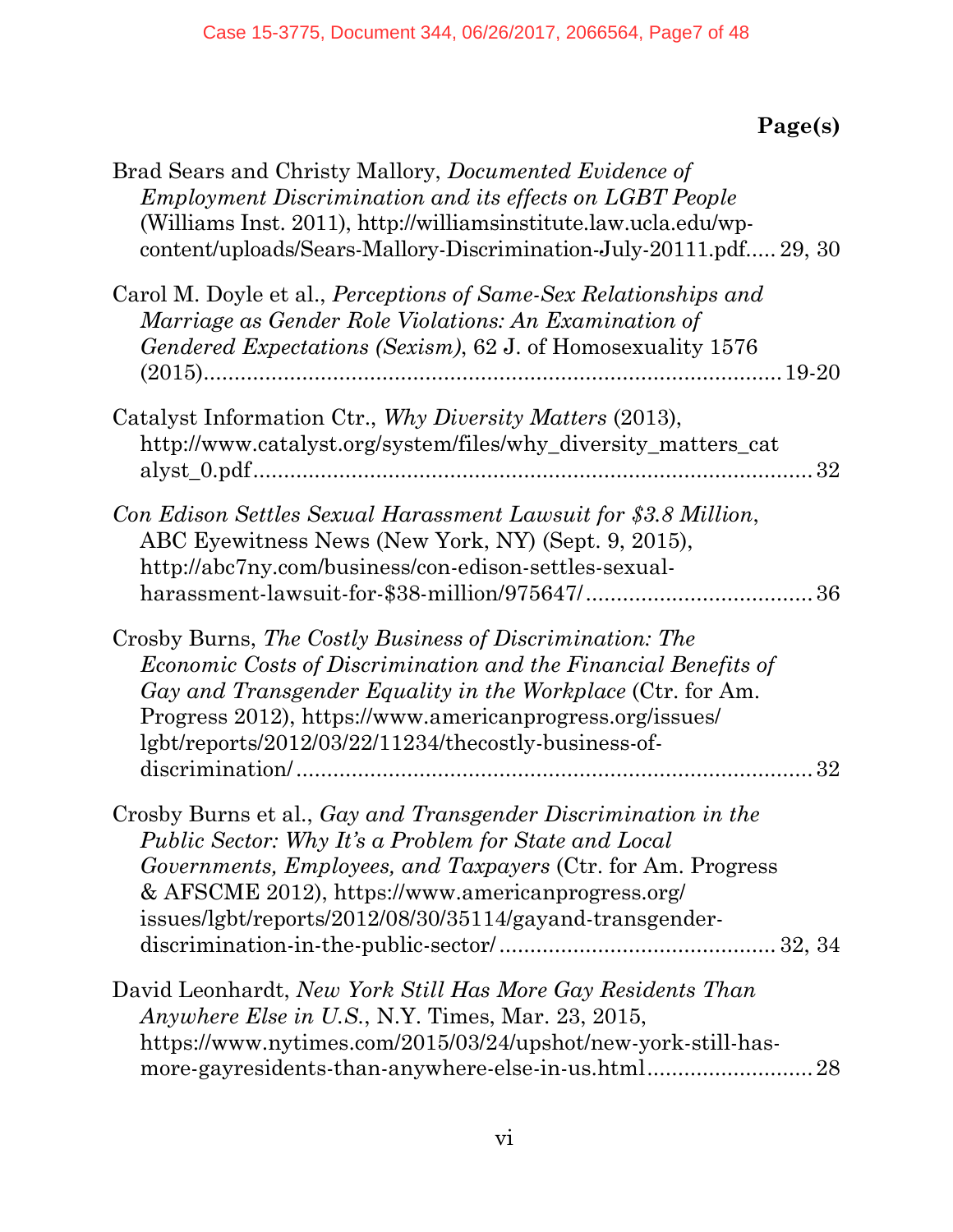| Gallup, Inc., Vermont Leads States in LGBT Identification (Feb. 6,<br>2017), http://www.gallup.com/poll/203513/vermont-leads-states-                                                                                                           |
|------------------------------------------------------------------------------------------------------------------------------------------------------------------------------------------------------------------------------------------------|
| HUD Exchange, <i>LGBT Homelessness</i> ,<br>https://www.hudexchange.info/homelessness-assistance/<br>resources-for-lgbthomelessness/#resources-for-homeless-lgbt-<br>30                                                                        |
| Human Rights Campaign Found., 2014 Municipal Equality Index:<br>A Nationwide Evaluation of Municipal Law 6 (2014), http://hrc-<br>assets.s3-website-us-east-1.amazonaws.com//files/                                                            |
| Jody L. Herman, The Cost of Employment and Housing<br>Discrimination Against Transgender Residents of New York<br>(Williams Inst. 2013), http://williamsinstitute.law.ucla.edu/wp-<br>content/uploads/Herman-NY-Cost-of-Discrimination-April-  |
| Lester V. Berrey and Melvin Van Den Bark, The American<br><i>Thesaurus of Slang: A Complete Reference Book of Colloquial</i>                                                                                                                   |
| M.V. Lee Badgett et al., The Business Impact of LGBT-Supportive<br><i>Workplace Policies</i> (Williams Inst. 2013),<br>https://williamsinstitute.law.ucla.edu/wp-content/uploads/<br>Business-Impact-LGBT-Policies-Full-Report-May-2013.pdf 32 |
| M.V. Lee Badgett et al., New Patterns of Poverty in the Lesbian,<br>Gay, and Bisexual Community (Williams Inst. 2013),<br>http://williamsinstitute.law.ucla.edu/wp-content/uploads/LGB-                                                        |
| Matt Motyl et al., How Ideological Migration Geographically<br><i>Segregates Groups</i> , 51 J. Experimental Soc. Psychol. 1 (2014),<br>http://americanvalues.org/catalog/pdfs/ideological-migration-<br>33                                    |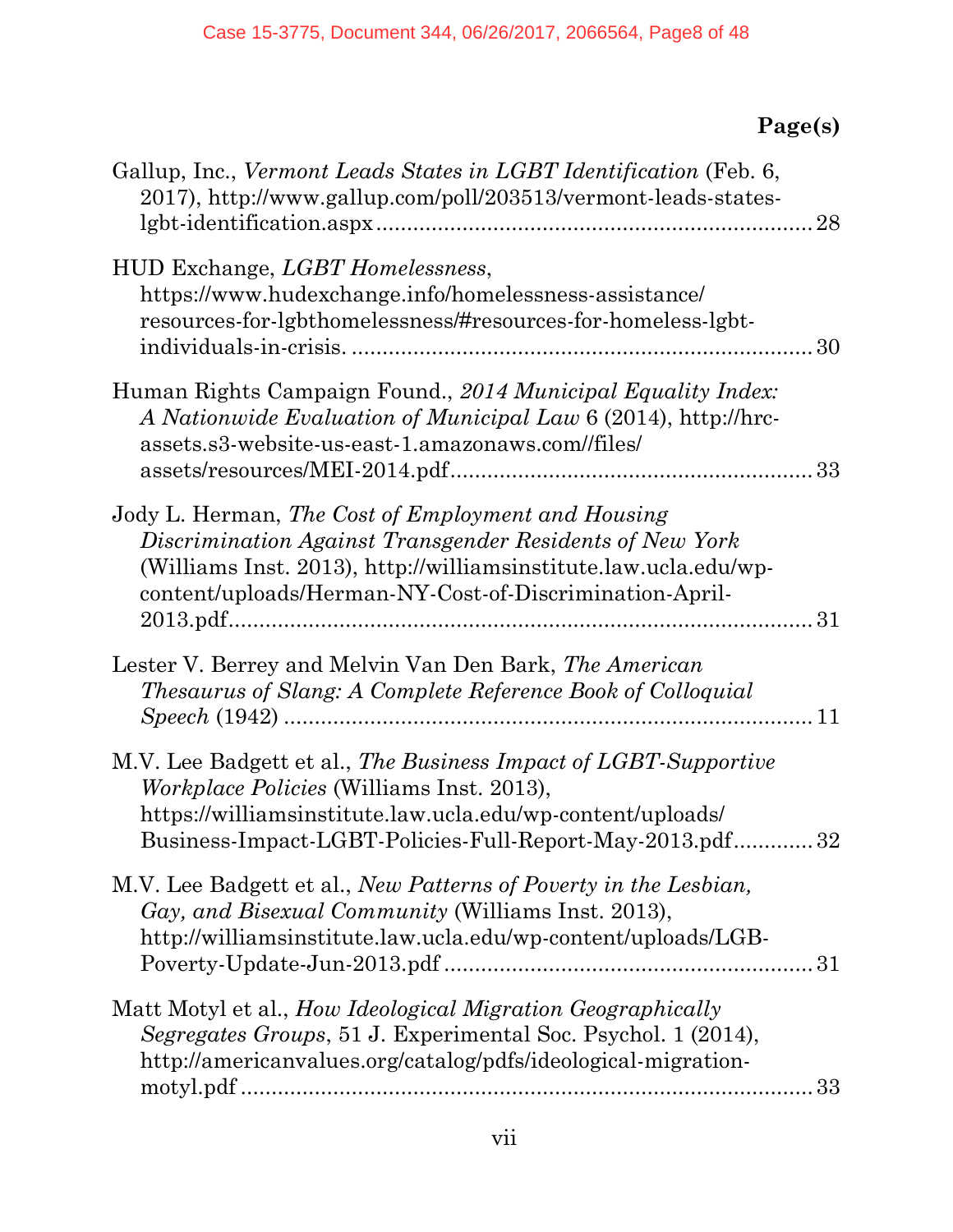| Movement Advancement Project, Ctr. for Am. Progress, and<br>Human Rights Campaign, A Broken Bargain: Discrimination,<br>Fewer Benefits, and More Taxes for LGBT Workers (Condensed<br>Version) (2013), http://www.lgbtmap.org/file/a-broken-bargain-                                          |    |
|-----------------------------------------------------------------------------------------------------------------------------------------------------------------------------------------------------------------------------------------------------------------------------------------------|----|
| Movement Advancement Project, LGBT Populations (June 22,<br>2017), http://www.lgbtmap.org/equality-maps/lgbt_populations  28                                                                                                                                                                  |    |
| Randy Albelda et al., <i>Poverty in the Lesbian</i> , <i>Gay</i> , and <i>Bisexual</i><br><i>Community</i> (Williams Inst. 2009), http://williamsinstitute.law.<br>ucla.edu/wp-content/uploads/Albelda-Badgett-Schneebaum-                                                                    |    |
| Sarah McBride et al., We the People: Why Congress and U.S.<br><b>States Must Pass Comprehensive LGBT Nondiscrimination</b><br><i>Protections</i> (Ctr. for Am. Progress 2014),<br>https://cdn.americanprogress.org/wp-content/uploads/<br>2014/12/LGBTWeThePeople-report-12.10.14.pdf  29, 30 |    |
| Sarah McBride and Katie Miller, <i>High Stakes: LGBT Americans</i><br>Cannot Afford to Lose Unemployment Insurance (Ctr. for Am.<br>Progress Jan. 14, 2014), https://cdn.americanprogress.org/wp-<br>content/uploads/2014/12/LGBT-WeThePeople-report-                                         | 30 |
| Williams Inst., <i>LGBT Data and Demographics</i> (2017),<br>https://williamsinstitute.law.ucla.edu/visualization/lgbt-                                                                                                                                                                       | 28 |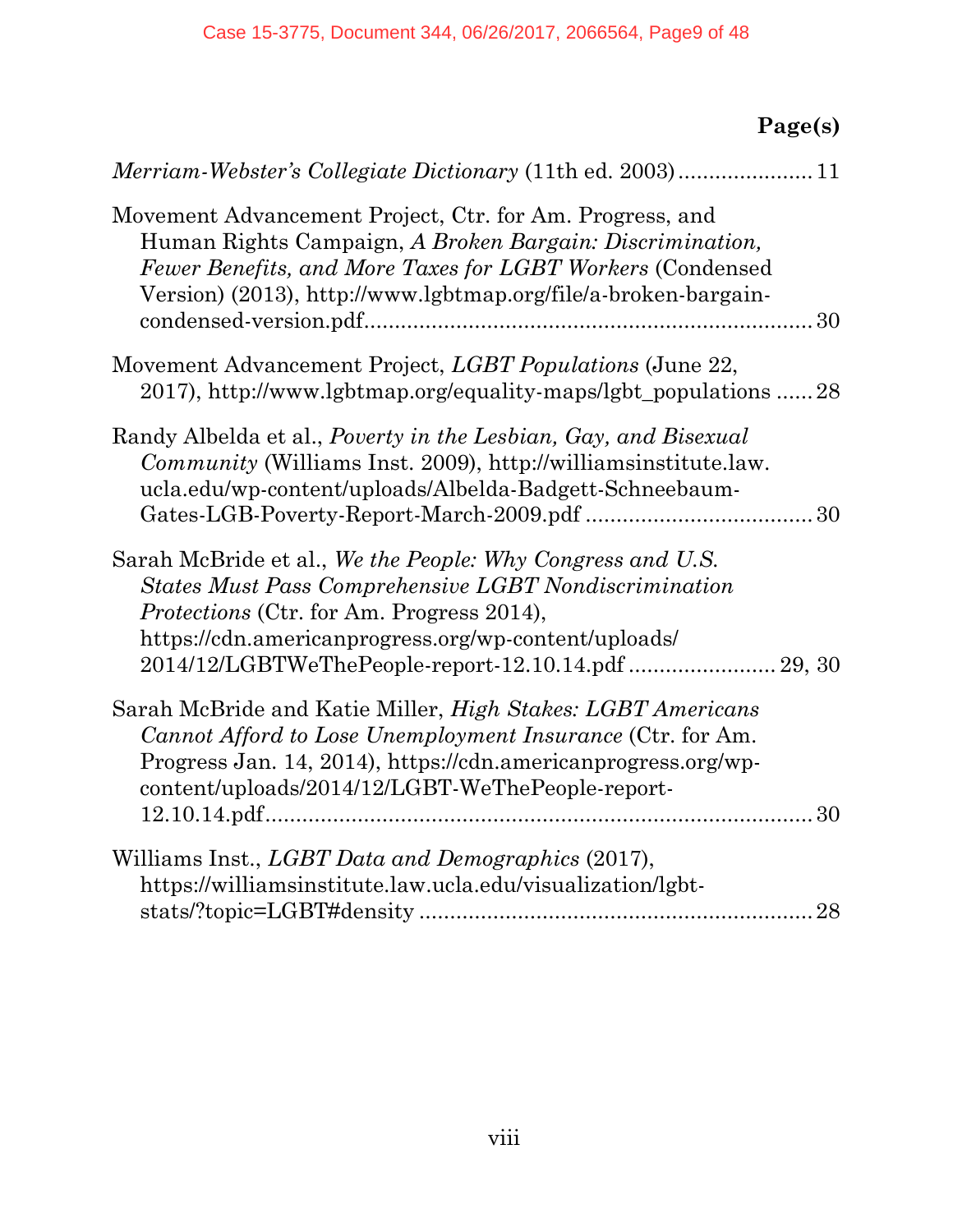#### **INTEREST OF THE AMICI STATES**

<span id="page-9-0"></span>The States of New York, Connecticut, and Vermont file this brief as amici curiae in support of plaintiffs-appellants pursuant to Federal Rule of Appellate Procedure 29(a)(2).

The amici States—the three States that comprise this Circuit share a strong commitment to ending discrimination on the basis of sexual orientation. Such discrimination has no legitimate basis, and in the employment context harms gay, lesbian, and bisexual people by limiting their ability to function at work or denying them jobs altogether. These outcomes cause tangible economic and other harms to the amici States and their residents.

The amici States thus share a strong interest in construing Title VII of the Civil Rights Act of 1964, 42 U.S.C. § 2000e *et seq*., to bar sexualorientation discrimination. The additional federal remedies and procedures afforded by Title VII complement state and local protections, and by so doing assist the States in pursuing their goal of eradicating and remedying invidious discrimination against gay, lesbian, and bisexual people.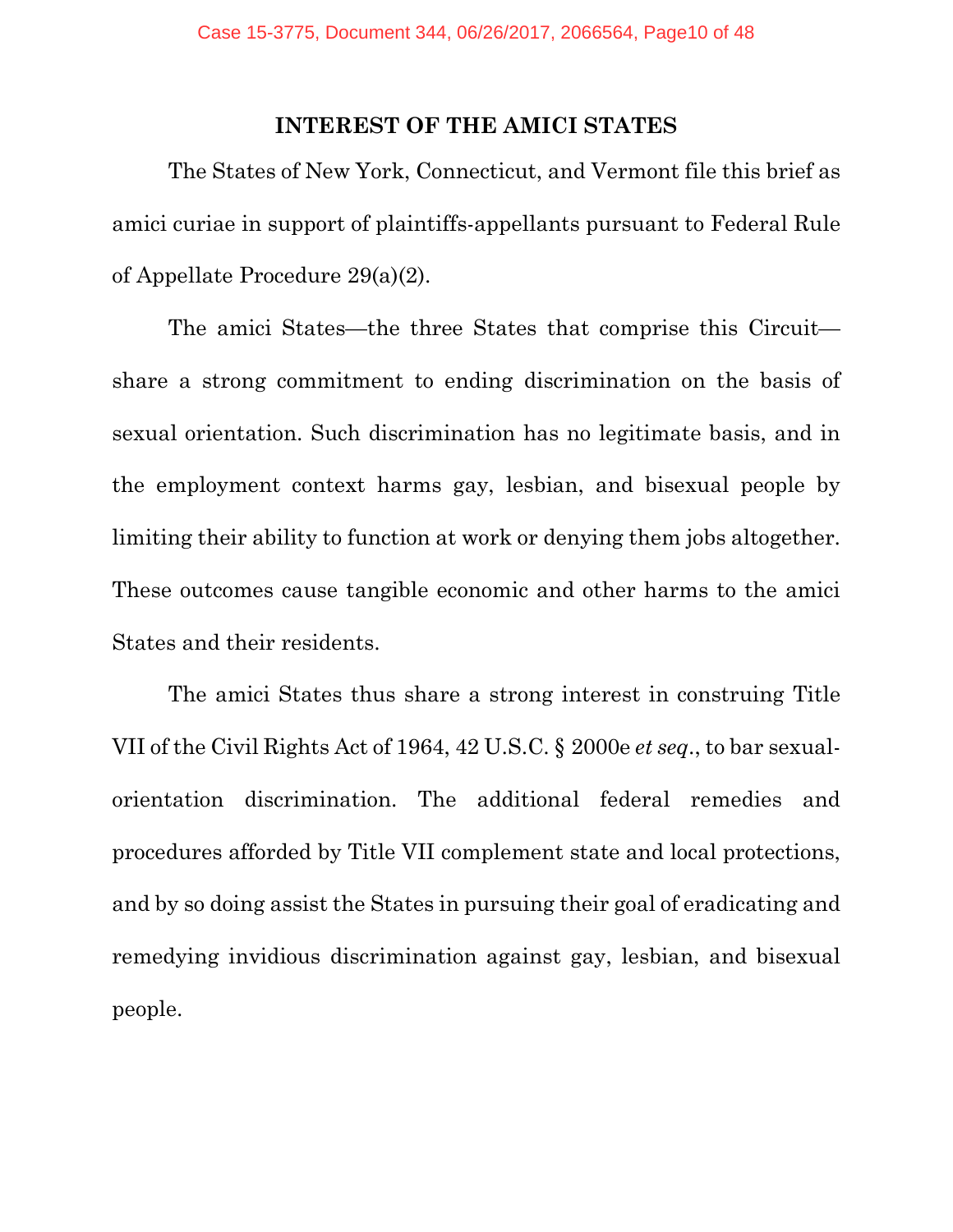#### **QUESTION PRESENTED**

<span id="page-10-0"></span>Does Title VII of the Civil Rights Act of 1964, 42 U.S.C. § 2000e-2, prohibit discrimination on the basis of sexual orientation through its prohibition of discrimination "because of . . . sex"?

#### <span id="page-10-3"></span><span id="page-10-2"></span>**BACKGROUND**

<span id="page-10-1"></span>This case presents the question whether Title VII's broad prohibition on sex discrimination encompasses discrimination based on sexual orientation. This Court has held that it does not, creating a legal distinction between discrimination based on a person's nonconformity with gender stereotypes, which is prohibited by Title VII, *see Price Waterhouse v. Hopkins*, 490 U.S. 228 (1989), and discrimination based on sexual orientation, which this Court has said is not. *See Simonton v. Runyon*, 232 F.3d 33, 37 (2d Cir. 2000). Recently, however, this Court has noted the elusiveness of that distinction, observing that stereotypes about proper gender roles will often "necessarily blur" into similar (or identical) stereotypes regarding heterosexuality and homosexuality, and that attempting to disentangle gender stereotyping from sexualorientation discrimination "can easily present problems for an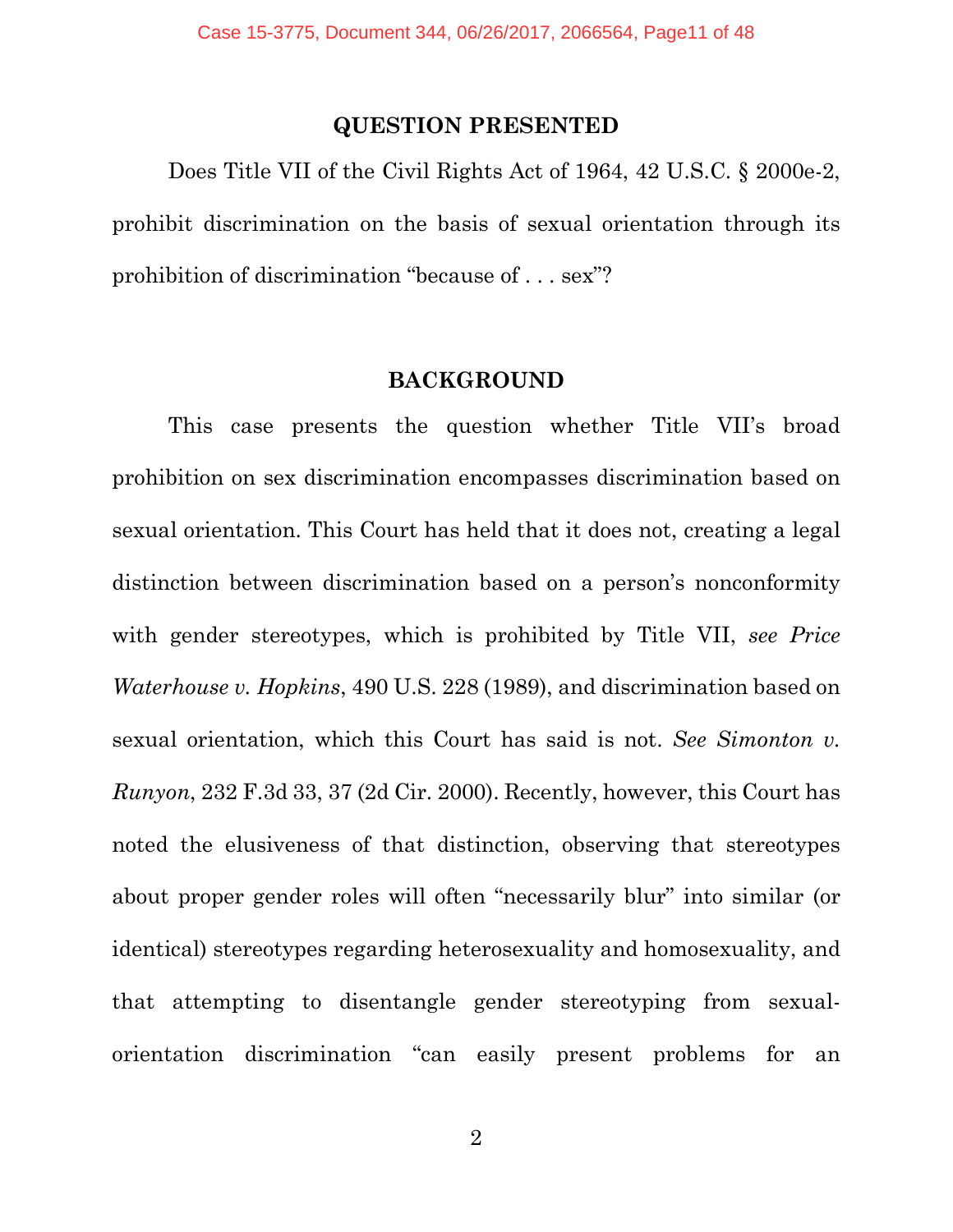<span id="page-11-1"></span>adjudicator." *Dawson v. Bumble & Bumble*, 398 F.3d 211, 218 (2d Cir. 2005) (quotation marks omitted).

<span id="page-11-0"></span>Most recently, this Court squarely called into question the viability of this distinction in *Christiansen v. Omnicom Group, Inc.*, 852 F.3d 195 (2d Cir. 2017) (per curiam). Although the panel there affirmed the dismissal of plaintiff's claim of sexual-orientation discrimination under *Simonton* and *Dawson*, *id.* at 199, Chief Judge Katzmann wrote a concurring opinion, joined by Judge Brodie of the United States District Court for the Eastern District of New York (sitting by designation), concluding that it would "it would make sense for the Court to revisit" *Simonton* "when the appropriate occasion presents itself," *id.* at 202 (Katzmann, C.J., concurring).

<span id="page-11-4"></span><span id="page-11-3"></span><span id="page-11-2"></span>Chief Judge Katzmann noted in particular the "the changing legal landscape that has taken shape in the nearly two decades since *Simonton* issued." *Id.* Relevant developments include the Supreme Court's decisions recognizing increased legal protections for gay, lesbian, and bisexual people in *Obergefell v. Hodges*, 135 S. Ct. 2584 (2015); *United States v. Windsor*, 133 S. Ct. 2675 (2013); and *Lawrence v. Texas*, 539 U.S. 558 (2003). In addition, the Equal Employment Opportunity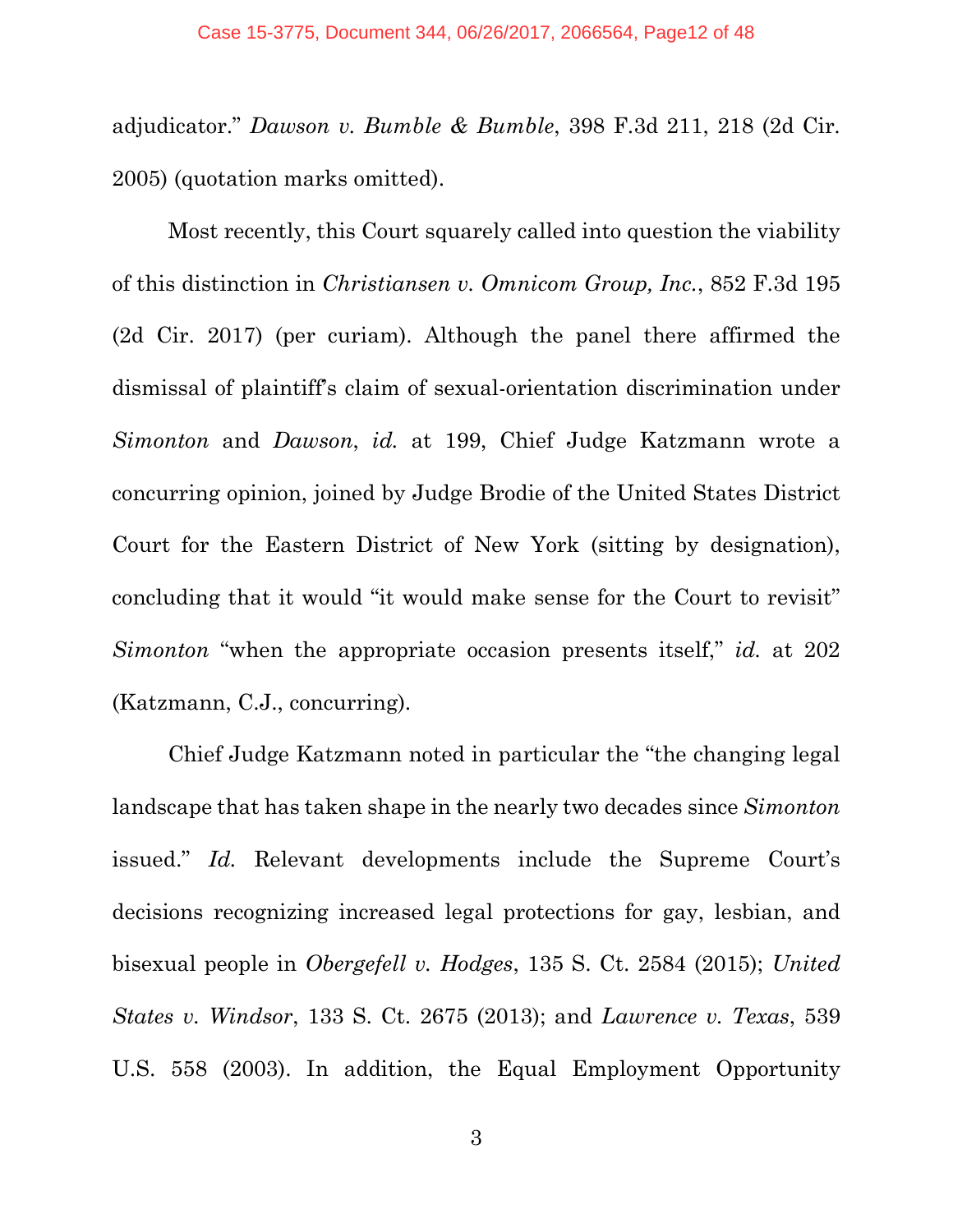<span id="page-12-0"></span>Commission (EEOC) concluded in 2015 that Title VII prohibits sexualorientation discrimination as a form of sex discrimination. *See Baldwin v. Foxx*, EEOC Appeal No. 0120133080, 2015 WL 4397641, at \*5 (July 16, 2015). Chief Judge Katzmann outlined several arguments that supported the EEOC's conclusion and that had not been addressed by *Simonton* or *Dawson*. *Christiansen*, 852 F.3d at 202-06 (Katzmann, C.J., concurring).

<span id="page-12-1"></span>Those same arguments were later adopted by the United States Court of Appeals for the Seventh Circuit in *Hively v. Ivy Tech Community College of Indiana*, 853 F.3d 339 (7th Cir. 2017) (en banc), issued one week after this Court decided *Christiansen*. *Hively* held that Title VII prohibits sexual-orientation discrimination as a species of sex discrimination, both as a logical consequence of the reasoning of *Price Waterhouse* and as a direct consequence of the "straightforward language" of the statute. *Id.* at 346, 350.

<span id="page-12-2"></span>Following the Seventh Circuit's decision in *Hively*, this Court granted rehearing en banc in this case to reconsider its decisions in *Simonton* and *Dawson*. (Order (May 25, 2017), ECF No. 271.) This particular appeal arises from a lawsuit filed by Donald Zarda, a gay man who alleged that he was fired because of his sexual orientation. *See Zarda*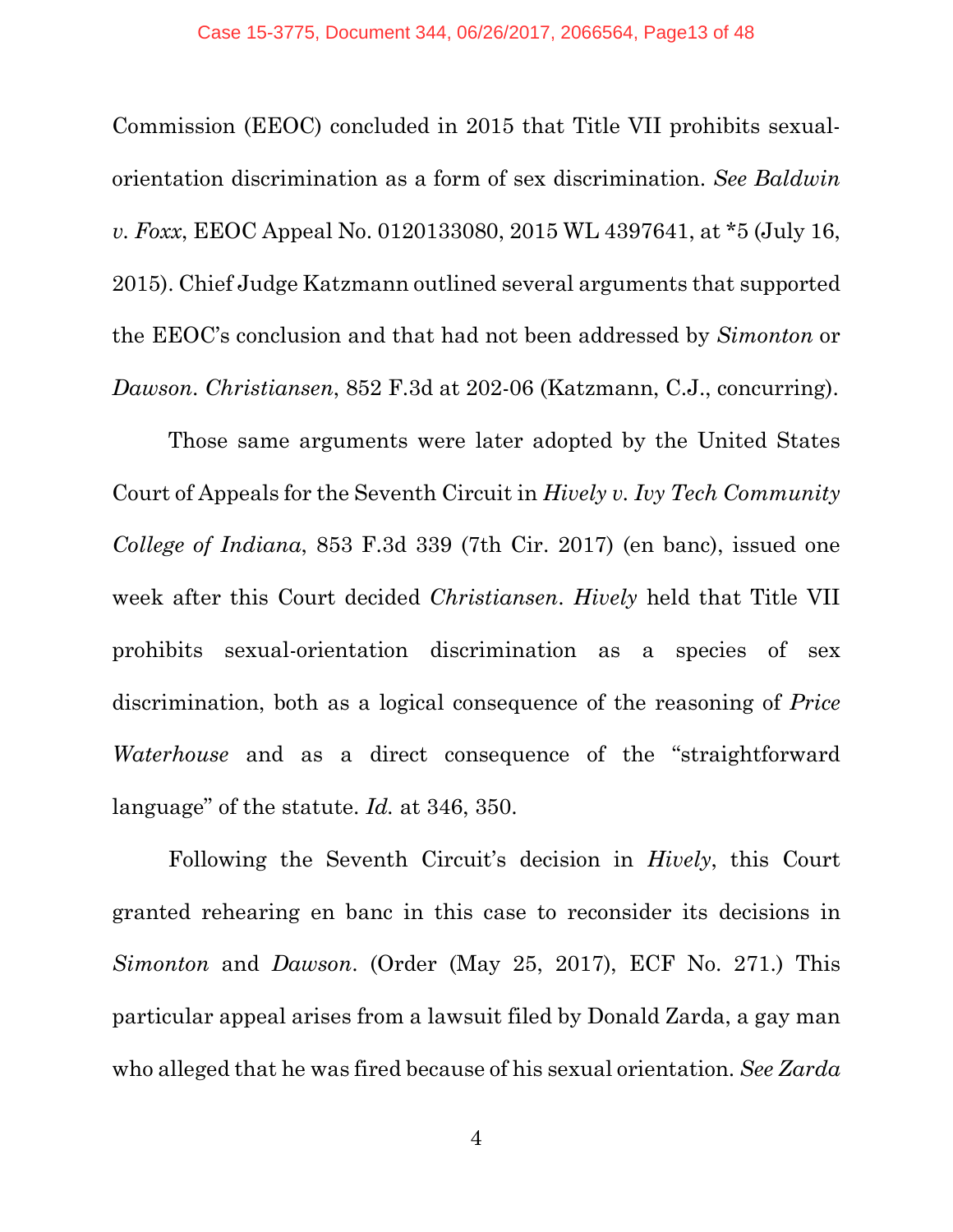*v. Altitude Express*, 855 F.3d 76, 79 (2d Cir. 2017) (per curiam). Relying on *Simonton* and *Dawson*, the United States District Court for the Eastern District of New York (Bianco, J.) granted defendant's motion for summary judgment on Zarda's Title VII claim for sexual-orientation discrimination. *Id.* at 79. A panel of this Court affirmed on the basis of *Simonton*. *Id.* at 82.

<span id="page-13-1"></span>The amici States file this brief to urge the Court to overrule *Simonton* and join the Seventh Circuit and the EEOC in concluding that Title VII's ban on discrimination "because of . . . sex" includes discrimination based on sexual orientation.

#### **SUMMARY OF ARGUMENT**

<span id="page-13-0"></span>Sexual-orientation discrimination is a form of sex discrimination that violates Title VII. That statute strikes broadly at all forms of disparate treatment based on an employee's sex, including punishing an employee's failure to conform to sex stereotypes. Yet sexual-orientation discrimination does just that: it penalizes employees for failing to conform to sex stereotypes, namely, that men should seek and form intimate relationships only with women, and women only with men. That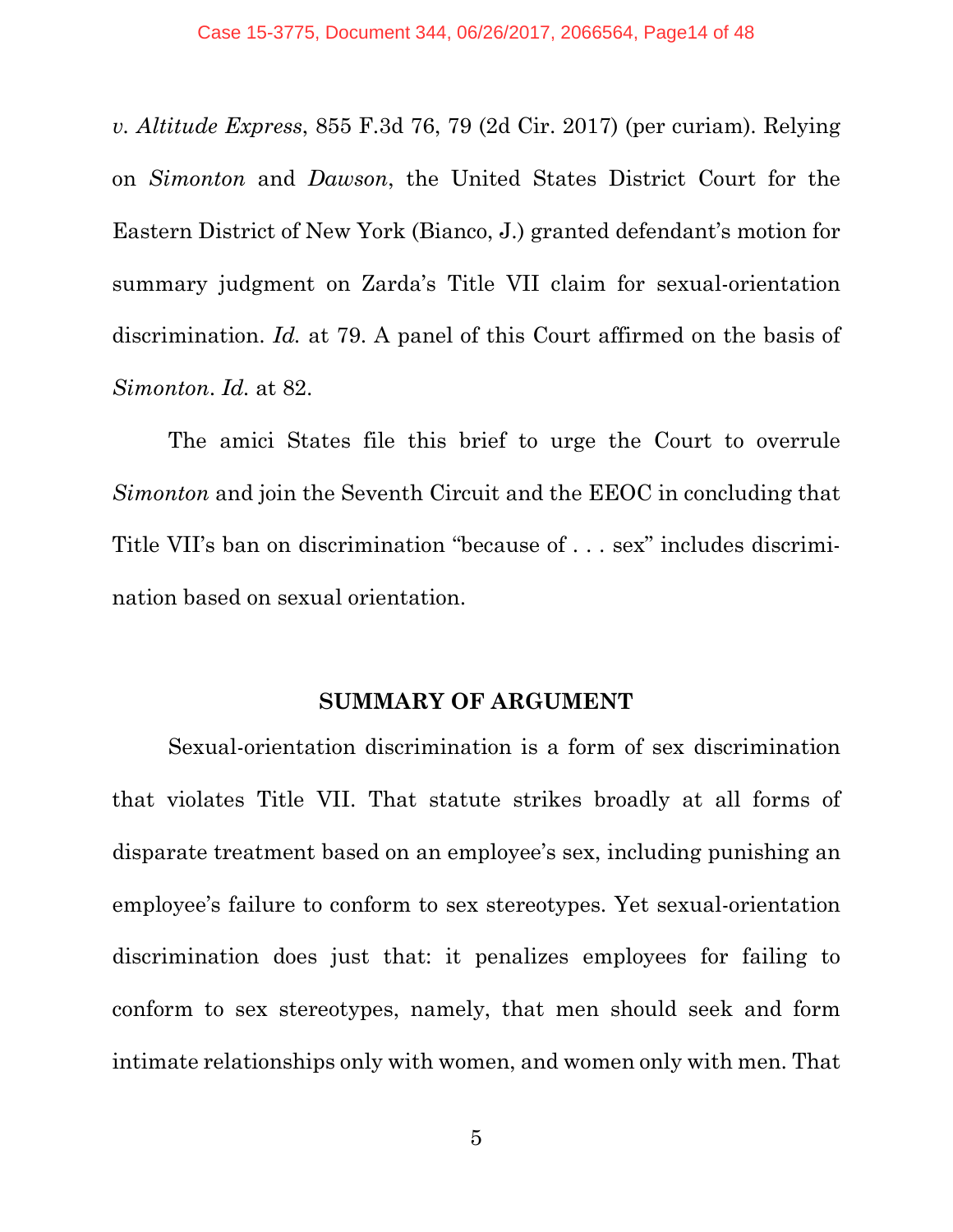#### Case 15-3775, Document 344, 06/26/2017, 2066564, Page15 of 48

these stereotypes address intimate behavior—as opposed to other conduct subject to received notions of how men and women ought to behave—does not remove them from the broader category of sex stereotypes that employers may not impose without violating Title VII.

In addition, sexual-orientation discrimination impermissibly discriminates on the basis of sex by punishing employees for conduct that would be acceptable if they were of the opposite sex. In this regard, such discrimination is no different from penalizing an employee for an intimate association with a member of a different race, which this Court has held constitutes discrimination because of the employee's *own* race.

Both judicial and practical experience, moreover, demonstrate that sexual-orientation discrimination is ordinarily indistinguishable from other types of sex discrimination. For instance, a homophobic epithet can be an expression of animus against an employee's nonconformity with gender stereotypes about dress or behavior as well as an expression of animus against the employee's (actual or perceived) sexual orientation. Indeed, empirical and anecdotal evidence demonstrate that both types of animus frequently occur together. These points reinforce the profound difficulty of attempting to disentangle the two types of animus and

6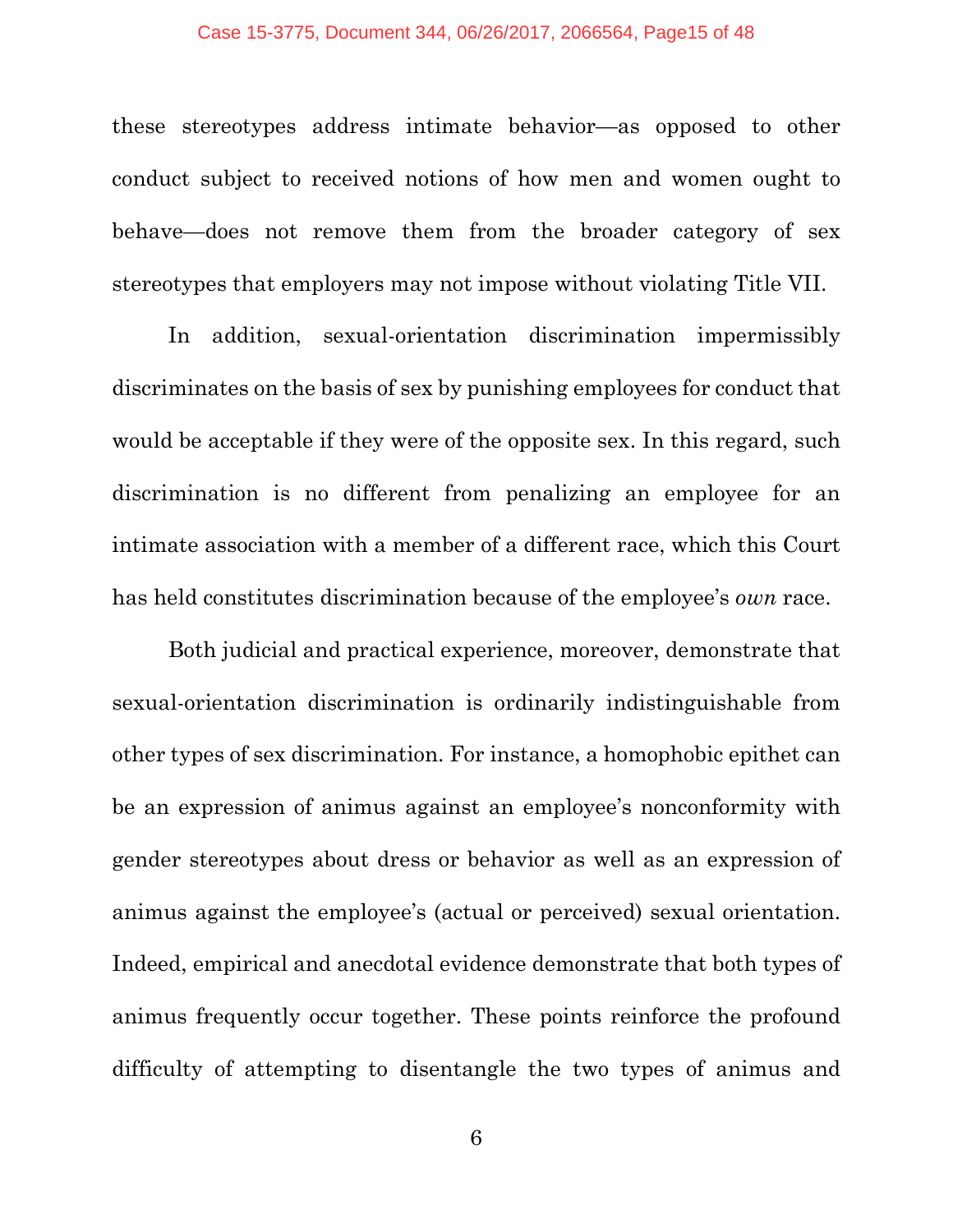provide additional reason to recognize that Title VII's ban on discrimination "because of . . . sex" applies to both. And the lack of language in Title VII specifically identifying "sexual orientation" discrimination as a separate category from sex discrimination does not compel a different conclusion.

Title VII makes additional remedies and resources available to help prevent and remedy sex discrimination, beyond those provided by the amici States. The amici States welcome bringing those remedies and resources to bear on discrimination on the basis of sexual orientation, as a vital supplement to their own efforts to end such discrimination.

#### **ARGUMENT**

#### **POINT I**

## <span id="page-15-2"></span><span id="page-15-1"></span><span id="page-15-0"></span>**TITLE VII'S BAR ON SEX DISCRIMINATION PROHIBITS DISCRIMINATION ON THE BASIS OF SEXUAL ORIENTATION**

Courts and commentators have identified several different reasons that discrimination on the basis of sexual orientation should be regarded as a species of sex discrimination within the meaning of Title VII. While some of these reasons start with the plain text of the statute, and others with judicial glosses on that text, they all end up in the same place: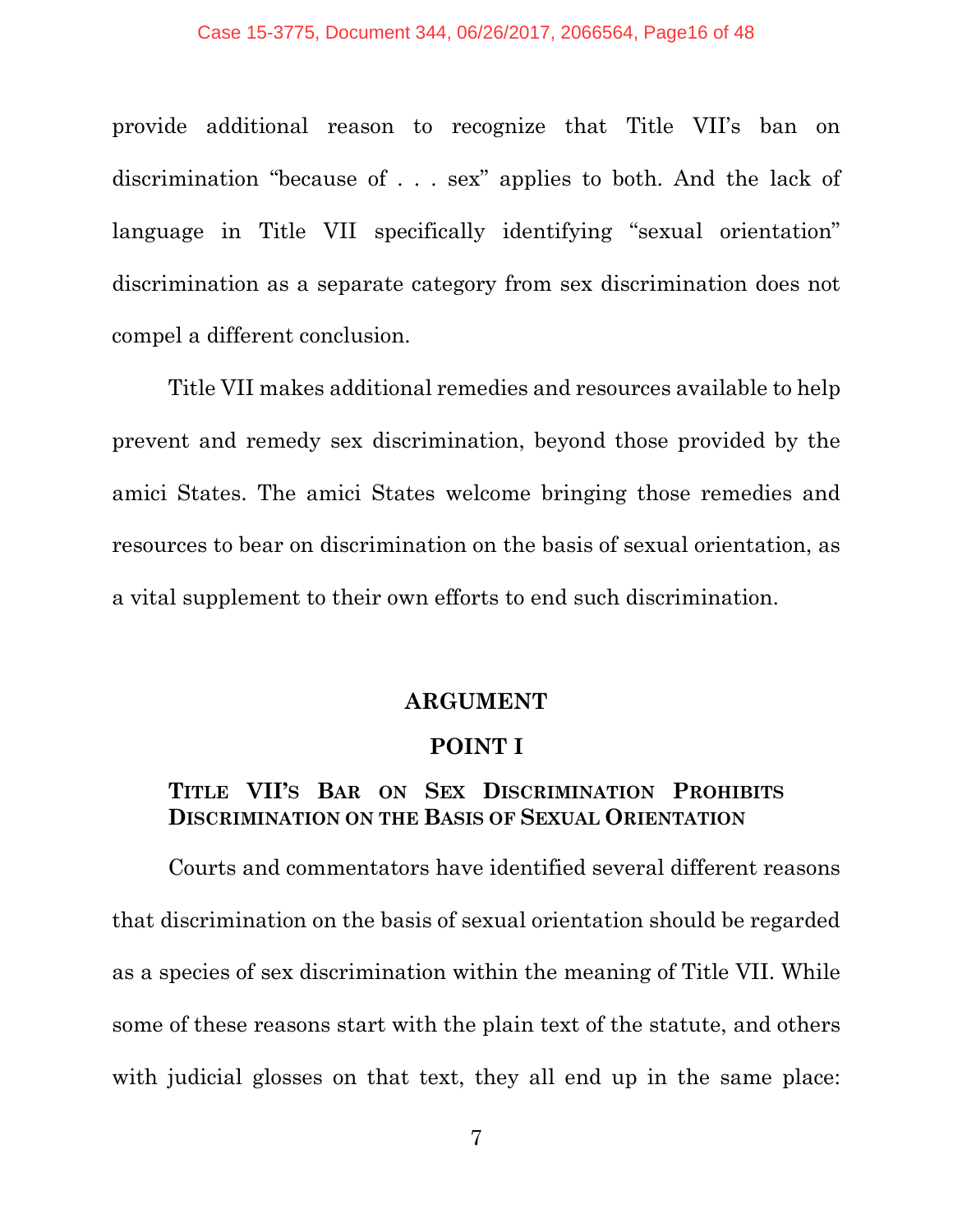discrimination on the basis of sexual orientation is not merely similar to sex discrimination—it is both logically and empirically indistinguishable from discrimination on the basis of sex.

## <span id="page-16-0"></span>**A. Discrimination on the Basis of Sexual Orientation Is a Form of Sex Discrimination Because It Amounts to Discrimination for Failure to Conform to Conventional Gender Roles.**

<span id="page-16-2"></span><span id="page-16-1"></span>The Supreme Court has long recognized that Title VII's bar on discrimination "because of ... sex," 42 U.S.C.  $\S$  2000e-2, prohibits disparate treatment based on an employee's failure to live up to gender stereotypes. *See Price Waterhouse*, 490 U.S. at 251 (plurality op.); *id.* at 261 (O'Connor, J., concurring in the judgment). In *Price Waterhouse*, for example, the female plaintiff had been denied a promotion because of her nonconformity with stereotypes about female demeanor, speech, and dress: she was told to "walk more femininely, talk more femininely, dress more femininely, wear make-up, have her hair styled, and wear jewelry," and was criticized for being too "macho." *Id.* at 235 (plurality op.). The Court held that Title VII's ban on sex discrimination extended to this type of discrimination, reasoning that Title VII prohibits employers from "assuming or insisting that [employees] match[ ] the stereotype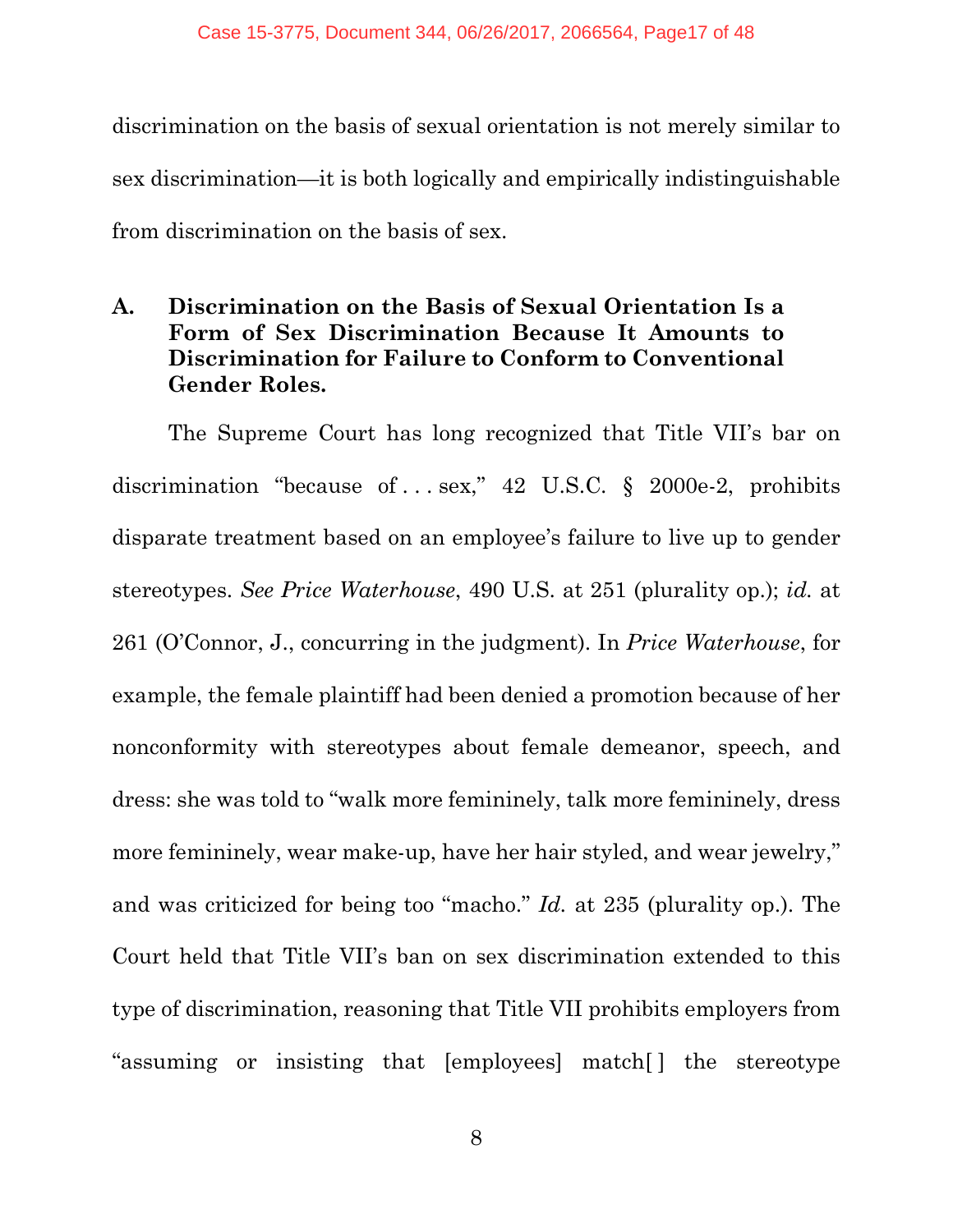<span id="page-17-1"></span><span id="page-17-0"></span>associated with their group." *Id.* at 251 (plurality op.); *see also City of Los Angeles Dep't of Water & Power v. Manhart*, 435 U.S. 702, 707 (1978) ("It is now well recognized that employment decisions cannot be predicated on mere 'stereotyped' impressions about the characteristics of males or females.").

*Price Waterhouse* thus established the principle that Title VII bars employers from disfavoring individuals because of their failure to conform to received notions of how a woman or a man ought to behave. That principle compels the conclusion that Title VII bars discrimination on the basis of sexual orientation. At base, such discrimination penalizes individuals for departing from conventions about how men and women should conduct themselves in intimate matters—namely, that men should desire and form intimate connections only with women, and women only with men. As the Seventh Circuit recently observed in *Hively*, homosexuality (or the homosexual component of bisexuality) represents the "*ultimate* case of failure to conform" to gender stereotypes, at least in "modern America, which views heterosexuality as the norm and other forms of sexuality as exceptional." 853 F.3d at 846 (emphasis added). "[T]he idea that men should be exclusively attracted to women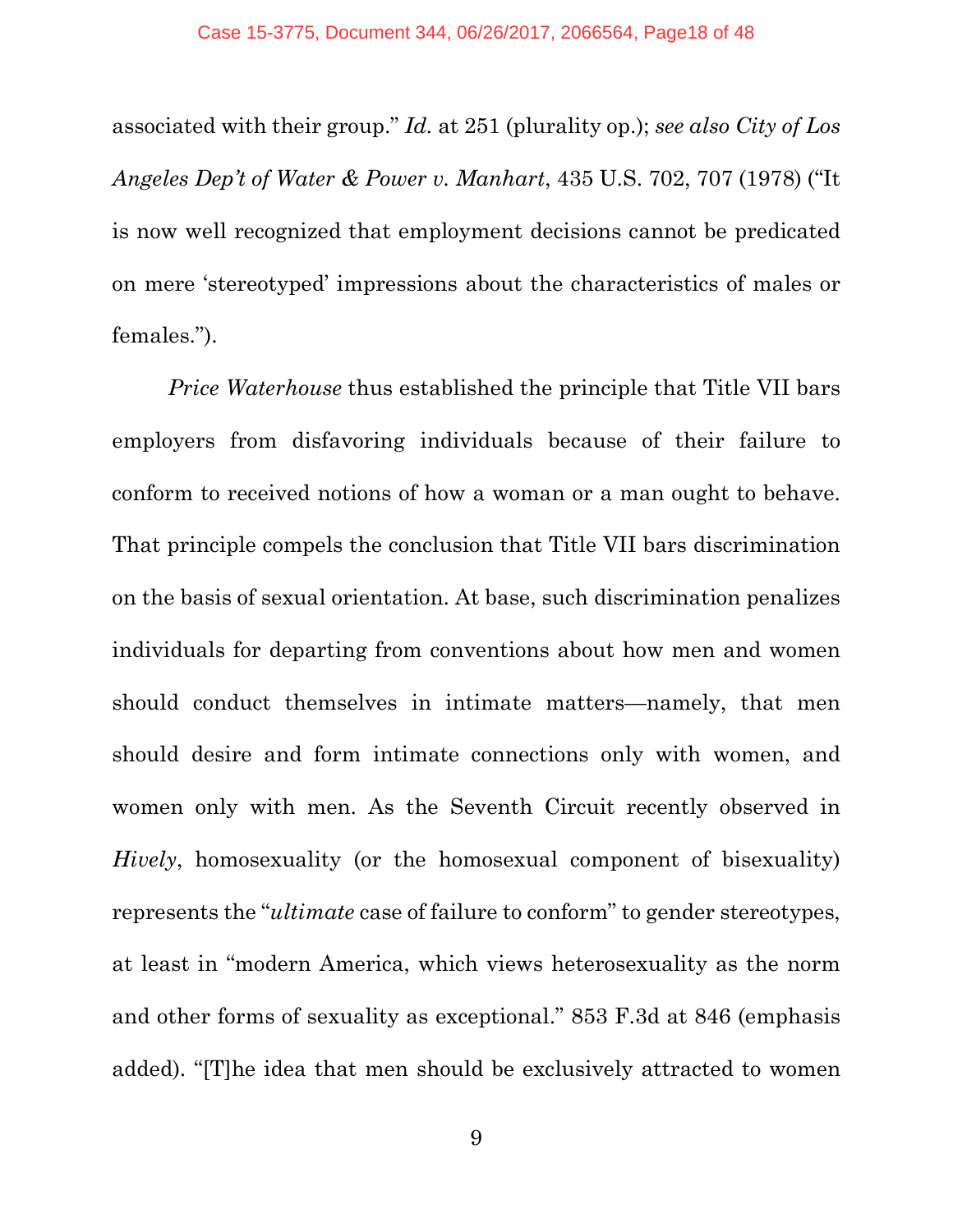<span id="page-18-0"></span>and women should be exclusively attracted to men" is thus "as clear a gender stereotype as any." *Christiansen*, 852 F.3d at 206 (Katzmann, C.J., concurring); *see also Boutillier v. Hartford Pub. Sch.*, 221 F. Supp. 3d 255, 269 (D. Conn. 2016) (calling homosexuality "the ultimate gender non-conformity"); *Centola v. Potter*, 183 F. Supp. 2d 403, 410 (D. Mass. 2002) (homosexuality triggers the "gender stereotype" that "'real' men should date women, and not other men").

<span id="page-18-2"></span><span id="page-18-1"></span>As one commentator has put it, "[t]here is nothing esoteric or sociologically abstract in the claim that the homosexuality taboo enforces traditional sex roles"; indeed, "[m]ost Americans learn no later than high school that one of the nastier sanctions that one will suffer if one deviates from the behavior traditionally deemed appropriate for one's sex is the imputation of homosexuality." Andrew Koppelman, *Why Discrimination Against Lesbians and Gay Men Is Sex Discrimination*, 69 N.Y.U. L. Rev. 197, 235 (1994) (emphasis omitted). The gendered nature of certain epithets used to describe homosexuals reinforces this point: for instance, gay men are labeled "queens," and historically have been branded "nancies" or "gentlemisses," to highlight how their behavior, including their choices of intimate relationships, departs from traditional male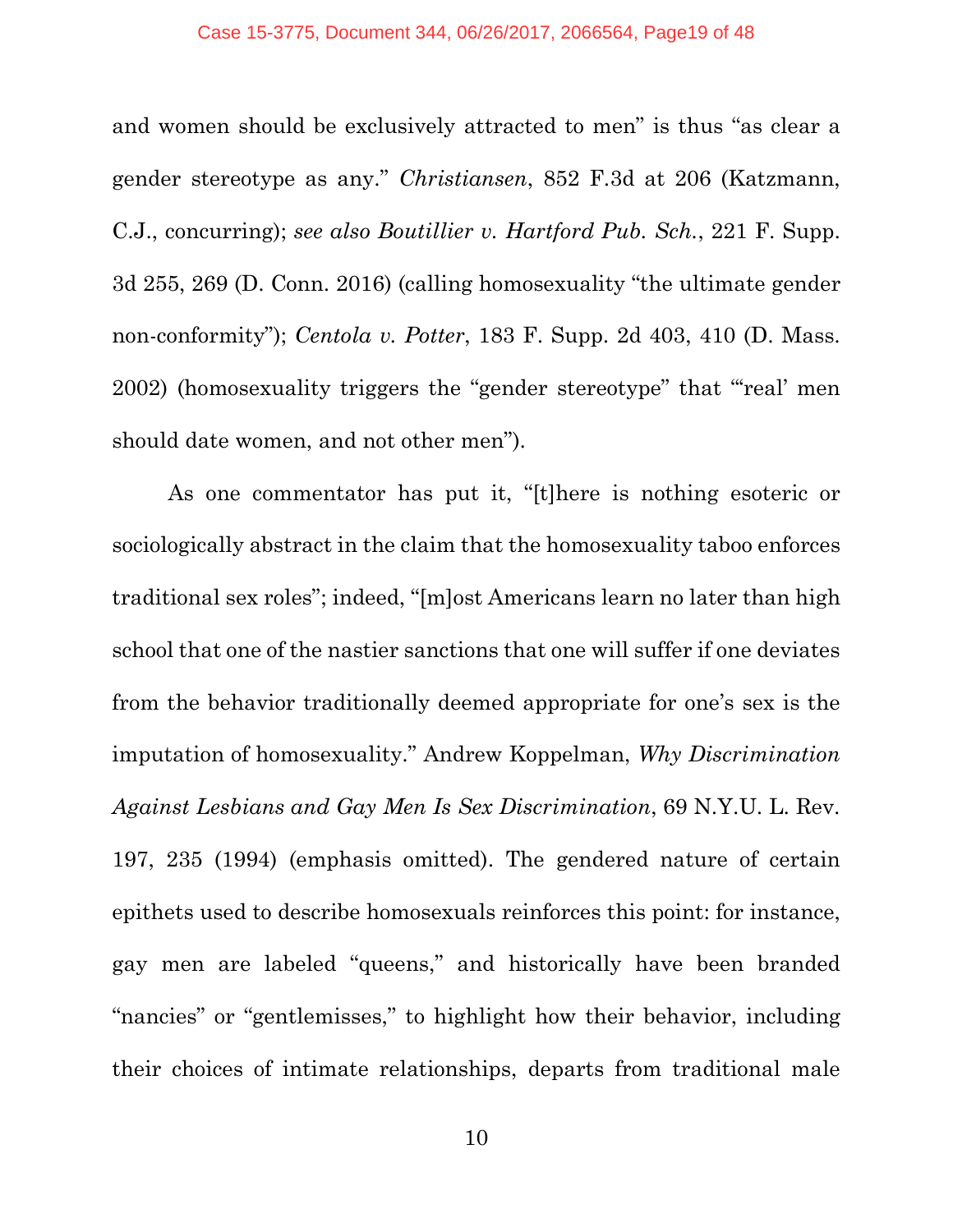stereotypes.[1](#page-19-3) Discrimination on the basis of sexual orientation is thus simply a subset of the broader category of discrimination based on gender nonconformity that *Price Waterhouse* held is prohibited by Title VII.

<span id="page-19-0"></span>This Court has previously recognized that a gay man may pursue a Title VII claim under *Price Waterhouse* by alleging employment discrimination based on the fact that he overtly "behaved in a stereotypically feminine manner"—e.g., acted or dressed or spoke in a particular way. *Simonton*, 232 F.3d at 38; *see also Christiansen*, 852 F.3d at 200-01 (allowing such a claim to proceed based on gay plaintiff's allegations "that he was perceived by his supervisor as effeminate and submissive and that he was harassed for these reasons"). But this Court declined to recognize that Title VII applied to employment discrimination on the basis of sexual orientation alone. *Simonton*, 232 F.3d at 37. There is no principled basis for this distinction. Discrimination on the basis of sexual orientation is just as much a reaction to gender nonconformity as discrimination on the basis of an employee's overtly nonconformist

 $\overline{a}$ 

<span id="page-19-3"></span><span id="page-19-2"></span><span id="page-19-1"></span><sup>1</sup> *See Merriam-Webster's Collegiate Dictionary*, s.v. queen, at 1020 (11th ed. 2003); Lester V. Berrey and Melvin Van Den Bark, *The American Thesaurus of Slang: A Complete Reference Book of Colloquial Speech* § 405, at 372-73 (1942).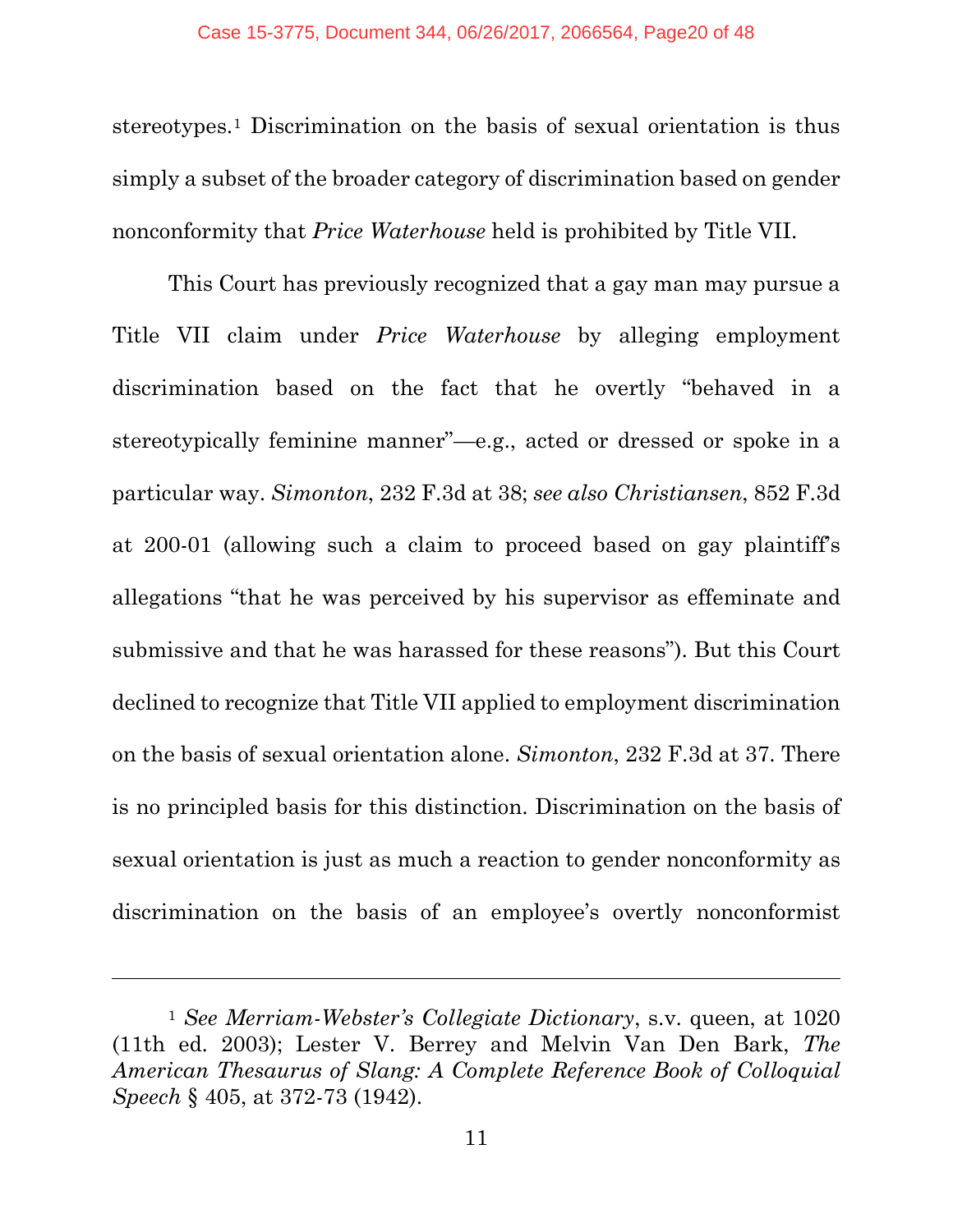behavior. Simply put, gender stereotypes apply not just to traditional notions of appropriate dress or hobbies or other behavior for men and women, but also to traditional notions of the types of intimate relationships appropriate for men and women. An employer who fires a male employee for wearing feminine clothes is acting on the same bias against nonconformity as an employer who fires a male employee for putting up a picture of his male spouse. Put another way, heterosexuality is itself is a gender stereotype that employers may not impose—any more than they may impose any other gender stereotype—without violating Title VII.

## <span id="page-20-0"></span>**B. Discrimination on the Basis of Sexual Orientation Is a Form of Sex Discrimination Because It Treats Similarly Situated Men and Women Differently.**

<span id="page-20-1"></span>Discrimination on the basis of sexual orientation also impermissibly discriminates on the basis of sex for the closely related reason that it ascribes different consequences to men and women who engage (or desire to engage) in the same conduct. Because such discrimination reacts to a person's choice of intimate relationships "in a manner which but for that person's sex would be different," *Manhart*, 435 U.S. at 711 (quotation marks omitted), it violates Title VII.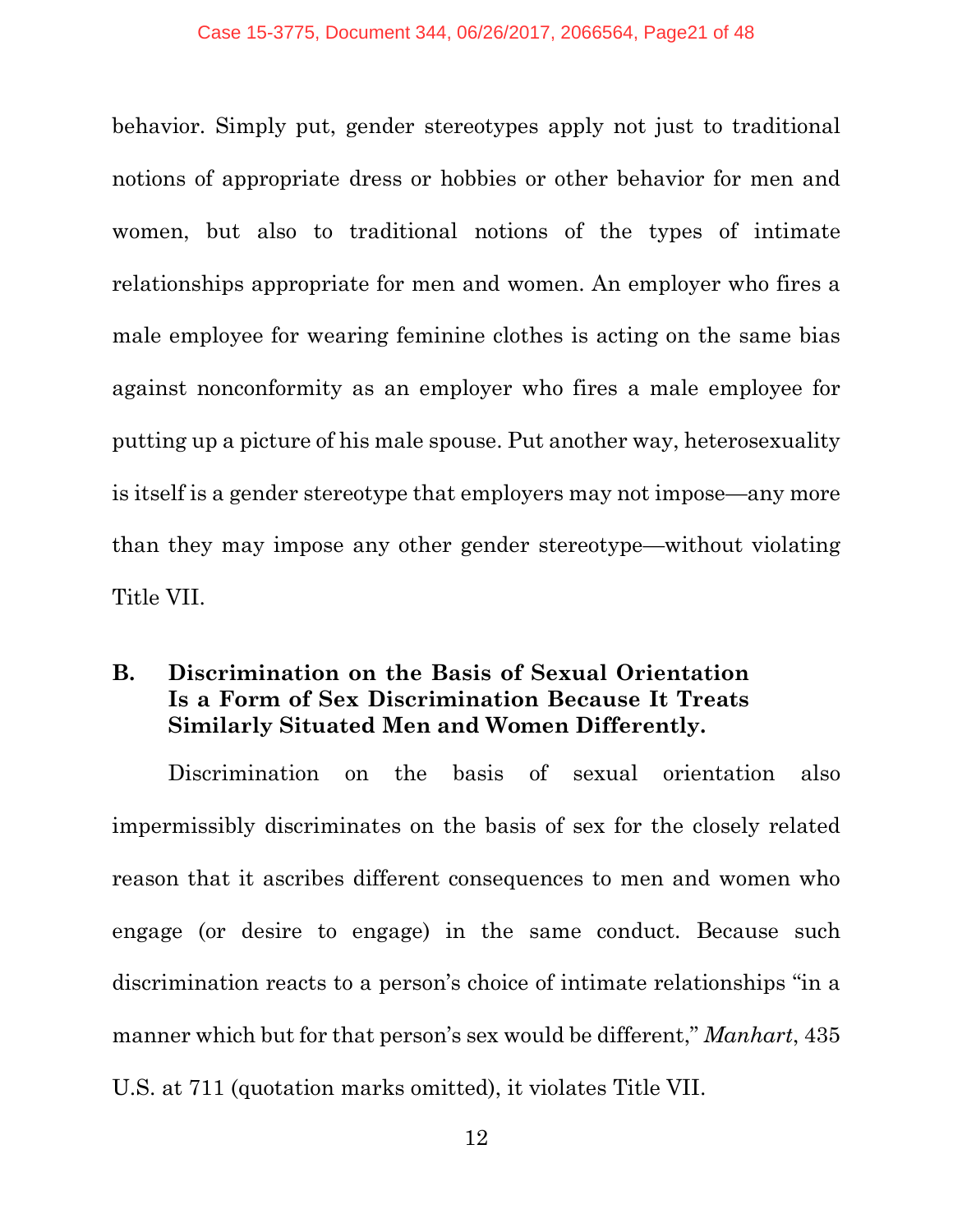Specifically, if two hypothetical employees, a man and a woman, are each in an intimate relationship with another woman but only the female employee is fired for this relationship, it is plain that the woman's treatment "would have been different" but for her sex. *Christiansen*, 852 F.3d at 203 (Katzmann, C.J., concurring). As *Hively* likewise observed, the lesbian plaintiff there had identified "paradigmatic sex discrimination" by alleging that "if she had been a man married to a woman (or living with a woman, or dating a woman) and everything else had stayed the same," her employer "would not have refused to promote her and would not have fired her." 853 F.3d at 345. Because sexual-orientation discrimination thus visits consequences for behavior on individuals that they would not suffer if they were of the opposite sex, it is discrimination "because of . . . sex," 42 U.S.C. § 2000e-2, in violation of Title VII.

<span id="page-21-1"></span><span id="page-21-0"></span>This and other courts have long recognized that penalizing an individual because of an interracial relationship impermissibly discriminates on the basis of race because it punishes conduct that would be permissible if the actor were of a different race. A half-century ago, in *Loving v. Virginia*, the Supreme Court held that anti-miscegenation laws discriminate on the basis of race in violation of the Equal Protection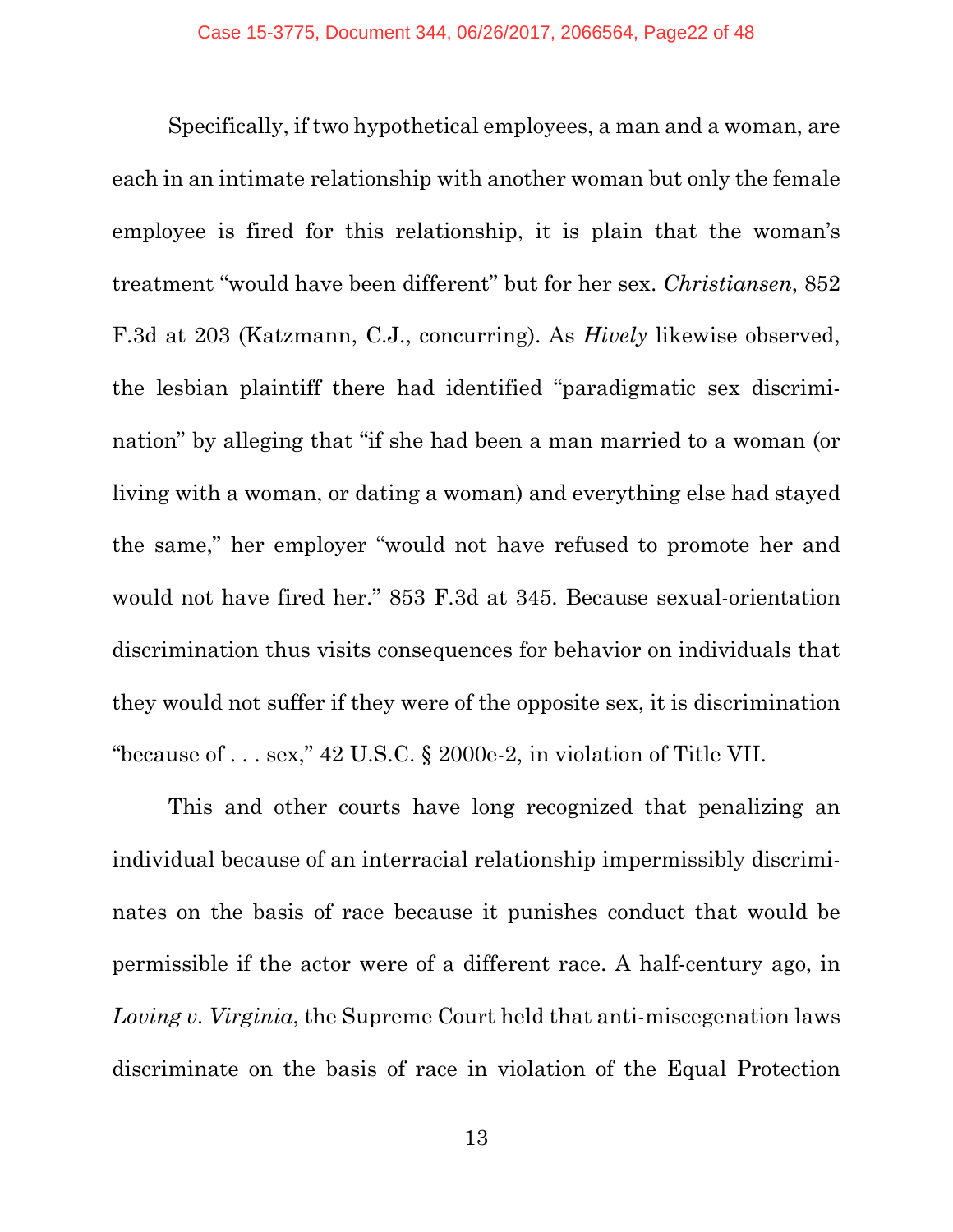<span id="page-22-1"></span><span id="page-22-0"></span>Clause by outlawing certain relationships (i.e., marriages) with a person of a different race. *See* 388 U.S. 1, 7-12 (1967). Along similar lines, this Court has more recently upheld claims of race discrimination under Title VII based on allegations that an individual was penalized because of an interracial relationship. As the Court explained in *Holcomb v. Iona College*, "where an employee is subjected to adverse action because an employer disapproves of interracial association, the employee suffers discrimination because of the employee's *own* race"—specifically, because of the fact that the employee is of a different race from his or her partner. 521 F.3d 130, 139 (2d Cir. 2008); *accord Parr v. Woodmen of the World Life Ins. Co.*, 791 F.2d 888, 892 (11th Cir. 1986) ("Where a plaintiff claims discrimination based upon an interracial marriage or association, he alleges, by definition, that he has been discriminated against because of *his* race.").

<span id="page-22-2"></span>Because discrimination based on the race of the partners in a relationship constitutes race discrimination, it follows that discrimination based on the sex of such partners constitutes sex discrimination. In each case, people are subject to adverse treatment because of their intimate associations with members of a particular race or sex; they

14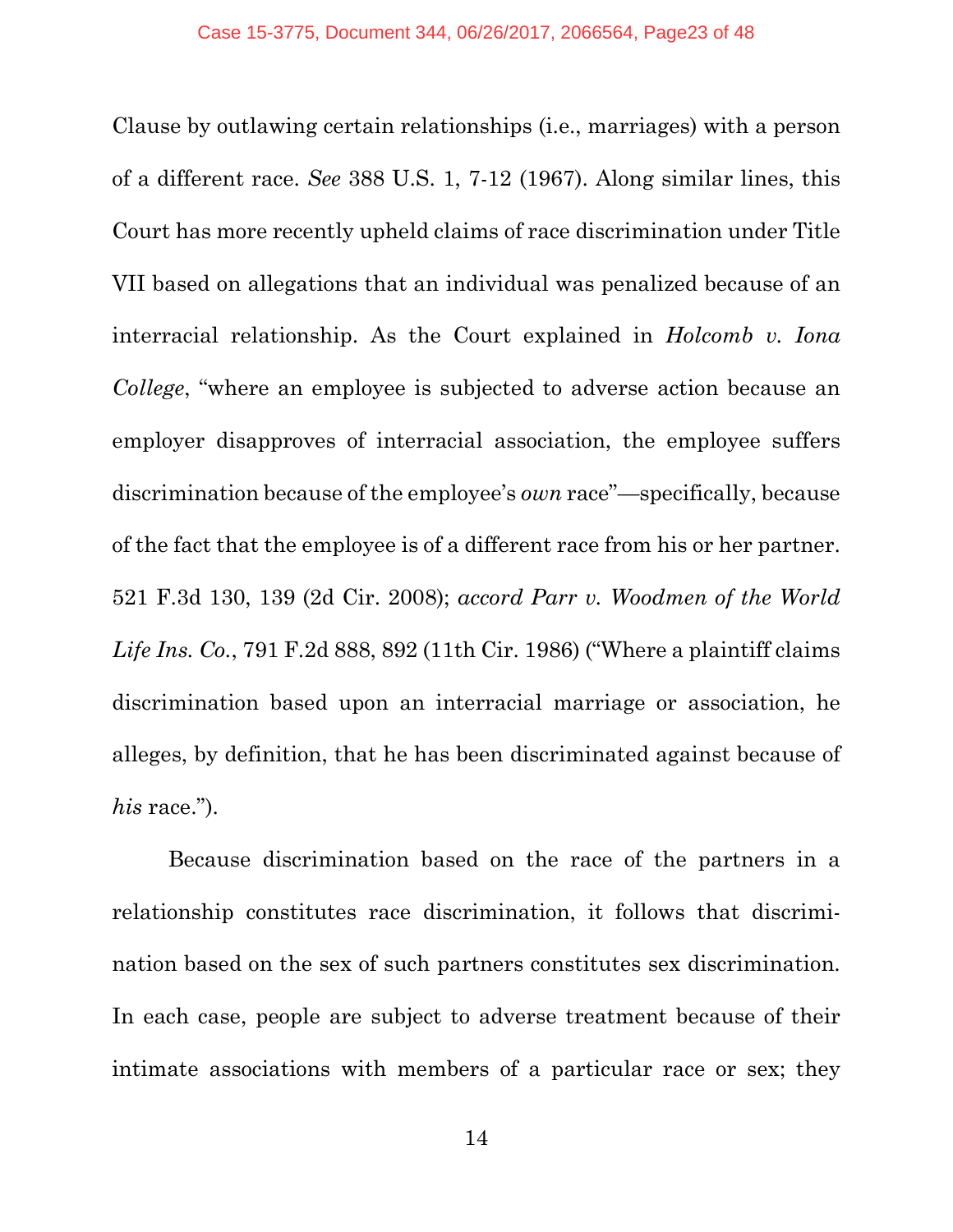<span id="page-23-1"></span><span id="page-23-0"></span>therefore suffer discrimination on the basis of race or sex. "[I]f it is race discrimination to discriminate against interracial couples, it is sex discrimination to discriminate against same-sex couples." *Christiansen*, 852 F.3d at 204 (Katzmann, C.J., concurring); *see also Hively*, 853 F.3d at 349 (Title VII "draws no distinction, for this purpose, among the different varieties of discrimination it addresses"). The EEOC has come to the same conclusion, observing that "an employee alleging discrimination on the basis of sexual orientation is alleging that his or her employer took his or her sex into account by treating him or her differently for associating with a person of the same sex." *Baldwin*, 2015 WL 4397641, at  $*6$  (emphasis omitted). This reasoning further reinforces that discrimination on the basis of sexual orientation is discrimination "because of . . . sex," and thus is prohibited by Title VII, 42 U.S.C. § 2000e-2. *See also Christiansen*, 852 F.3d at 204 (Katzmann, C.J., concurring) (noting "it makes little sense to carve out same-sex relationships as an association" that Title VII does not protect, in light of recent Supreme Court decisions finding a constitutional right to samesex marriage).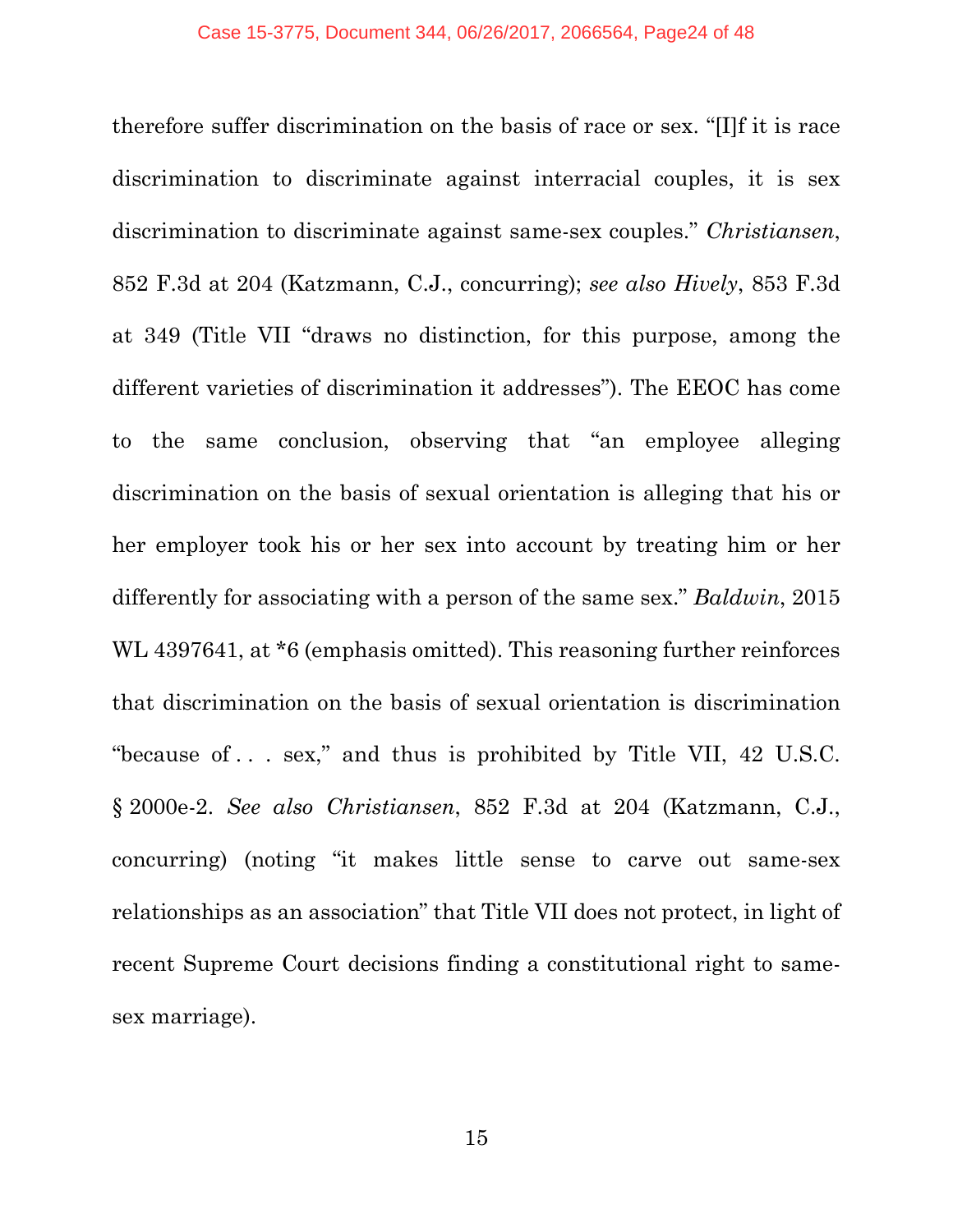## <span id="page-24-0"></span>**C. Sexual-Orientation Discrimination Is Ordinarily Indistinguishable from Other Forms of Sex Discrimination Prohibited by Title VII.**

Both practical and judicial experience confirm that sexualorientation discrimination is merely a variant of sex discrimination. Indeed, the two types of discrimination are in practice often indistinguishable.

For example, decisions from this Court and others have attempted to draw a line between noncognizable Title VII claims of sexualorientation discrimination, and cognizable Title VII claims by gay, lesbian, or bisexual employees for discrimination on the basis of nonconformity with sex stereotypes. The problem, as courts have repeatedly recognized, is that both types of claim often stem from acts of abuse or harassment that target employees for failing to conform to traditional gender stereotypes in a number of ways, and it is difficult if not impossible—to disentangle gender stereotyping involving an employee's publicly observable behavior from gender stereotyping involving an employee's private intimate associations.

As the Seventh Circuit remarked in a pre-*Hively* decision, "a perception of homosexuality itself may result from an impression of

16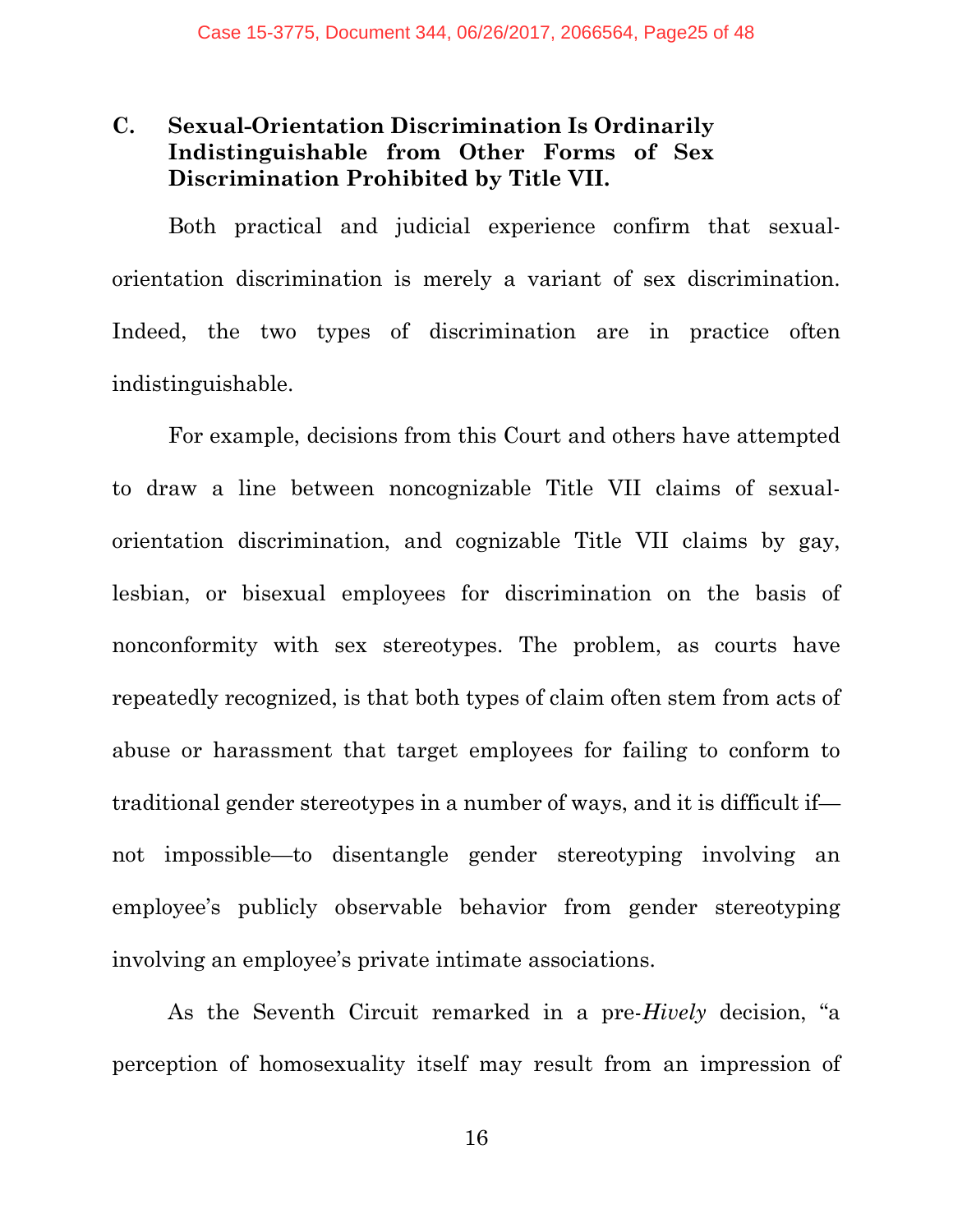<span id="page-25-0"></span>nonconformance with sexual stereotypes." *Hamm v. Weyauwega Milk Prods., Inc.*, 332 F.3d 1058, 1065 n.5 (7th Cir. 2003). Judge Posner observed in *Hamm* that "[h]ostility to effeminate men and to homosexual men, or to masculine women and to lesbians, will often be indistinguishable as a practical matter," and that attempting to differentiate these forms of hostility is "beyond the practical capacity of the litigation process." *Id.* at 1067 (Posner, J., concurring). Similarly, the majority opinion observed that a "homophobic epithet like 'fag'" may be "as much of a disparagement of a man's perceived effeminate qualities as it is of his perceived sexual orientation," making it impossible to "rigidly compartmentalize the types of bias that these types of epithets represent." *Id.* at 1065 n.5 (majority op.).

<span id="page-25-1"></span>Examples from other cases reinforce the profound practical difficulty of attempting to parse whether bias is motivated by an employee's sexual orientation or his sex. For instance, in *Prowel v. Wise Business Forms, Inc.*, a gay man who had a high voice and exhibited certain other stereotypically feminine traits suffered harassment that included being called "Princess" and "Rosebud" (as well as "fag" and "faggot") and having a "a pink, light-up, feather tiara with a package of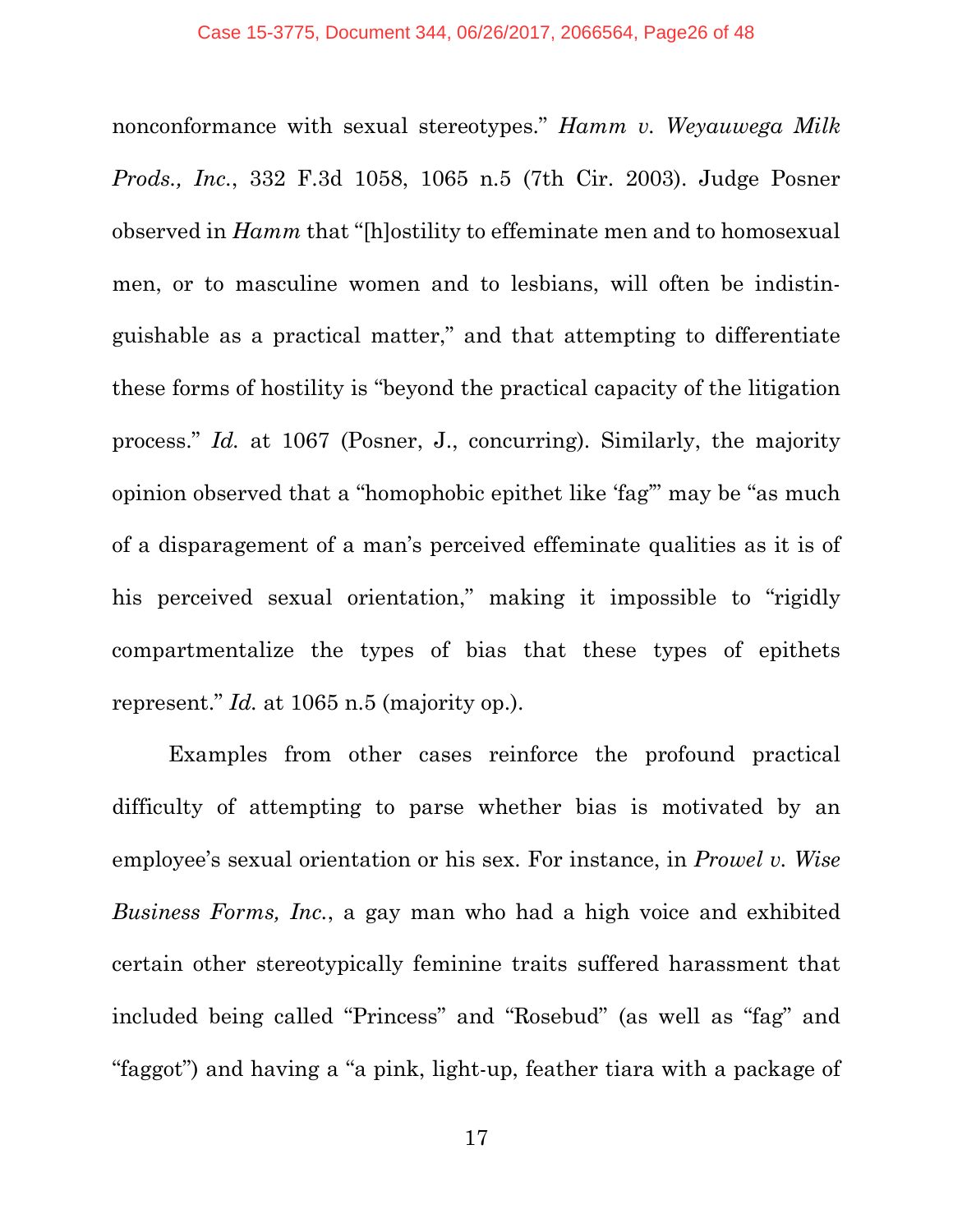<span id="page-26-1"></span>lubricant jelly" left at his workstation. 579 F.3d 285, 287-88, 291-92 (3d Cir. 2009). The Third Circuit allowed plaintiff's Title VII claims to proceed on a sex-stereotyping theory, but noted that it was "possible that the harassment" he identified "was because of his sexual orientation, not his effeminacy," *id.* at 292, and observed that, "[a]s this appeal demonstrates, the line between sexual orientation discrimination and discrimination 'because of sex' can be difficult to draw," *id.* at 291.

<span id="page-26-2"></span><span id="page-26-0"></span>By contrast, in *Spearman v. Ford Motor Co.*, the Seventh Circuit held (pre-*Hively*) that a gay man did *not* have a viable Title VII claim where, among other things, he was called a "bitch" and publicly compared to the drag performer RuPaul; even though he had not disclosed his sexual orientation at work, the court deemed the harassment attributable solely to his coworkers' hostility to his "apparent homosexuality." 231 F.3d 1080, 1082 n.1, 1085-86 (7th Cir. 2000). Similarly, in *Dawson*, this Court upheld the grant of summary judgment against a lesbian plaintiff with a stereotypically masculine appearance where, among other things, the plaintiff's coworkers accused her of "wearing her sexuality like a costume" and repeatedly called her by the name "Donald." 398 F.3d at 222 (quotation marks omitted). In holding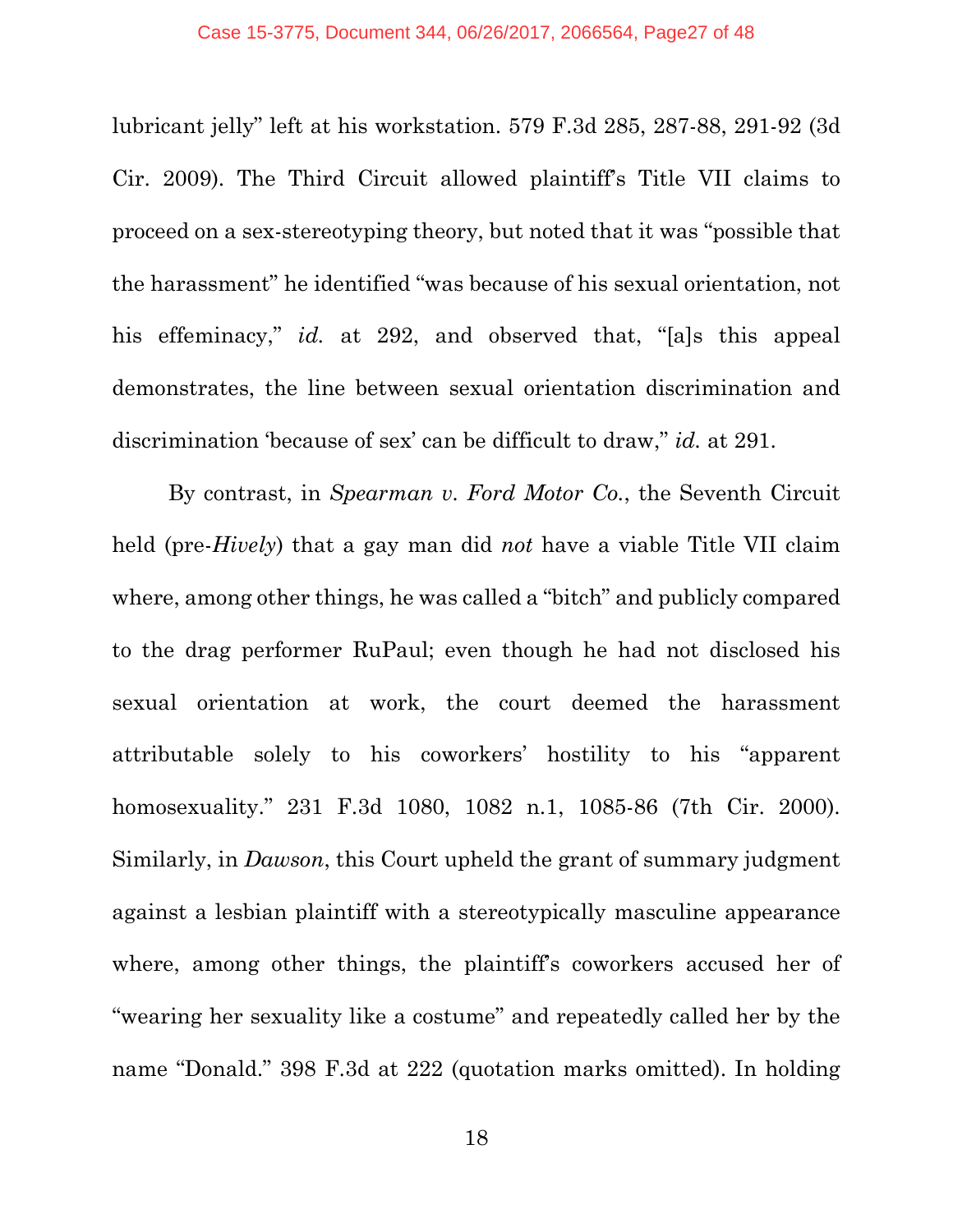these comments insufficient to raise a triable issue, this Court observed that they provided "ambiguous support for a gender stereotyping claim" because they could be interpreted as statements about the plaintiff's sexuality (which would not be actionable) or her appearance (which would), or both.[2](#page-27-6) *Id.* at 221-22.

<span id="page-27-2"></span><span id="page-27-1"></span>As these cases illustrate, real-world examples of discrimination typically frustrate any effort to "rigidly compartmentalize" types of bias, *Hamm*, 332 F.3d at 1065 n.5, distinguishing animus against homosexuality, on the one hand, from animus against other types of gender nonconformity, on the other. Social-science research confirms that both types of animus will often be present together. "Social psychologists have documented that hostility toward homosexuals is linked to other traditional, restrictive attitudes about sex roles." Koppelman, *supra*, at 237*; see also id*. at 238-39 (collecting studies); Carol M. Doyle et al.,

<span id="page-27-5"></span><span id="page-27-4"></span><span id="page-27-3"></span> $\overline{a}$ 

<span id="page-27-6"></span><span id="page-27-0"></span><sup>2</sup> *See also*, *e.g.*, *Howell v. North Central Coll.*, 320 F. Supp. 2d 717, 723 (N.D. Ill. 2004) (noting inconsistencies in Seventh Circuit's pre-*Hively* case law and recognizing difficulty posed by hypothetical case of "a female plaintiff exhibiting masculine traits" subject to "a full complement of lesbian epithets"); *Centola*, 183 F. Supp. 2d at 410 (coworkers' act of placing "a picture of Richard Simmons 'in pink hot pants'" in plaintiff's work area could show that they deemed him "impermissibly feminine" or gay, or both).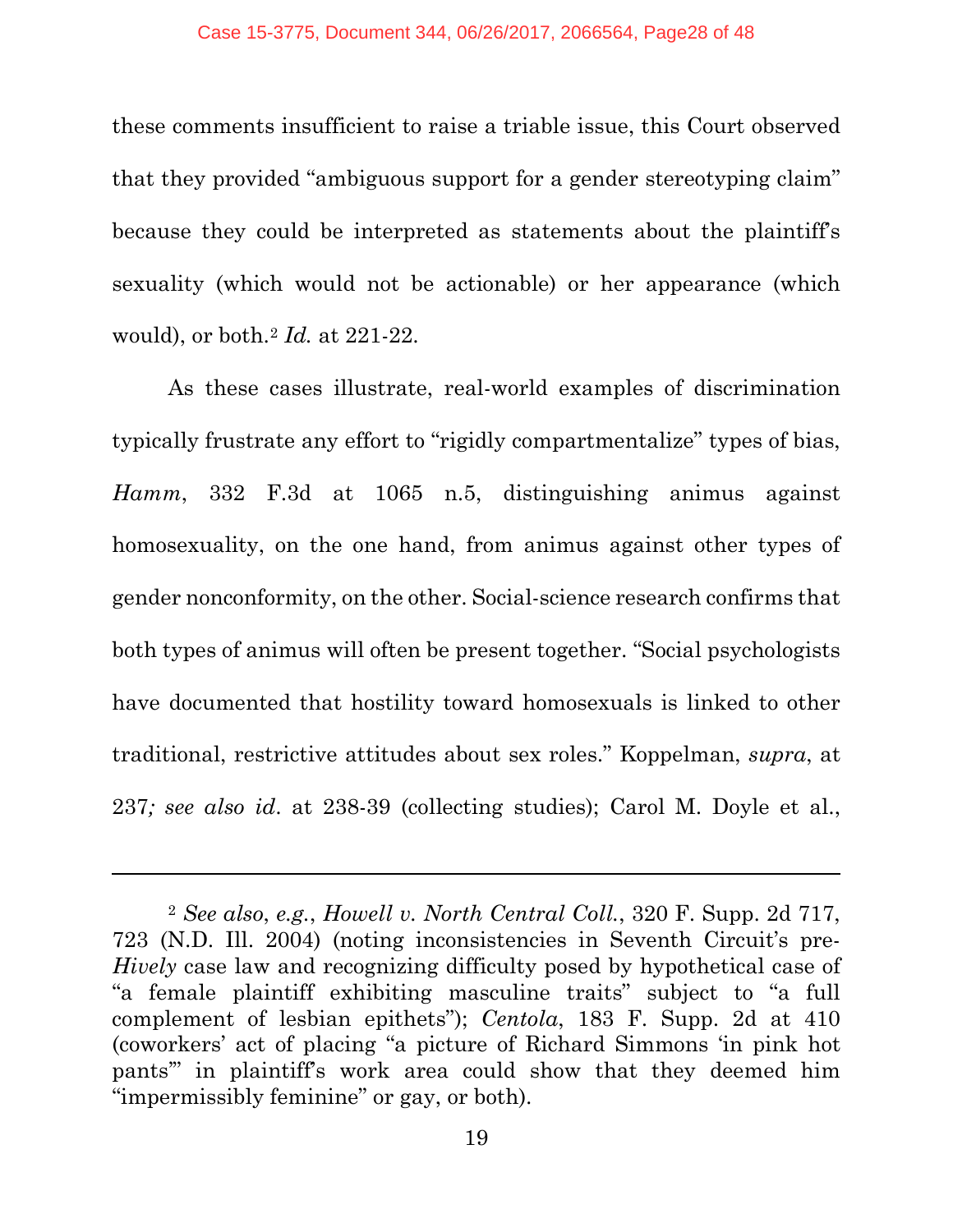*Perceptions of Same-Sex Relationships and Marriage as Gender Role Violations: An Examination of Gendered Expectations (Sexism)*, 62 J. of Homosexuality 1576, 1592 (2015) ("Our findings extend the previous research by demonstrating that it is the same-sex relationship behaviors themselves, not only the presumed cross-gender characteristics of gays and lesbians, that violate prescribed gender role expectations."). Indeed, some historians believe that "[t]he modern stigmatization of homosexuals" developed alongside a sexist backlash to the growing trend of gender equality, with both types of animus—against homosexuality and against women—representing a reaction to the upending of traditional masculine roles. Koppelman, *supra*, at 240.

<span id="page-28-1"></span><span id="page-28-0"></span>Gay, lesbian, and bisexual individuals' personal experiences with discrimination similarly demonstrate the degree to which sex discrimination and sexual-orientation discrimination conflate. For example, long before gay boys engage in same-sex activity, many are "taunted and teased for 'acting queer' or 'looking like a faggot' simply because they are not as aggressive or masculine-appearing as other boys"—harassment that "demonstrates the sex stereotyping roots of antigay animus." Anthony E. Varona and Jeffrey M. Monks, *En/Gendering*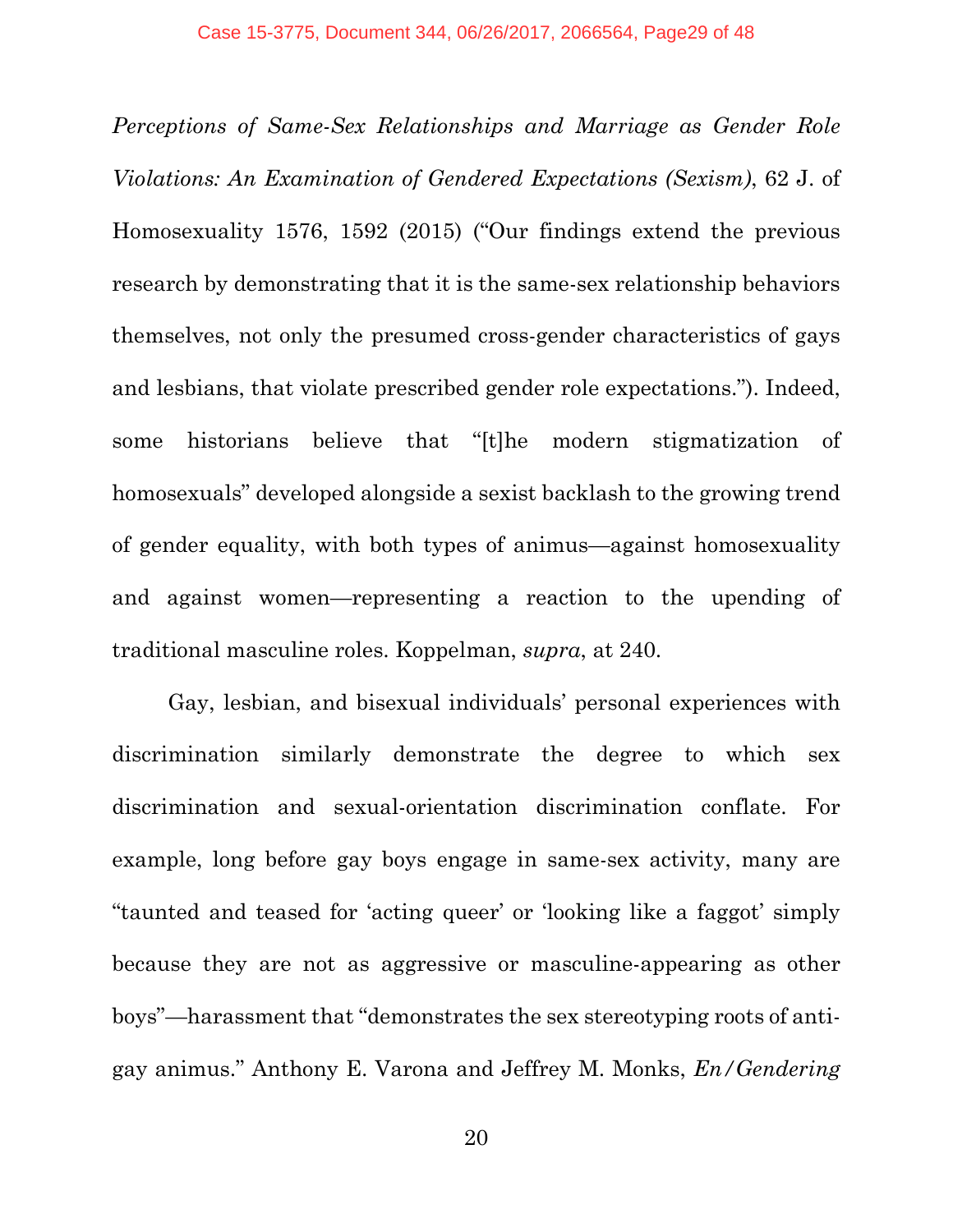<span id="page-29-0"></span>*Equality: Seeking Relief Under Title VII Against Employment Discrimination Based on Sexual Orientation*, 7 Wm. & Mary J. Women & L. 67, 67-68, 86 (2000). In one particularly striking example, the plaintiff in *Montgomery v. Independent School District No. 709* was subjected to severe harassment because of his perceived sexual orientation starting from the time he was just five years old. *See* 109 F. Supp. 2d 1081, 1084 (D. Minn. 2000) (discussed in Varona and Monks, *supra*).

Such harassment forcefully demonstrates the "degree to which sexual orientation is commingled in the minds of many with particular traits associated with gender." *Christiansen*, 852 F.3d at 205-06 (Katzmann, C.J., concurring). That commingling reinforces the impracticality of differentiating sexual-orientation discrimination from sex discrimination, and provides further support for interpreting Title VII's ban on discrimination "because of . . . sex" to include discrimination because of sexual orientation.

21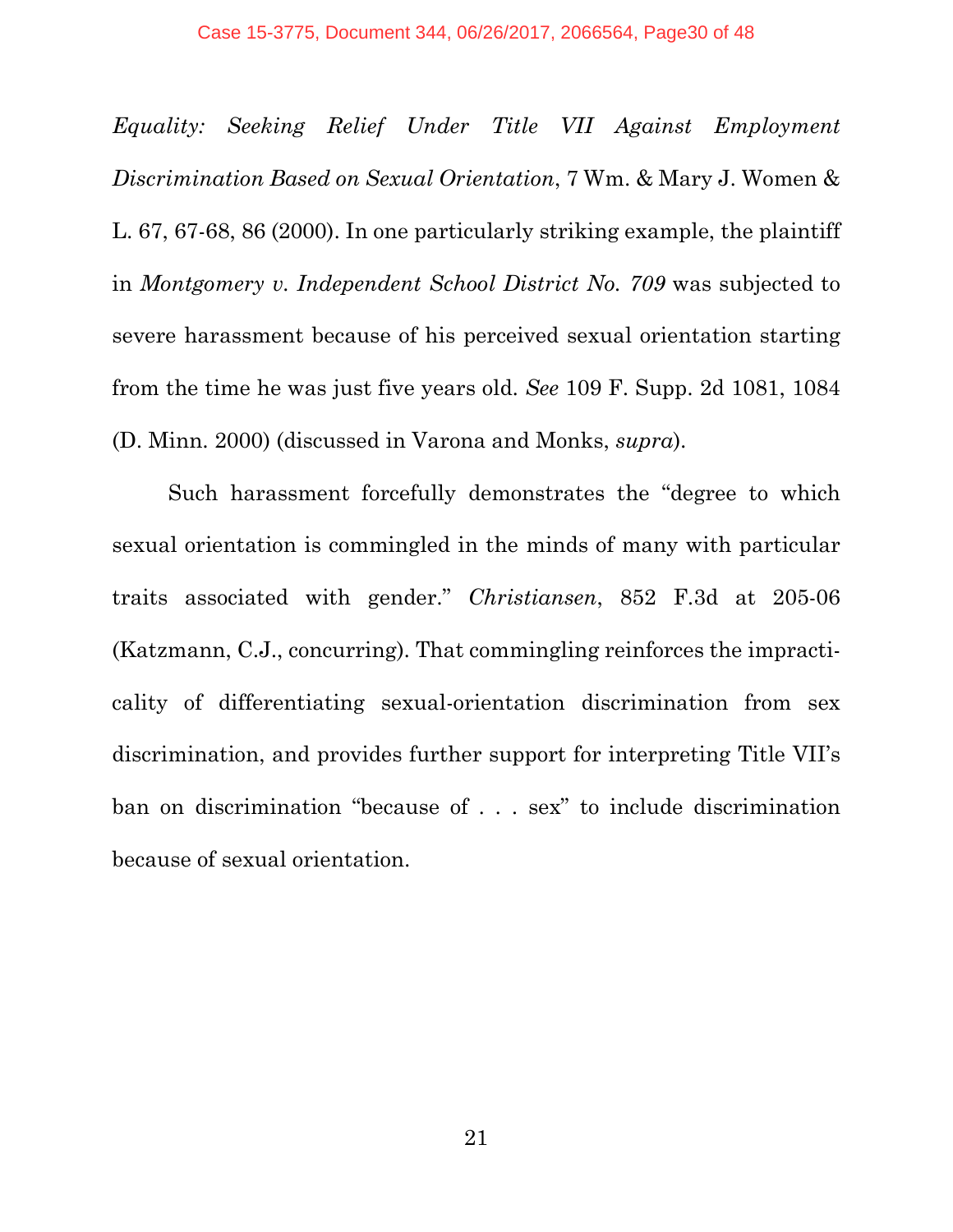## <span id="page-30-0"></span>**D. Congressional Inaction Does Not Compel a Different Reading of Title VII.**

The absence of the term "sexual orientation" from Title VII sheds little, if any, light on the question presented here. Since sexualorientation discrimination is a form of discrimination "because of . . . sex," there is no need for a separate statutory reference to sexual orientation.

<span id="page-30-4"></span><span id="page-30-3"></span><span id="page-30-2"></span>To be sure, state antidiscrimination laws often expressly list sexual orientation, alongside sex, as an impermissible basis of disparate treatment. *See*, *e.g.*, Conn. Gen. Stat. § 46a-81c; N.Y. Exec. Law § 296; Vt. Stat. Ann. tit. 21, § 495. But many of these provisions were adopted years or decades ago, at a time when same-sex intimate contact was outlawed in many States, and other forms of sexual-orientation discrimination were generally assumed to be permissible both legally and socially. For instance, all three of the amici States adopted measures expressly barring employment discrimination based on sexual orientation before 2003,[3](#page-30-5) when the Supreme Court overruled its holding in *Bowers v. Hardwick* that States were free to "criminalize homosexual

<span id="page-30-1"></span> $\overline{a}$ 

<span id="page-30-5"></span><sup>3</sup> Connecticut's measure dates from 1991, Vermont's from 1992, and New York's from 2002.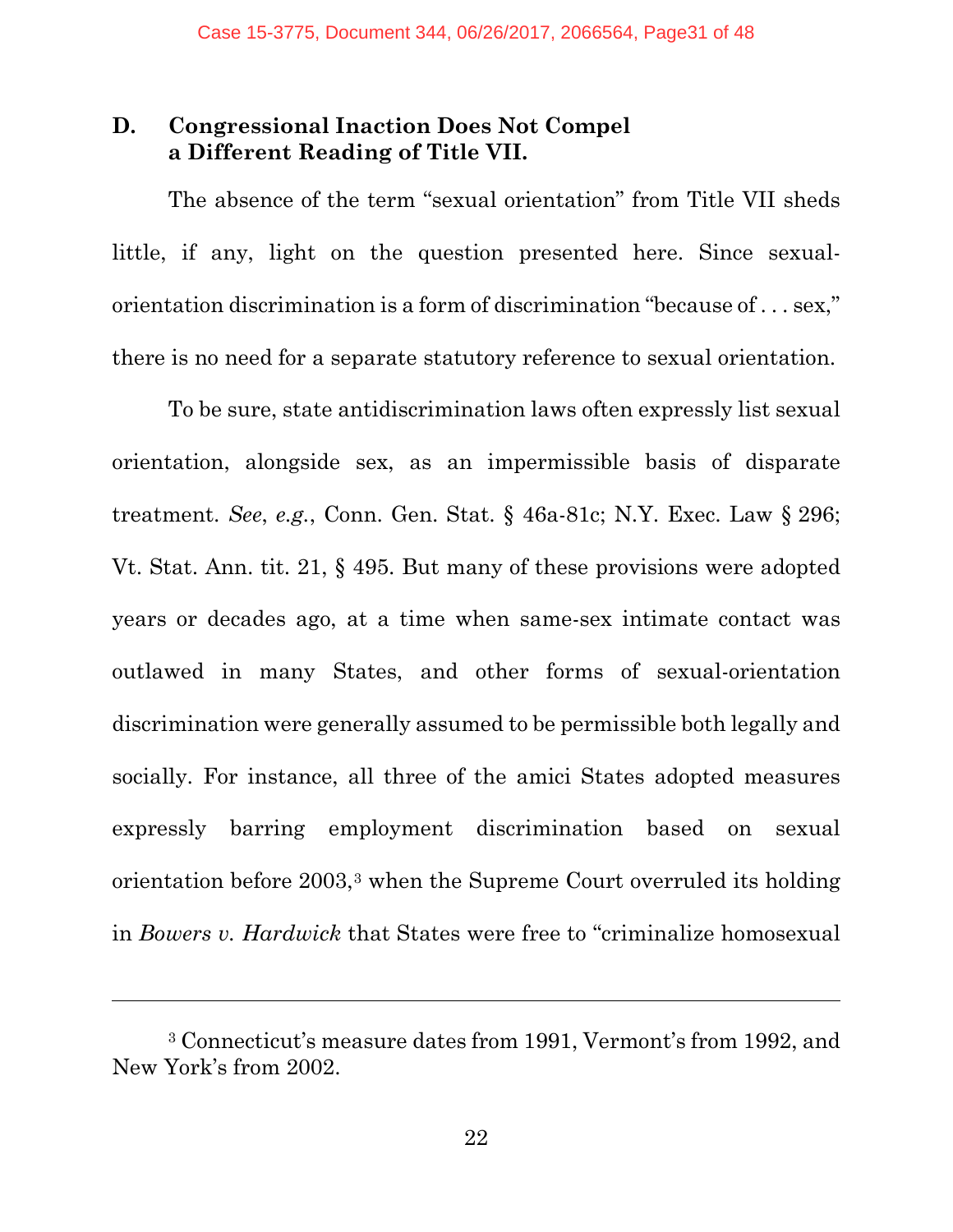<span id="page-31-2"></span><span id="page-31-1"></span>sodomy."[4](#page-31-4) *See* 478 U.S. 186, 190 (1986), *overruled by Lawrence v. Texas*, 539 U.S. 558 (2003). That legislatures and courts previously had "made assumptions defined by the world and time of which" they were "a part," *Obergefell*, 135 S. Ct. at 2598, does not mean that this Court is bound by such assumptions today—including the assumption that sexualorientation discrimination is distinct from, rather than a form of, sex discrimination. *See Hively*, 853 F.3d at 347 (criticizing argument that sexual-orientation discrimination is different from sex discrimination for "assuming the conclusion it sets out to prove").<sup>[5](#page-31-5)</sup>

<span id="page-31-3"></span>There also is no significance to the fact that Congress may not have been focused on sexual-orientation discrimination when it enacted Title VII. In *Oncale v. Sundowner Offshore Services, Inc.*, the Supreme Court held that Title VII extended to the novel context of male-on-male sexual

 $\overline{a}$ 

<span id="page-31-4"></span><sup>4</sup> This Court's decision in *Symonton*, issued in 2000, comes from the same era.

<span id="page-31-5"></span><span id="page-31-0"></span><sup>5</sup> *See also Bolling v. Sharpe*, 347 U.S. 497, 498-500 (1954) (holding that racially segregated public schools in District of Columbia violated Constitution); *cf.* Br. for Resp. at 12-13, *Bolling*, 347 U.S. 497 (No. 8), 1952 WL 47280 (arguing that such segregation was permissible based on Congress's provisions for segregated schools contemporaneously with adoption of Fourteenth Amendment).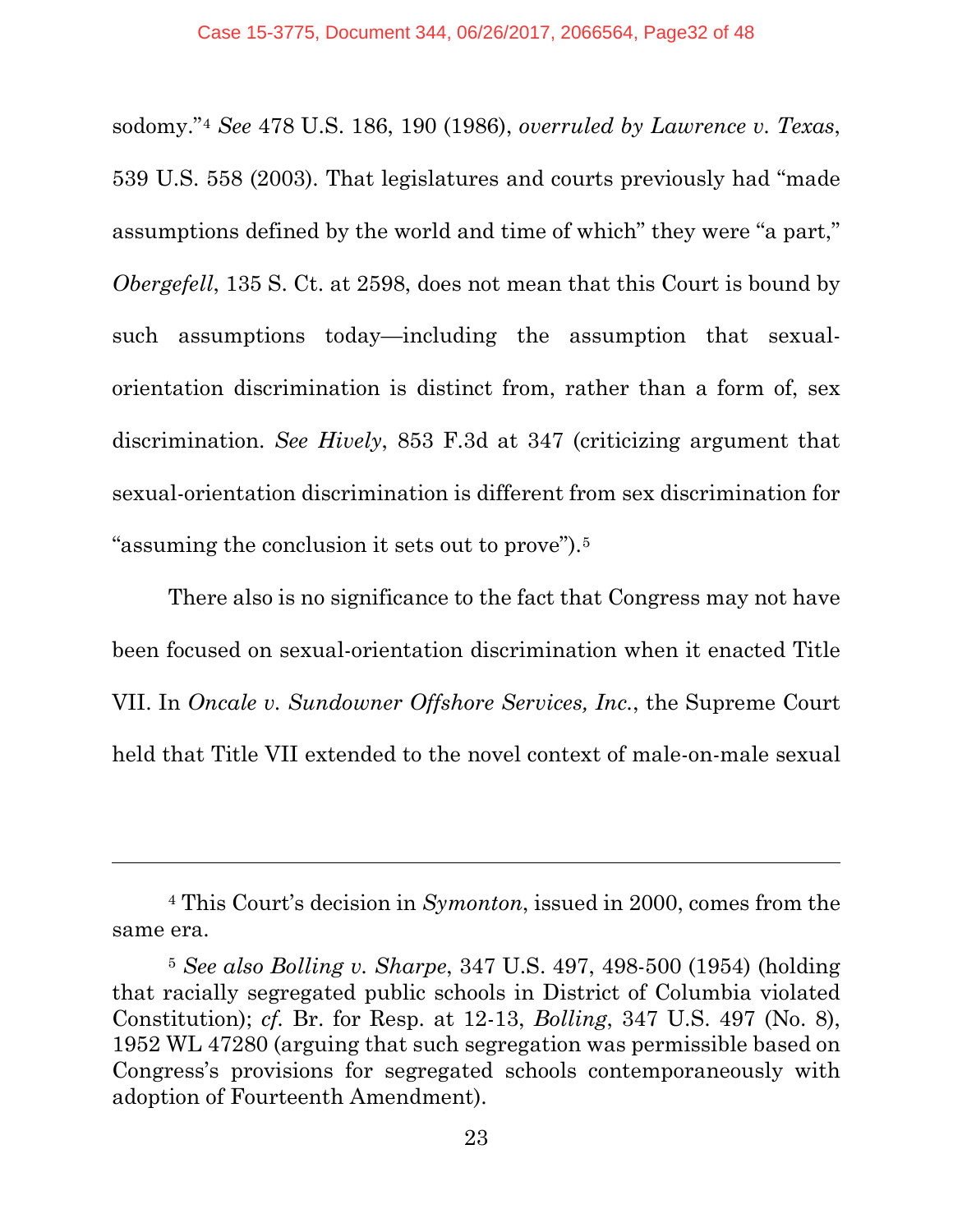<span id="page-32-0"></span>harassment despite acknowledging that such harassment "was assuredly not the principal evil Congress was concerned with when it enacted Title VII." 523 U.S. 75, 79-80 (1998). As the Court explained, "statutory prohibitions often go beyond the principal evil to cover reasonably comparable evils." *Id.*

<span id="page-32-2"></span><span id="page-32-1"></span>This conclusion is not altered by Congress's subsequent failures to amend Title VII to add "sexual orientation" discrimination as a distinct category of impermissible discrimination. As the Supreme Court has repeatedly emphasized, "subsequent legislative history is a hazardous basis for inferring the intent of an earlier Congress," and it is a "particularly dangerous ground on which to rest an interpretation of a prior statute" when such history concerns a proposal that "does not become law." *Pension Ben. Guar. Corp. v. LTV Corp.*, 496 U.S. 633, 650 (1990) (quotation marks omitted). "Congressional inaction lacks persuasive significance because several equally tenable inferences may be drawn from such inaction, including the inference that the existing legislation already incorporated the offered change." *Id.* (quotation marks omitted); *see also Zuber v. Allen*, 396 U.S. 168, 185 n.21 (1969) ("'It is at best treacherous to find in congressional silence alone the adoption of a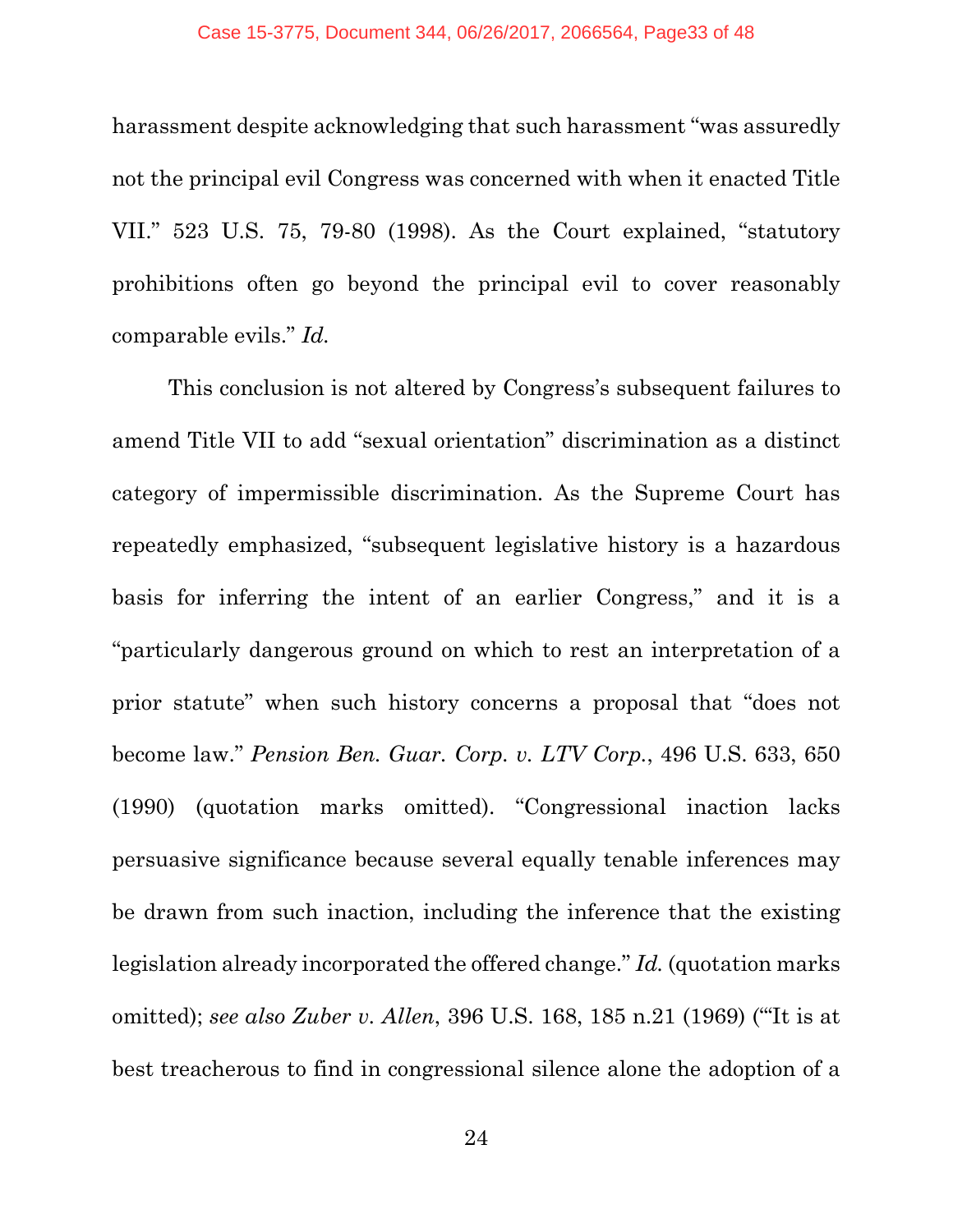<span id="page-33-0"></span>controlling rule of law.'" (quoting *Girouard v. United States*, 328 U.S. 61, 69 (1946))); *United States v. Price*, 361 U.S. 304, 310-11 (1960) ("[N]onaction by Congress affords the most dubious foundation for drawing positive inferences."). Indeed, there are "idiosyncratic reasons that many bills do not become law, and those reasons may be wholly unrelated to the particular provision of a bill that a court is assessing." *Christiansen*, 852 F.3d at 206 (Katzmann, C.J., concurring).

For example, as the Seventh Circuit observed in *Hively*, the federal agency "most closely associated with" Title VII, the EEOC, has already concluded that "sex" includes "sexual orientation" for purposes of Title VII, and Congress has not acted to "to carve sexual orientation *out* of the statute." 853 F.3d at 344. Moreover, Congress's separate references to "sex" and "sexual orientation" in the Violence Against Women Act and federal hate crimes statute could reflect a "belt and suspenders" approach despite significant overlap between the two concepts. *See id*. Thus, as the Seventh Circuit concluded, "we have no idea what inference to draw from congressional inaction or later enactments." *Id.* And, given the strength of the considerations in favor of reading "sex" to include "sexual orientation," the "fact that the enacting Congress may not have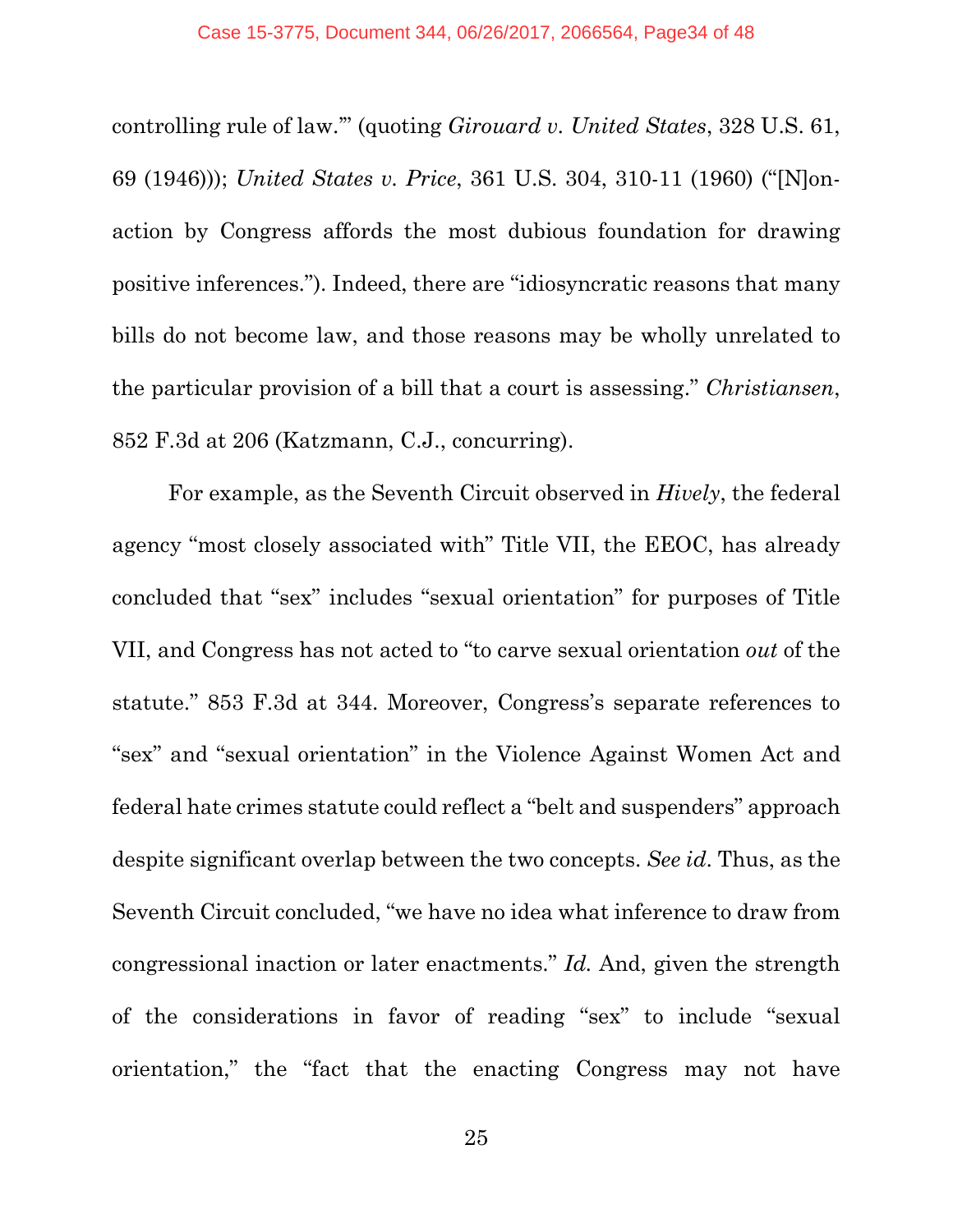#### Case 15-3775, Document 344, 06/26/2017, 2066564, Page35 of 48

anticipated a particular application" of Title VII's ban on sex-based discrimination "cannot stand in the way" of the statute "on the books." *Id.* at 344-45.

\* \* \*

In sum, Title VII's prohibition of employment discrimination "because of . . . sex" encompasses sexual-orientation discrimination for at least two closely related reasons: such discrimination punishes individuals for their failure to adhere to sex stereotypes about the intimate relationships that men and women should have; and such discrimination impermissibly punishes individuals for relationships that would be acceptable if they were of the opposite sex. Both practical and judicial experience confirm that sexual-orientation discrimination is often indistinguishable from sex discrimination. By contrast, a constricted reading of Title VII that would permit sexual-orientation discrimination would ignore the central role that an employee's sex plays when such discrimination occurs. *See Hively*, 853 F.3d at 350 (recognizing the "considerable calisthenics" required to "remove the 'sex' from 'sexual orientation'"). This Court should accordingly interpret Title VII to prohibit sexual-orientation discrimination.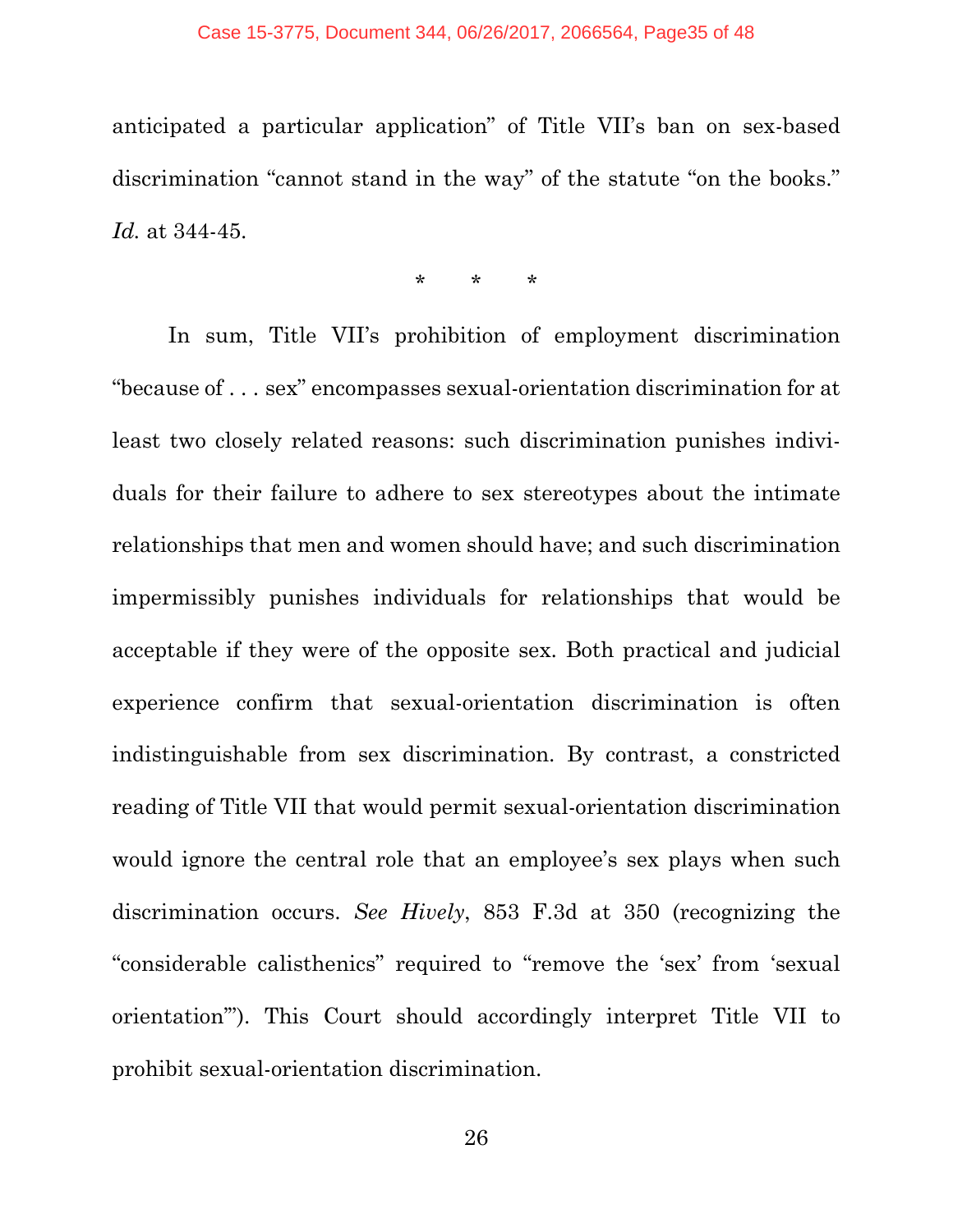#### **POINT II**

## <span id="page-35-1"></span><span id="page-35-0"></span>**READING TITLE VII TO EXCLUDE SEXUAL-ORIENTATION DISCRIMINATION WOULD PREJUDICE IMPORTANT STATE INTERESTS AND LIMIT ENFORCEMENT ACTIVITIES AGAINST HARMFUL ACTS OF DISCRIMINATION**

A correct reading of Title VII to encompass sexual-orientation discrimination is important for the amici States to ensure that their residents receive the full panoply of legal protections against harmful discrimination. Because the line between sexual-orientation discrimination and other types of sex discrimination is so elusive (and very frequently impossible to draw, see *supra* at 16-21), a rule that purports to exempt the former from Title VII makes gay, lesbian, and bisexual employees peculiarly vulnerable. Under such a rule, employers may defend against Title VII claims by asserting that discriminatory conduct—such as the use of homophobic epithets—was actually based on an employee's (actual or perceived) sexual orientation rather than his or her failure to conform to sex stereotypes. Reading Title VII in this way exposes the residents of amici States, and the States themselves, to serious harm and improperly removes the protections that Title VII was intended to establish against discrimination "because of . . . sex." Recognizing that Title VII's ban on sex discrimination includes sexual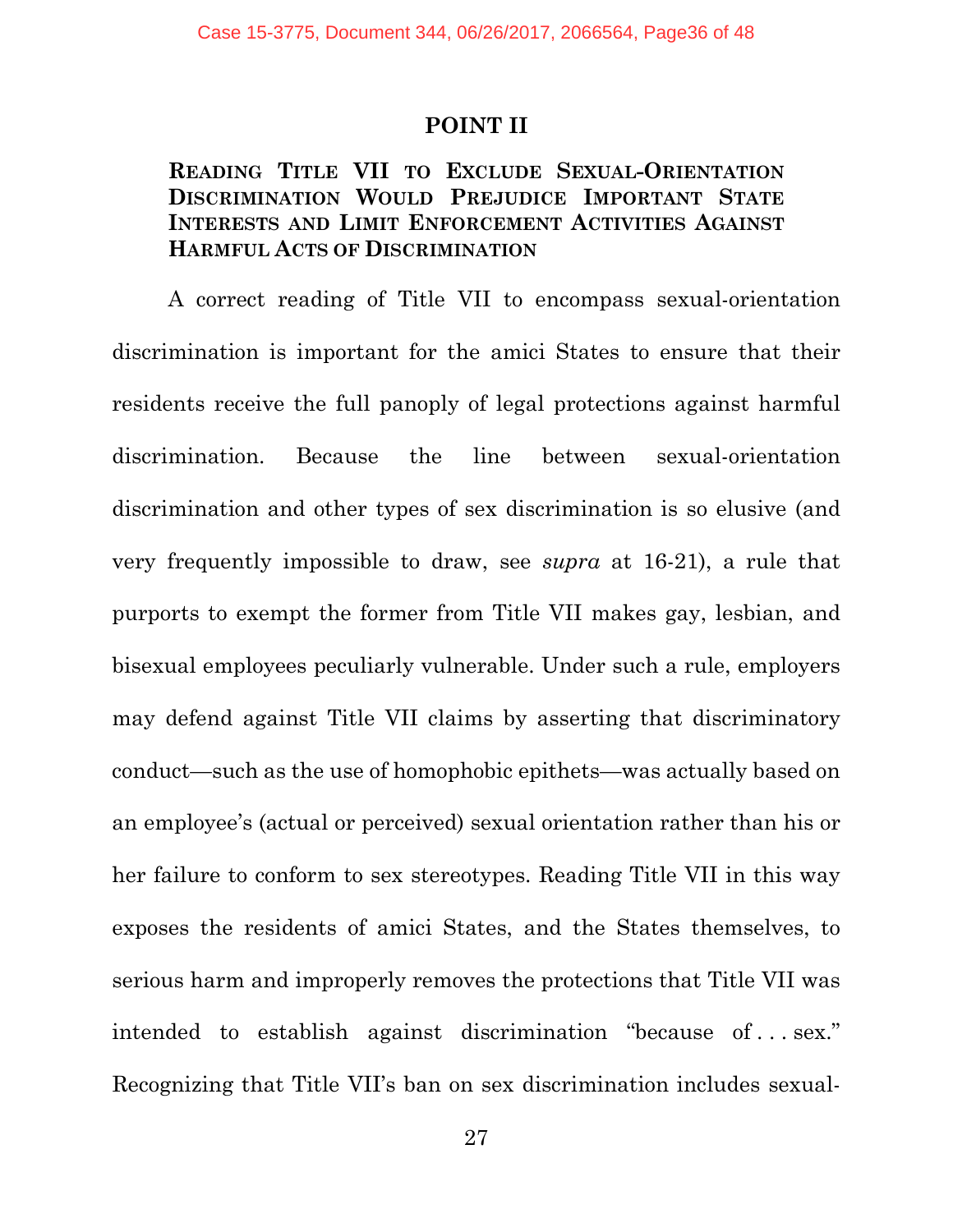orientation discrimination, meanwhile, means the addition of important federal remedies and resources to the amici States' efforts to combat invidious discrimination and its attendant harms.

## <span id="page-36-0"></span>**A. Sexual-Orientation Discrimination Harms the Amici States and Their Residents.**

More than 800,000 adults residing in the amici States identify as lesbian, gay, bisexual or transgender (LGBT), with a greater proportion of adults identifying as LGBT in Vermont than in any other State, and with the New York City metropolitan area having a larger gay and lesbian population than any other in the country.[6](#page-36-6) The amici States have important interests in the welfare of these residents, extending "beyond mere physical interests to economic and commercial interests," and to an interest in protecting them "from the harmful effects of discrimination." *Alfred L. Snapp & Son, Inc. v. Puerto Rico ex rel. Barez*, 458 U.S. 592, 609 (1982) (calling this interest "substantial").

<span id="page-36-1"></span>l

<span id="page-36-6"></span><span id="page-36-5"></span><span id="page-36-4"></span><span id="page-36-3"></span><span id="page-36-2"></span><sup>6</sup> *See* Movement Advancement Project, *LGBT Populations* (June 22, 2017); Williams Inst., *LGBT Data and Demographics* (2017); *see also*  Gallup, Inc., *Vermont Leads States in LGBT Identification* (Feb. 6, 2017); David Leonhardt, *New York Still Has More Gay Residents Than Anywhere Else in U.S.*, N.Y. Times, Mar. 23, 2015. URLs for sources available online are provided in the table of authorities.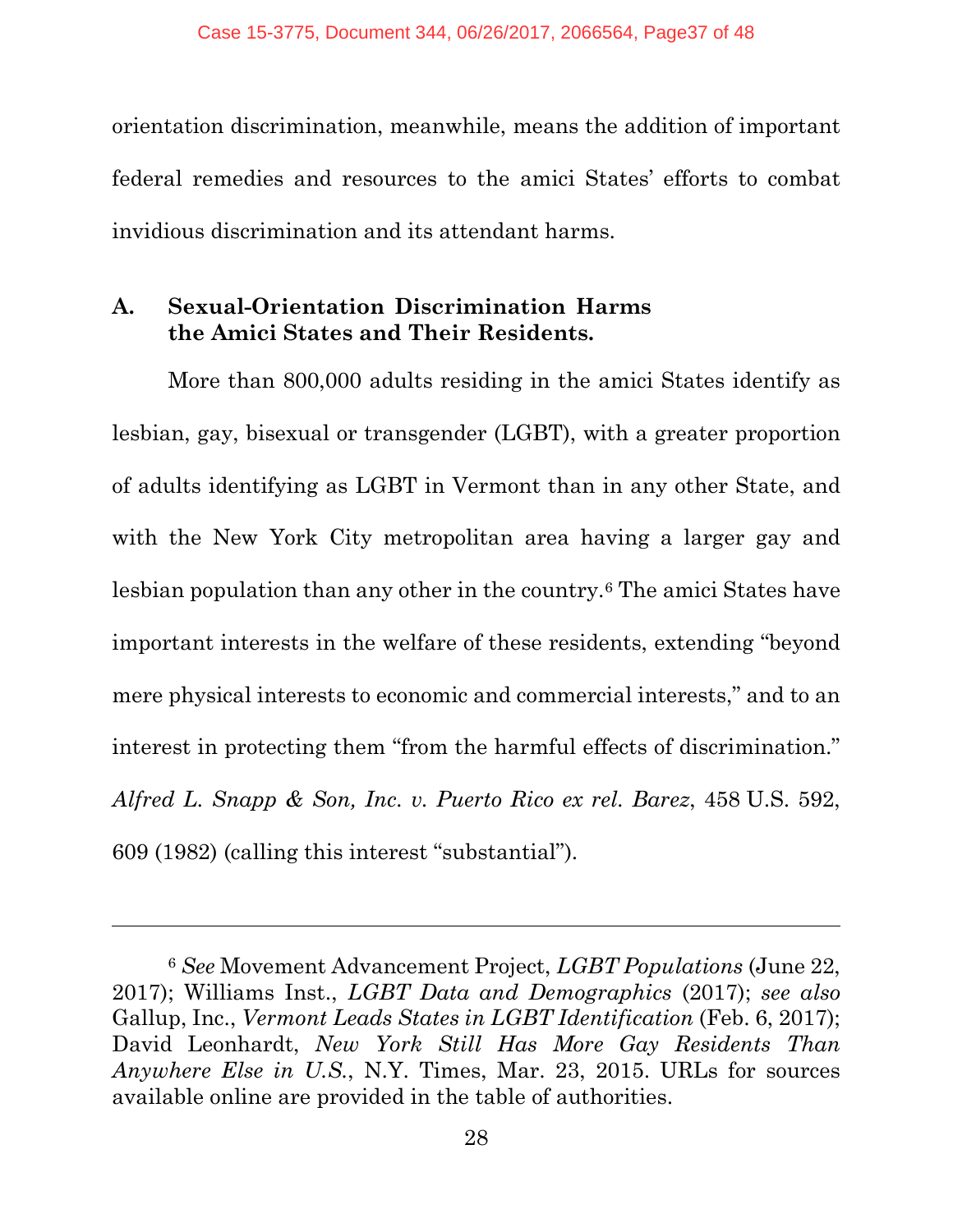Unfortunately, such discrimination continues to be a pervasive aspect of life for LGBT people, with resulting harms to them and the amici States. Recent studies show that sexual minorities face "widespread and continuing employment discrimination," resulting in a lack of promotions, lower wages, and in some cases, the loss of employment.[7](#page-37-2) For instance, a 2014 study revealed that between 11 and 28 percent of LGBT workers nationwide reported losing a promotion because of their sexual orientation.[8](#page-37-3) A 2008 survey found that 16% of respondents had lost a job at some point in their lives because of their sexual orientation.[9](#page-37-4) The same survey found that more than 40% of all people identifying as lesbian, gay, or bisexual had experienced at least one instance of sexual-orientation discrimination in employment at some

 $\overline{a}$ 

<span id="page-37-2"></span><span id="page-37-0"></span><sup>7</sup> Brad Sears and Christy Mallory, *Documented Evidence of Employment Discrimination and its effects on LGBT People* 1,4 (Williams Inst. 2011).

<span id="page-37-4"></span><span id="page-37-3"></span><span id="page-37-1"></span><sup>8</sup> Sarah McBride et al., *We the People: Why Congress and U.S. States Must Pass Comprehensive LGBT Nondiscrimination Protections* 7-8 (Ctr. for Am. Progress 2014).

<sup>9</sup> Sears & Mallory, *supra*, at 4.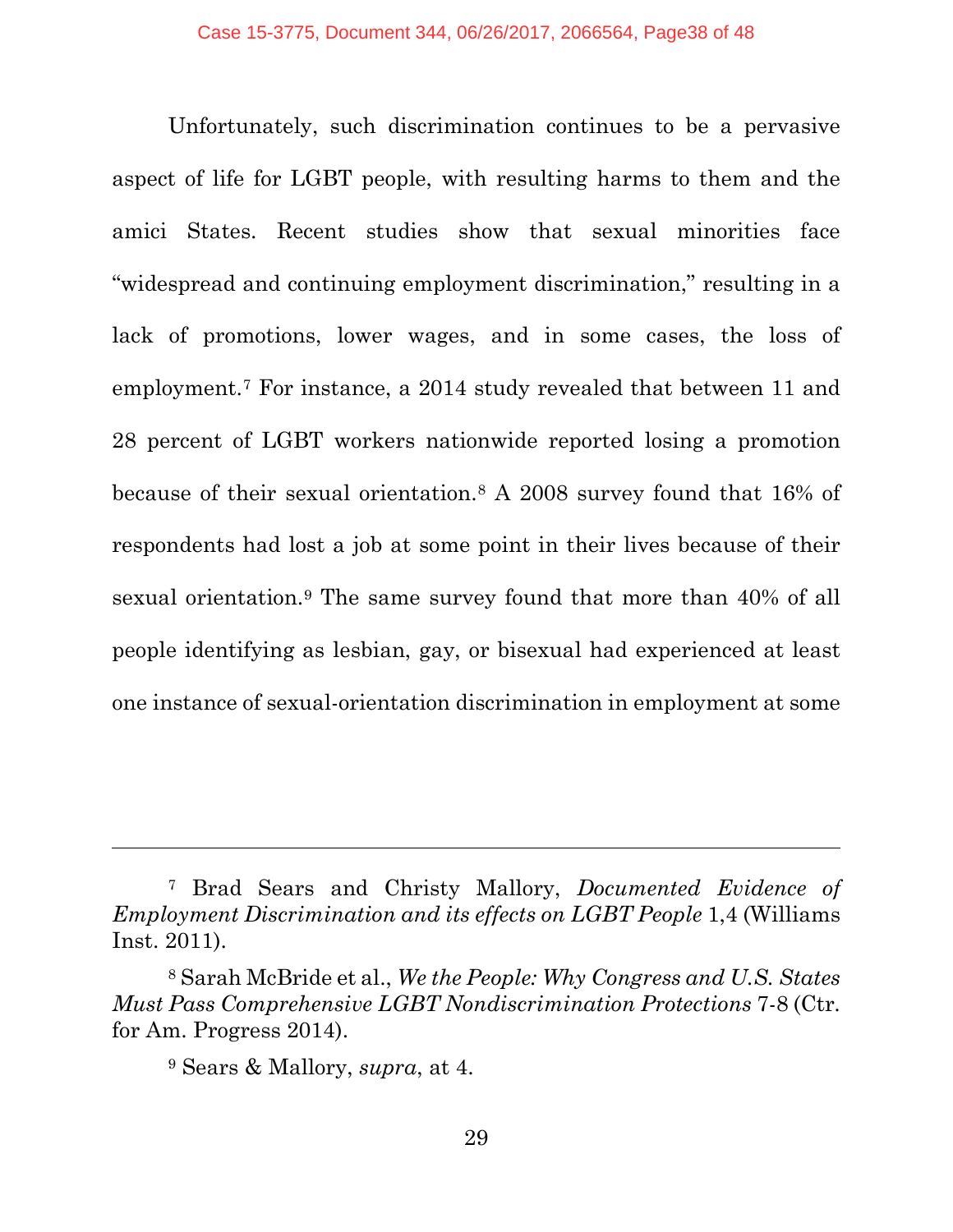point in their lives.[10](#page-38-6) That number rose to 56% for those who were open about their sexual orientation in the workplace.<sup>[11](#page-38-7)</sup>

This employment discrimination produces tangible harms to the victims of such treatment. According to the results of a dozen studies, gay men suffer a wage gap resulting in between 10% and 32% of comparable heterosexual men's earnings.[12](#page-38-8) LGBT workers overall, and members of ethnic or racial minorities in particular, experience unemployment at a higher rate than other workers.<sup>[13](#page-38-9)</sup> And rates of poverty<sup>[14](#page-38-10)</sup> and homelessness<sup>[15](#page-38-11)</sup> for LGBT people significantly exceed those of the population as a whole.

<span id="page-38-4"></span><sup>10</sup> *Id.*

<span id="page-38-6"></span> $\overline{a}$ 

<span id="page-38-9"></span><span id="page-38-8"></span><span id="page-38-7"></span><sup>13</sup> Sarah McBride and Katie Miller, *High Stakes: LGBT Americans Cannot Afford to Lose Unemployment Insurance* (Ctr. for Am. Progress Jan. 14, 2014); Movement Advancement Project, Ctr. for Am. Progress, and Human Rights Campaign, *A Broken Bargain: Discrimination, Fewer Benefits, and More Taxes for LGBT Workers* (Condensed Version), at i, 3, 4-5 (2013).

<span id="page-38-10"></span><span id="page-38-3"></span><sup>14</sup> *See* Randy Albelda et al., *Poverty in the Lesbian, Gay, and Bisexual Community*, at i (Williams Inst. 2009).

<span id="page-38-11"></span><span id="page-38-1"></span><sup>15</sup> *See* HUD Exchange, *LGBT Homelessness* ("Members of the LGBT community are more likely to become homeless, and once homeless, more

<sup>11</sup> *Id.*

<span id="page-38-5"></span><span id="page-38-2"></span><span id="page-38-0"></span><sup>12</sup> *Id.* at 14.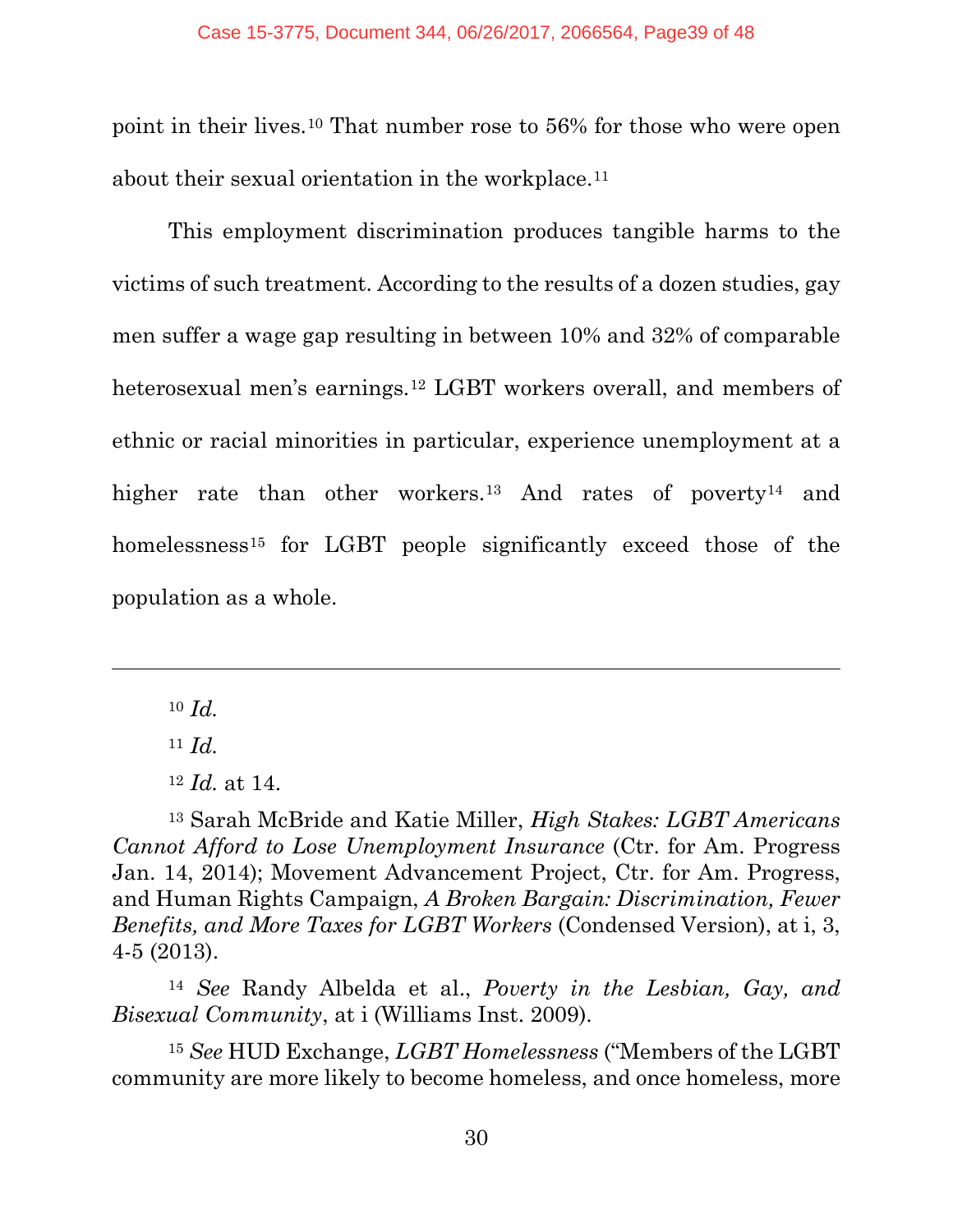The costs of such negative outcomes do not fall on the victims of sexual-orientation discrimination alone. In particular, they extend to the amici States in several ways relevant here.

*First*, economic harm to victims of sexual-orientation discrimination often translates into an increased burden on public benefits programs. For instance, the loss of private healthcare coverage often attends the loss of stable employment. This reality, combined with decreased economic opportunities for LGBT people due to discrimination, creates a scenario where LGBT people disproportionately face financial insecurity and therefore must rely on state-sponsored cash assistance, healthcare coverage, and other forms of public assistance.<sup>[16](#page-39-2)</sup>

*Second*, disadvantaging people for reasons unrelated to their qualifications or job performance harms productivity and limits employers' ability to recruit and retain the most talented workforce

 $\overline{a}$ 

likely to endure discrimination and harassment that extends their homelessness.").

<span id="page-39-2"></span><span id="page-39-1"></span><span id="page-39-0"></span><sup>16</sup> *See* M.V. Lee Badgett et al., *New Patterns of Poverty in the Lesbian, Gay, and Bisexual Community* 21-24 (Williams Inst. 2013); *cf.*  Jody L. Herman, *The Cost of Employment and Housing Discrimination Against Transgender Residents of New York* 1 (Williams Inst. 2013) (noting comparable effects of discrimination against transgender people).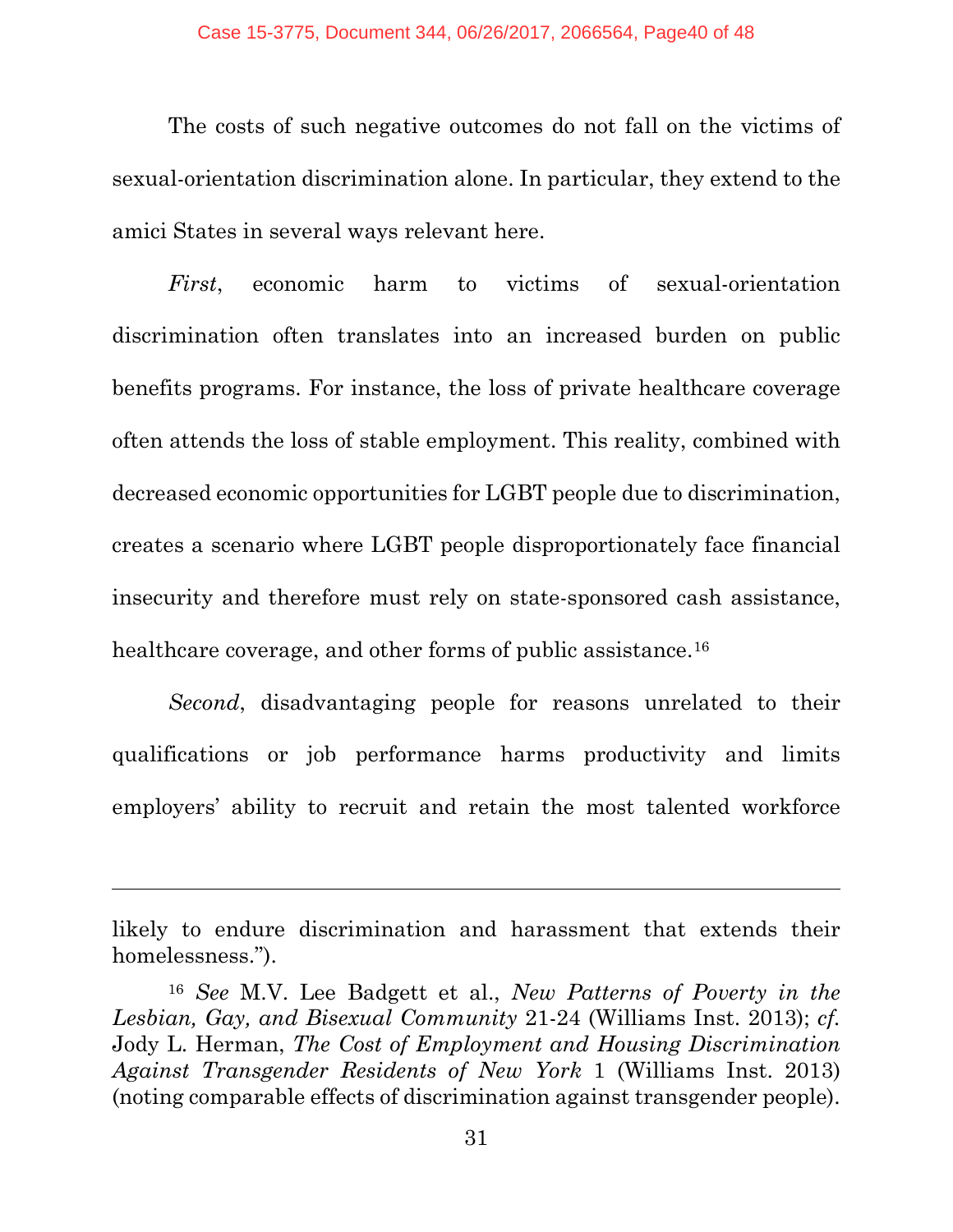possible. This dynamic both harms the States in their capacities as employers and produces a drag on the States' economies and fiscs.

Data demonstrate that hostile and discriminatory work environments compromise employee efficiency, resulting in absenteeism, lower productivity, and "a less motivated, less entrepreneurial, and less committed workforce."[17](#page-40-4) For example, a 2013 report concluded that "[f]irms that implemented LGBT-friendly policies experienced increases in firm value, productivity, and profitability. Firms that discontinued gay-friendly policies found they experienced decreases in the same performance measures."[18](#page-40-5)

 $\overline{a}$ 

<span id="page-40-5"></span><span id="page-40-3"></span><span id="page-40-0"></span><sup>18</sup> Catalyst Information Ctr., *Why Diversity Matters* 6 (2013); *see also* M.V. Lee Badgett et al., *The Business Impact of LGBT-Supportive Workplace Policies* 23 (Williams Inst. 2013) ("[T]he more robust a company's LGBT-friendly policies, the better its stock performed over the course of four years (2002-2006), compared to other companies in the same industry over the same period of time.").

<span id="page-40-4"></span><span id="page-40-2"></span><span id="page-40-1"></span><sup>17</sup> Crosby Burns et al., *Gay and Transgender Discrimination in the Public Sector: Why It's a Problem for State and Local Governments, Employees, and Taxpayers* 19 (Ctr. for Am. Progress & AFSCME 2012); *see also* Crosby Burns, *The Costly Business of Discrimination: The Economic Costs of Discrimination and the Financial Benefits of Gay and Transgender Equality in the Workplace* (Ctr. for Am. Progress 2012).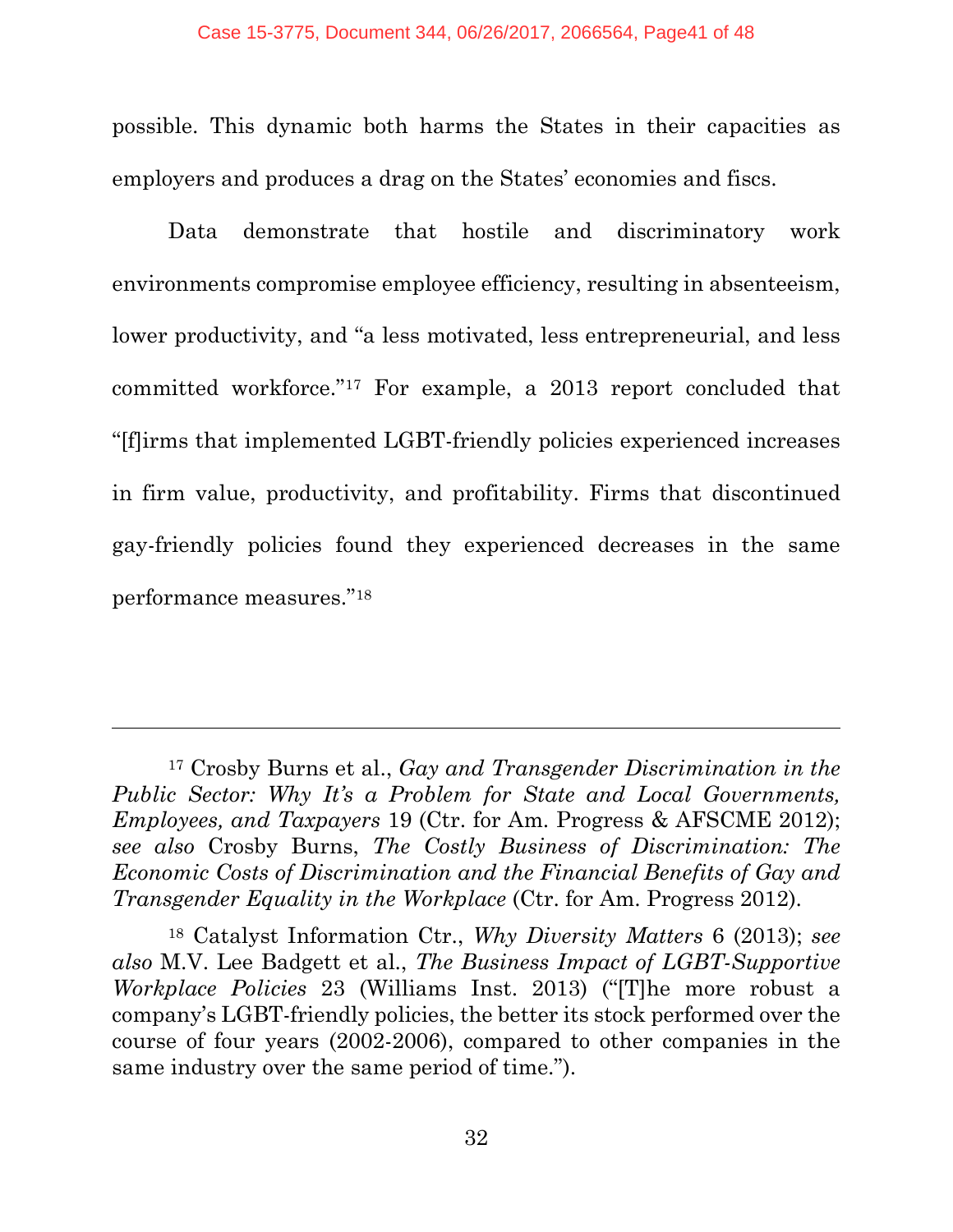And, as 68 companies, including some of the country's largest, noted last year in an amicus brief supporting equality for transgender people, policies protecting LGBT employees offer tangible advantages for building and maintaining a strong workforce.[19](#page-41-2) In terms of recruitment, both LGBT and non-LGBT workers prefer to work for employers and in communities with such protections. A 2014 study found that members of the "creative class" (roughly 50 million people including scientists, engineers, and entrepreneurs; researchers and academics; architects and designers; artists and entertainers; and professionals in business, media, management, healthcare, and law) use diversity as a proxy for determining whether a city would provide a welcoming home.<sup>[20](#page-41-3)</sup> Another report found that individuals are increasingly likely to migrate from ideologically unfriendly communities to those that they perceive as more closely aligned with their beliefs.[21](#page-41-4) Moreover, in terms of retention, the

 $\overline{a}$ 

<span id="page-41-2"></span><sup>19</sup> Amicus Curiae Br. by 68 Companies Opposed To H.B. 2 & in Support of Pl.'s Mot. for P.I., *United States v. North Carolina*, No. 1:16 cv-425 (M.D.N.C. July 8, 2016), ECF No. 85-1.

<span id="page-41-3"></span><span id="page-41-0"></span><sup>20</sup> *See* Human Rights Campaign Found., *2014 Municipal Equality Index: A Nationwide Evaluation of Municipal Law* 6 (2014).

<span id="page-41-4"></span><span id="page-41-1"></span><sup>21</sup> *See* Matt Motyl et al., *How Ideological Migration Geographically Segregates Groups*, 51 J. Experimental Soc. Psychol. 1, 11-12 (2014).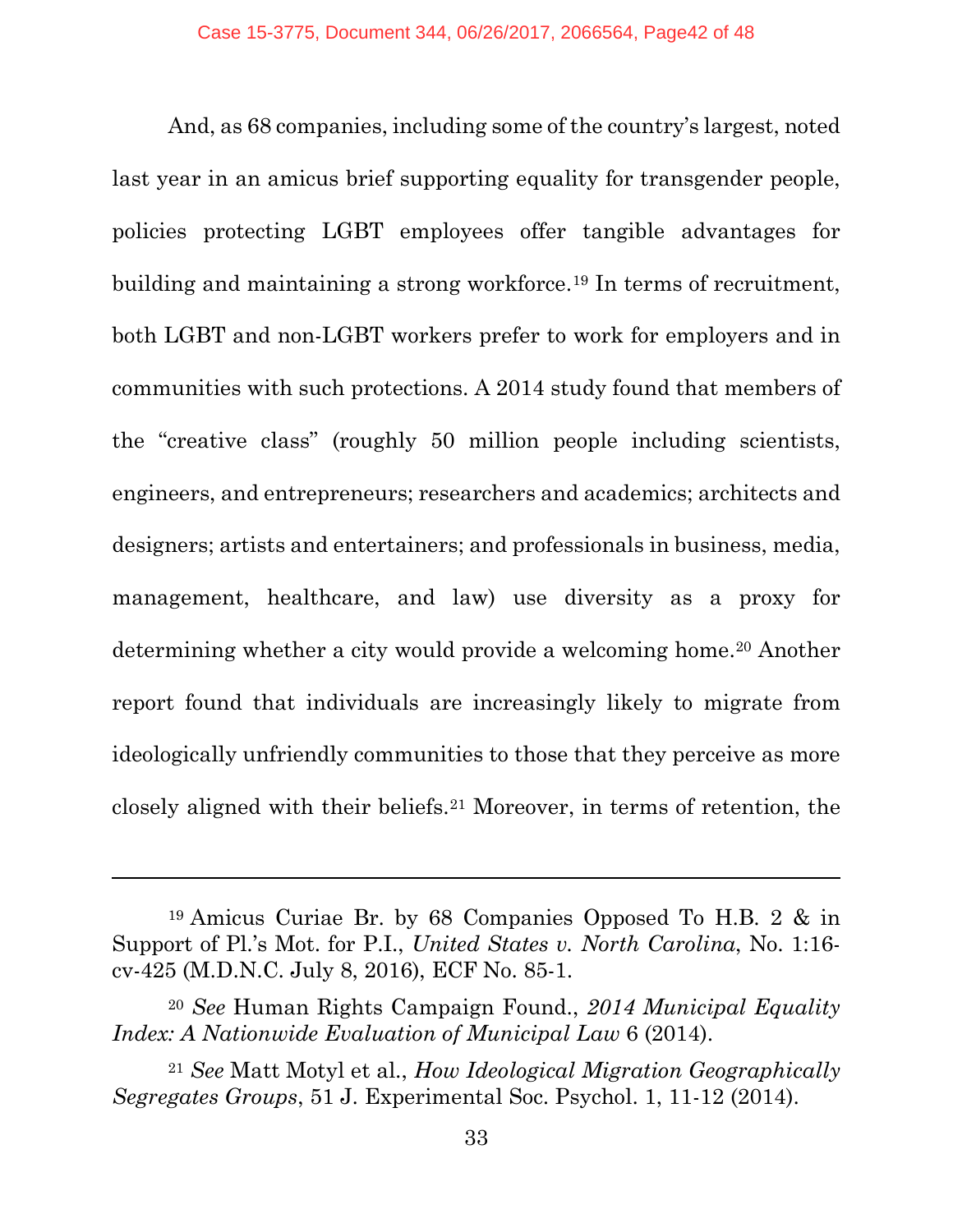stress of job-related discrimination and harassment causes LGBT workers to change or quit jobs, which has significant economic consequences for employers: one recent study found that "[i]t costs anywhere between \$5,000 and \$10,000 to replace a departing hourly worker and between an estimated \$75,000 and \$211,000 to replace an executive-level employee."[22](#page-42-1)

In sum, employment discrimination on the basis of sexual orientation not only harms the victims of such discrimination, but also hurts employers and impairs the economies and fiscs of the amici States. A proper understanding of Title VII to prohibit sexual-orientation discrimination is critical to counteract such discrimination.

## <span id="page-42-0"></span>**B. Reading Title VII to Prohibit Sexual-Orientation Discrimination Will Provide a Valuable Supplement to the Amici States' Efforts to Combat Invidious Discrimination.**

As noted above (see *supra* at 22), the amici States have already adopted laws barring sexual-orientation discrimination in the workplace. But Title VII complements and extends the protections offered by state

<span id="page-42-1"></span> $\overline{a}$ 

<sup>22</sup> Burns et al., *supra*, at 19.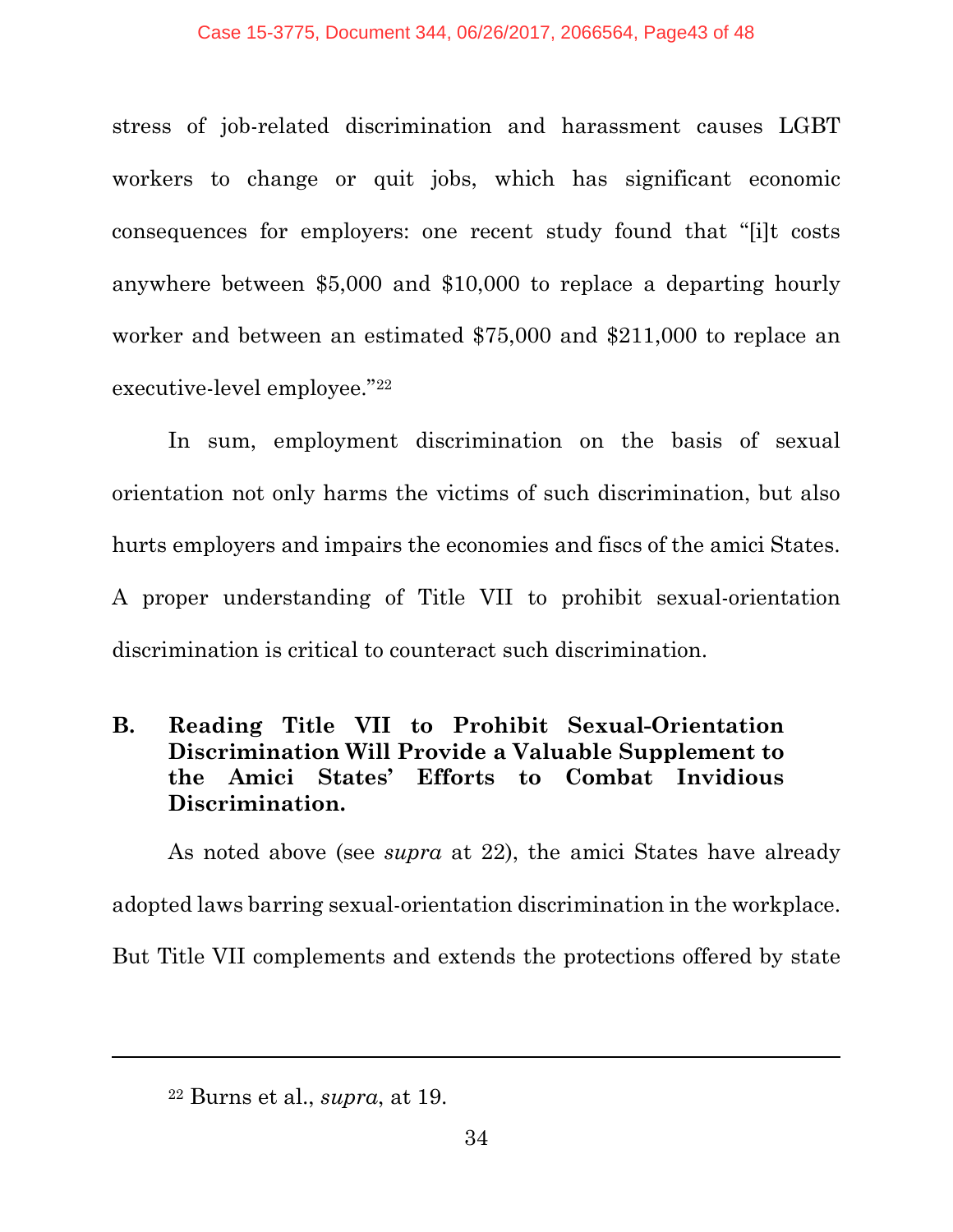law in important ways that make it a crucial adjunct to the amici States' efforts to root out invidious discrimination.

<span id="page-43-1"></span>For instance, Title VII offers protection against discrimination by certain employers that are not generally subject to state and local antidiscrimination laws, including federal employers and certain multistate bodies. For these entities, federal law provides the sole remedy against employment discrimination. *See Rivera v. Heyman*, 157 F.3d 101, 105 (2d Cir. 1998) (federal employers); *Dezaio v. Port Auth. of N.Y. & N.J.*, 205 F.3d 62, 65-66 (2d Cir. 2000) (Port Authority of New York and New Jersey).

<span id="page-43-0"></span>Furthermore, Title VII coverage offers substantial additional resources for the public enforcement of antidiscriminatory commands, even where the same command is contained in both state and federal law and an employer is subject to both (as most employers are). In particular, Title VII triggers the jurisdiction of a federal enforcer, the EEOC, that can work in parallel and coordinate with state agencies to prevent, investigate, and remedy invidious discrimination.

The experience of the amici States demonstrates the benefits of such overlapping federal-state enforcement authority. In 2015, for

35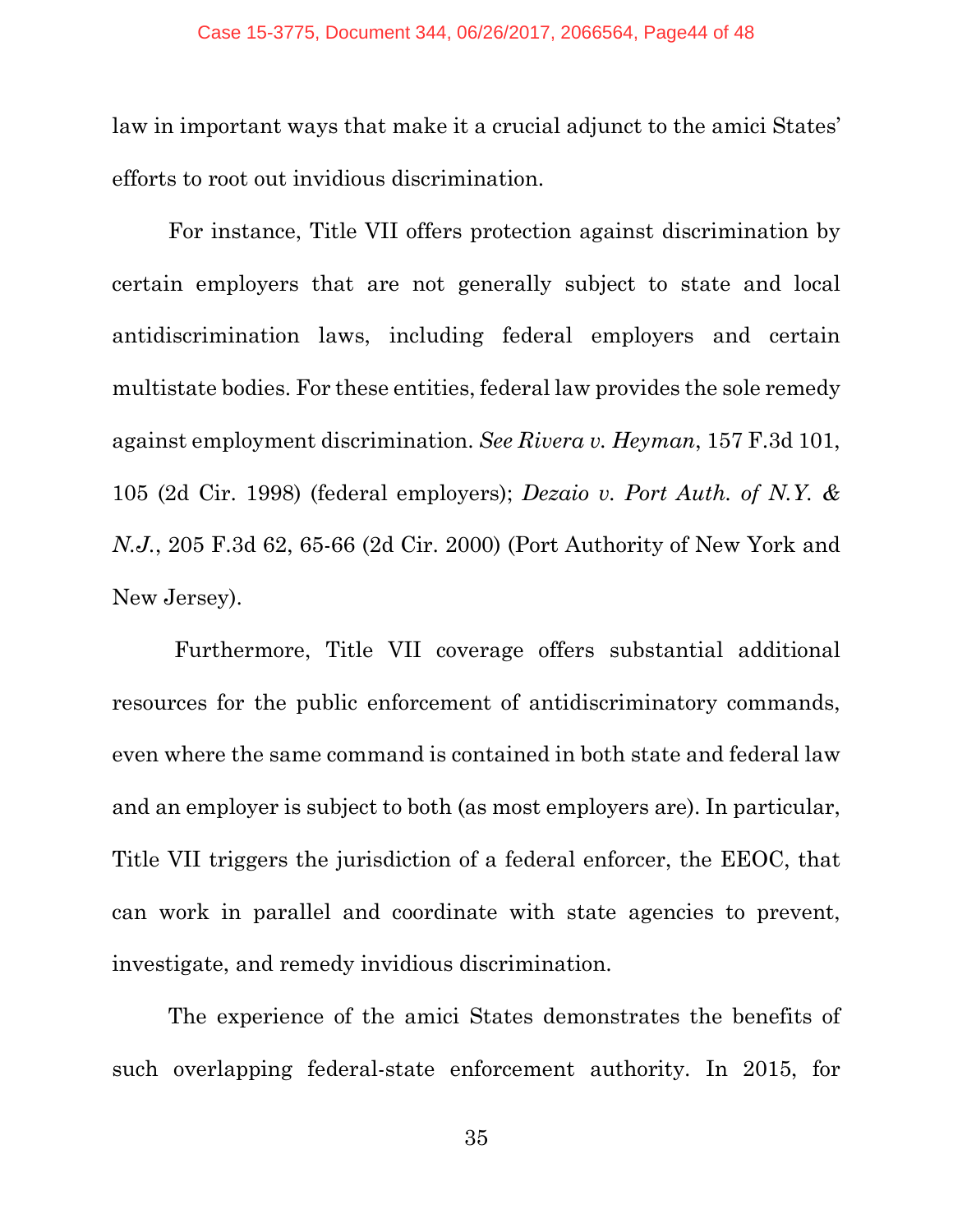instance, the EEOC and the New York State Office of the Attorney General reached a multimillion-dollar joint settlement agreement with Consolidated Edison Company of New York resolving allegations of sexual harassment at the company, among other acts of discrimination.<sup>[23](#page-44-3)</sup> While sexual-orientation discrimination was not a part of this joint effort (in part because the settlement was reached only two months after the EEOC interpreted Title VII to prohibit such discrimination), this case demonstrates the value to the States of having a federal enforcer as a partner to investigate and remedy employment discrimination.[24](#page-44-4)

In the context of private enforcement actions, Title VII also offers victims of discrimination broader remedies than may be available under state law. For instance, New York's Human Rights Law does not allow a

 $\overline{a}$ 

<span id="page-44-3"></span><span id="page-44-2"></span><sup>23</sup> *See Con Edison Settles Sexual Harassment Lawsuit for \$3.8 Million*, ABC Eyewitness News (New York, N.Y.) (Sept. 9, 2015).

<span id="page-44-4"></span><span id="page-44-1"></span><span id="page-44-0"></span><sup>24</sup> The federal government has similarly recognized in the arena of consumer protection the value of joint federal-state enforcement, which has the virtue of "bringing more allies to our fight." 153 Cong. Rec. H16,882 (daily ed. Dec. 19, 2007) (statement of Rep. Rosa DeLauro) (discussing state and federal authority to enforce federal Consumer Product Safety Improvement Act); *see also* 15 U.S.C. § 1477 (allowing state attorneys general to bring federal enforcement actions for violations of the Act affecting their States or their States' residents).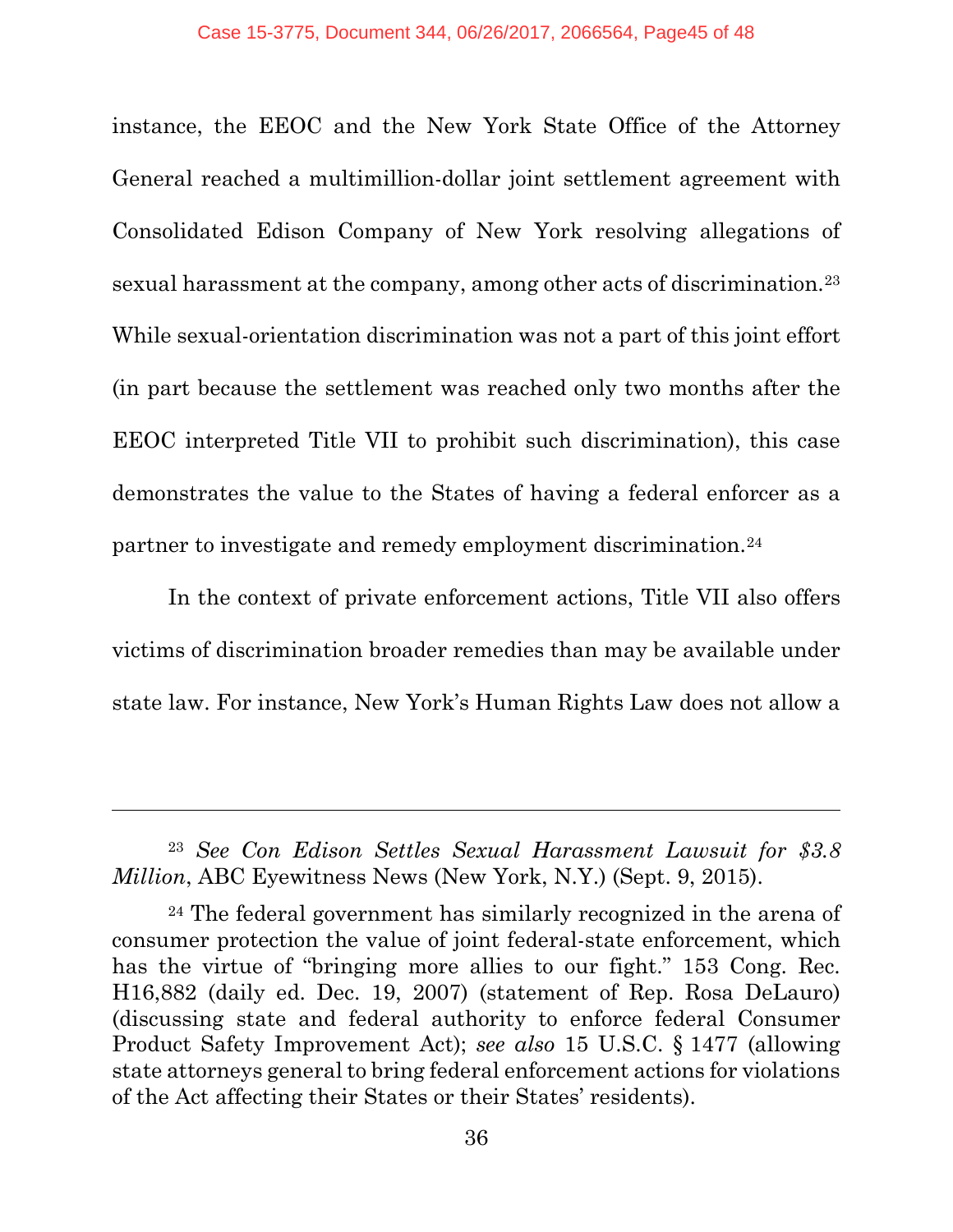<span id="page-45-1"></span>prevailing plaintiff to recover punitive damages, but Title VII does. *See* 42 U.S.C. § 1981a(b)(1). Title VII thus offers an additional incentive to employers to eliminate discrimination, and thereby may foster more effective enforcement of antidiscriminatory norms than state law would alone.

<span id="page-45-0"></span>Thus, although the amici States have already adopted regimes for protecting their gay, lesbian, and bisexual residents from employment discrimination, the recognition that Title VII provides overlapping protection will contribute substantially to the States' efforts to end such discrimination.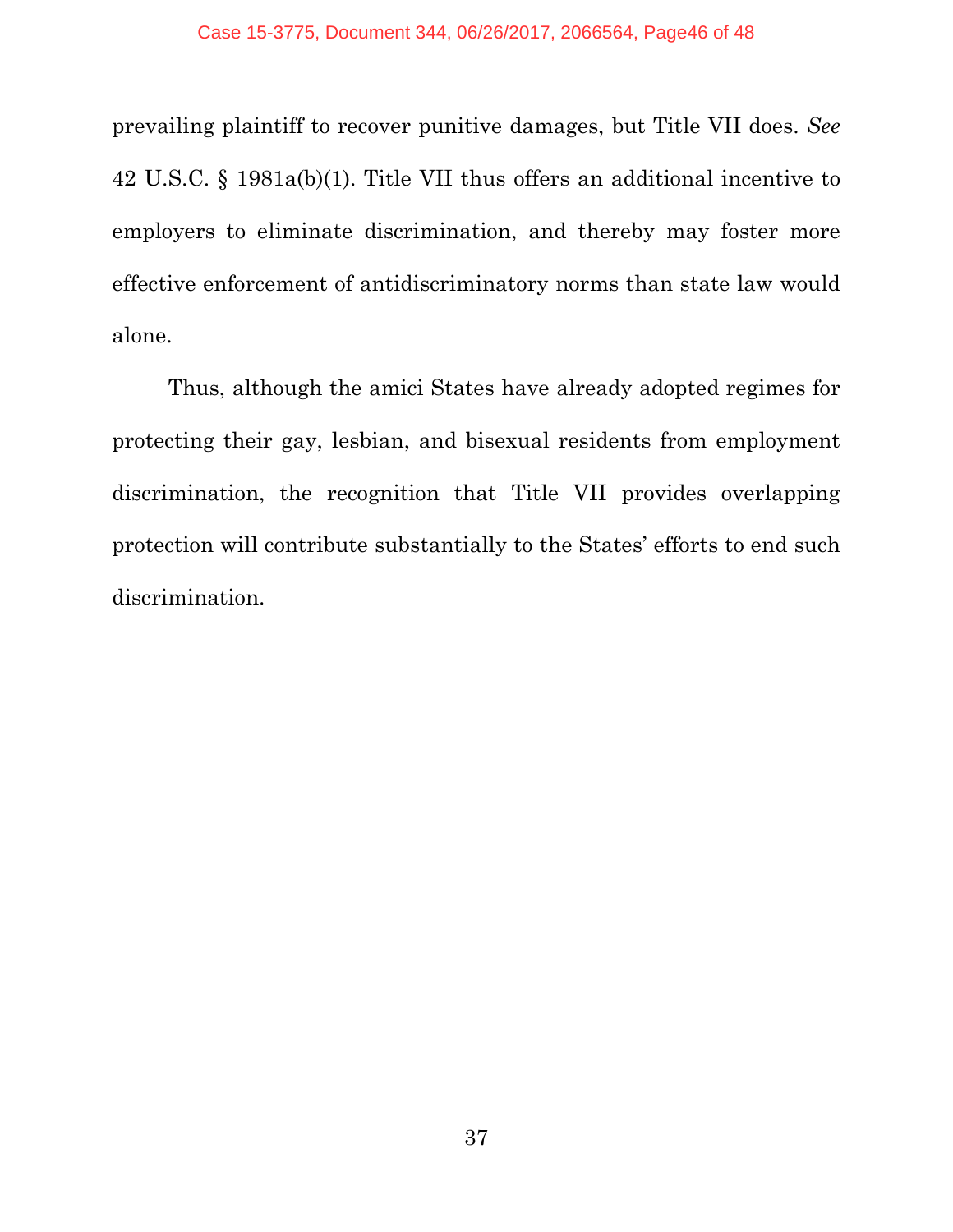## **CONCLUSION**

This Court should hold that Title VII's bar on sex-based employment discrimination includes discrimination based on sexual orientation.

Dated: New York, New York June 26, 2017

Respectfully submitted,

GEORGE JEPSEN *Attorney General State of Connecticut*

55 Elm Street Hartford, CT 06106 860-808-5318

THOMAS J. DONOVAN, JR. *Attorney General State of Vermont*

109 State Street Montpelier, VT 05609 802-828-5500

ERIC T. SCHNEIDERMAN *Attorney General State of New York*

By:  $\angle$  /s/ Andrew W. Amend ANDREW W. AMEND Senior Assistant Solicitor General

> BARBARA D. UNDERWOOD *Solicitor General* STEVEN C. WU *Deputy Solicitor General of Counsel*

JORDAN GOLDBERG *Law Intern*

120 Broadway, 25th Floor New York, NY 10271 212-416-8020